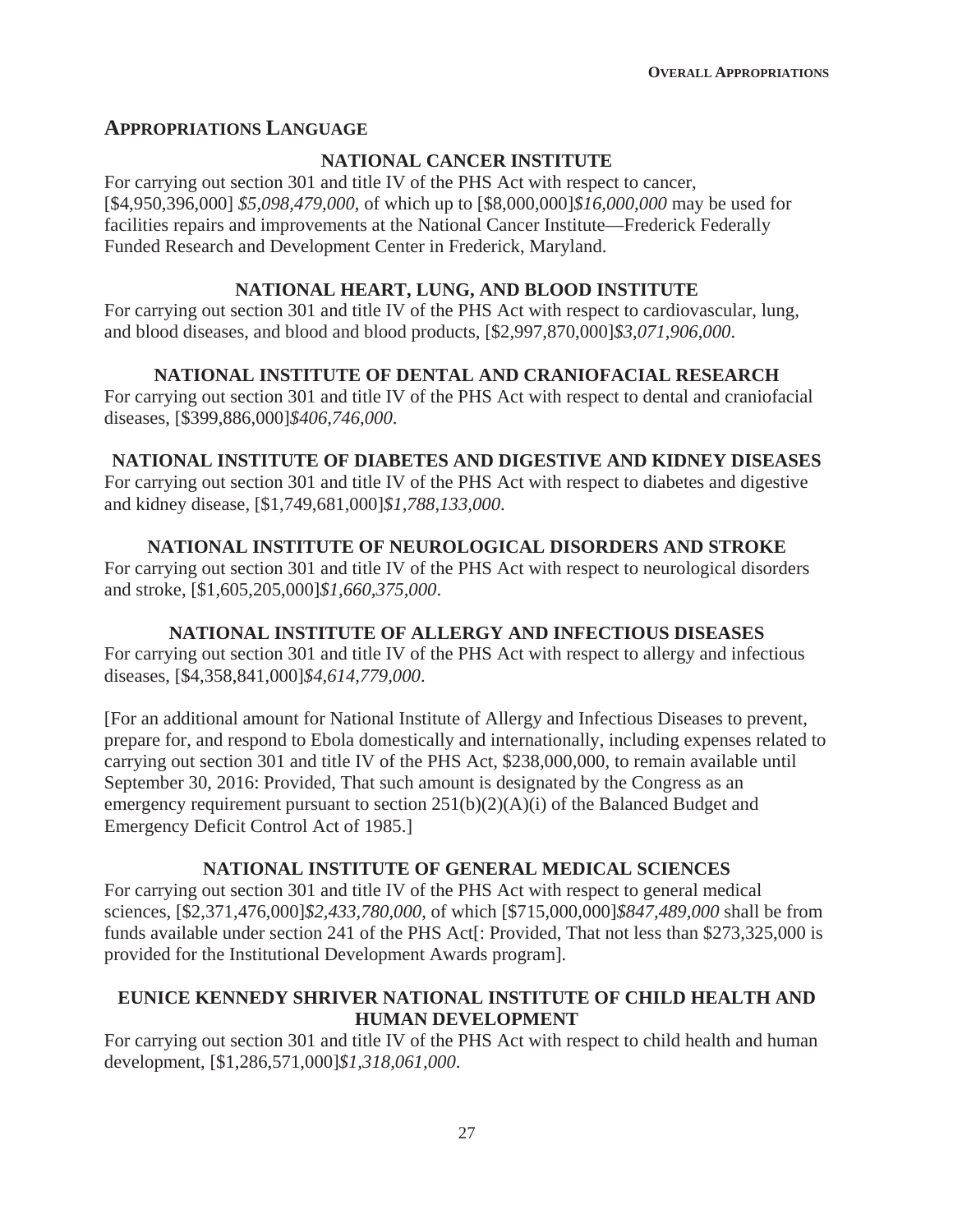### **NATIONAL EYE INSTITUTE**

For carrying out section 301 and title IV of the PHS Act with respect to eye diseases and visual disorders, [\$684,191,000]*\$695,154,000*.

#### **NATIONAL INSTITUTE OF ENVIRONMENTAL HEALTH SCIENCES**

For carrying out section 301 and title IV of the PHS Act with respect to environmental health sciences, [\$667,502,000]*\$681,782,000*.

#### **NATIONAL INSTITUTE OF ENVIRONMENTAL HEALTH SCIENCES**

For necessary expenses for the National Institute of Environmental Health Sciences in carrying out activities set forth in section 311(a) of the Comprehensive Environmental Response, Compensation, and Liability Act of 1980 (42 U.S.C. 9660(a)) and section 126(g) of the Superfund Amendments and Reauthorization Act of 1986, \$77,349,000.

### **NATIONAL INSTITUTE ON AGING**

For carrying out section 301 and title IV of the PHS Act with respect to aging, [\$1,199,468,000]*\$1,267,078,000*.

## **NATIONAL INSTITUTE OF ARTHRITIS AND MUSCULOSKELETAL AND SKIN DISEASES**

For carrying out section 301 and title IV of the PHS Act with respect to arthritis and musculoskeletal and skin diseases, [\$521,665,000]*\$533,232,000*.

## **NATIONAL INSTITUTE ON DEAFNESS AND OTHER COMMUNICATION DISORDERS**

For carrying out section 301 and title IV of the PHS Act with respect to deafness and other communication disorders, [\$405,302,000]*\$416,241,000*.

## **NATIONAL INSTITUTE OF NURSING RESEARCH**

For carrying out section 301 and title IV of the PHS Act with respect to nursing research, [\$140,953,000]*\$144,515,000*.

## **NATIONAL INSTITUTE ON ALCOHOL ABUSE AND ALCOHOLISM**

For carrying out section 301 and title IV of the PHS Act with respect to alcohol abuse and alcoholism, [\$447,408,000]*\$459,833,000*.

## **NATIONAL INSTITUTE ON DRUG ABUSE**

For carrying out section 301 and title IV of the PHS Act with respect to drug abuse, [\$1,028,614,000]*\$1,047,397,000*.

## **NATIONAL INSTITUTE OF MENTAL HEALTH**

For carrying out section 301 and title IV of the PHS Act with respect to mental health, [\$1,463,036,000]*\$1,489,417,000*.

## **NATIONAL HUMAN GENOME RESEARCH INSTITUTE**

For carrying out section 301 and title IV of the PHS Act with respect to human genome research, [\$499,356,000]*\$515,491,000*.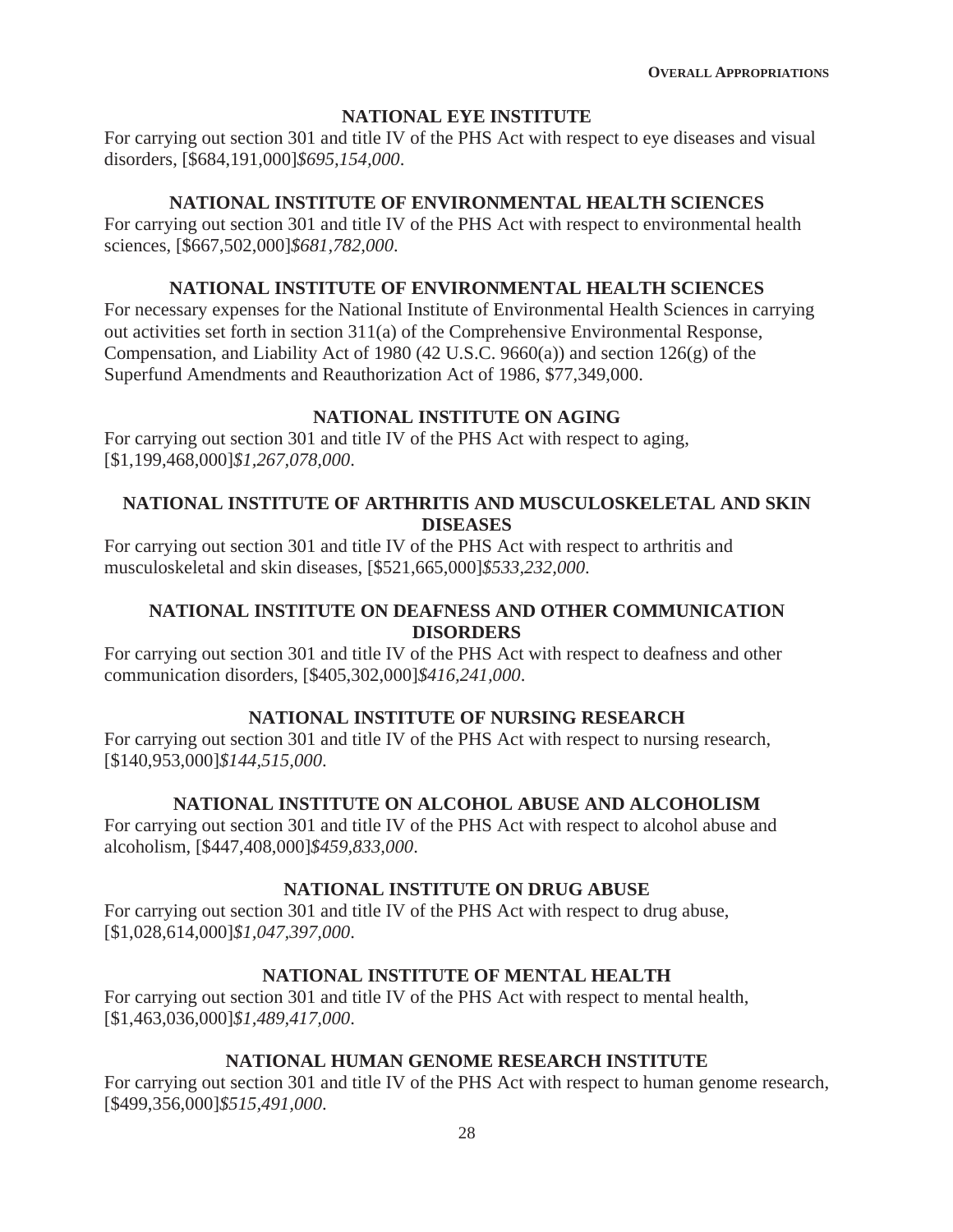#### **NATIONAL INSTITUTE OF BIOMEDICAL IMAGING AND BIOENGINEERING**

For carrying out section 301 and title IV of the PHS Act with respect to biomedical imaging and bioengineering research, [\$330,192,000]*\$337,314,000*.

#### **NATIONAL CENTER FOR COMPLEMENTARY AND INTEGRATIVE HEALTH**

For carrying out section 301 and title IV of the PHS Act with respect to complementary and integrative health, [\$124,681,000]*\$127,521,000*[: Provided, That these funds may be used to support the transition enacted in section 224 of this Act].

#### **NATIONAL INSTITUTE ON MINORITY HEALTH AND HEALTH DISPARITIES**

For carrying out section 301 and title IV of the PHS Act with respect to minority health and health disparities research, [\$269,154,000]*\$281,549,000*.

#### **JOHN E. FOGARTY INTERNATIONAL CENTER**

For carrying out the activities of the John E. Fogarty International Center (described in subpart 2 of part E of title IV of the PHS Act), [\$67,786,000]*\$69,505,000*.

#### **NATIONAL LIBRARY OF MEDICINE**

For carrying out section 301 and title IV of the PHS Act with respect to health information communications, [\$336,939,000]*\$394,090,000*: Provided, That of the amounts available for improvement of information systems, \$4,000,000 shall be available until September 30, [2016]*2017*: Provided further, That in fiscal year [2015]*2016*, the National Library of Medicine may enter into personal services contracts for the provision of services in facilities owned, operated, or constructed under the jurisdiction of the National Institutes of Health (referred to in this title as "NIH").

#### **NATIONAL CENTER FOR ADVANCING TRANSLATIONAL SCIENCES**

For carrying out section 301 and title IV of the PHS Act with respect to translational sciences, [\$635,230,000]*\$660,131,000*: Provided, That up to [\$9,835,000]*\$25,835,000* shall be available to implement section 480 of the PHS Act, relating to the Cures Acceleration Network[: Provided further, That at least \$474,746,000 is provided to the Clinical and Translational Sciences Awards program].

## **OFFICE OF THE DIRECTOR (INCLUDING TRANSFER OF FUNDS)**

For carrying out the responsibilities of the Office of the Director, NIH, [\$1,401,134,000]*\$1,430,028,000*, of which up to [\$25,000,000]*\$30,000,000* may be used to carry out Section [213]*212* of this Act: Provided, That funding shall be available for the purchase of not to exceed 29 passenger motor vehicles for replacement only: Provided further, That all funds credited to the NIH Management Fund shall remain available for one fiscal year after the fiscal year in which they are deposited[: Provided further, That \$165,000,000 shall be for the National Children's Study (NCS) or research related to the Study's goals and mission, and any funds in excess of the estimated need shall be transferred to and merged with the accounts for the various Institutes and Centers to support activity related to the goals and objectives of the NCS: Provided further, That NIH shall submit a spend plan on the NCS's next phase to the Committees on Appropriations of the House of Representatives and the Senate not later than 90 days after the date of enactment of this Act]: Provided further, That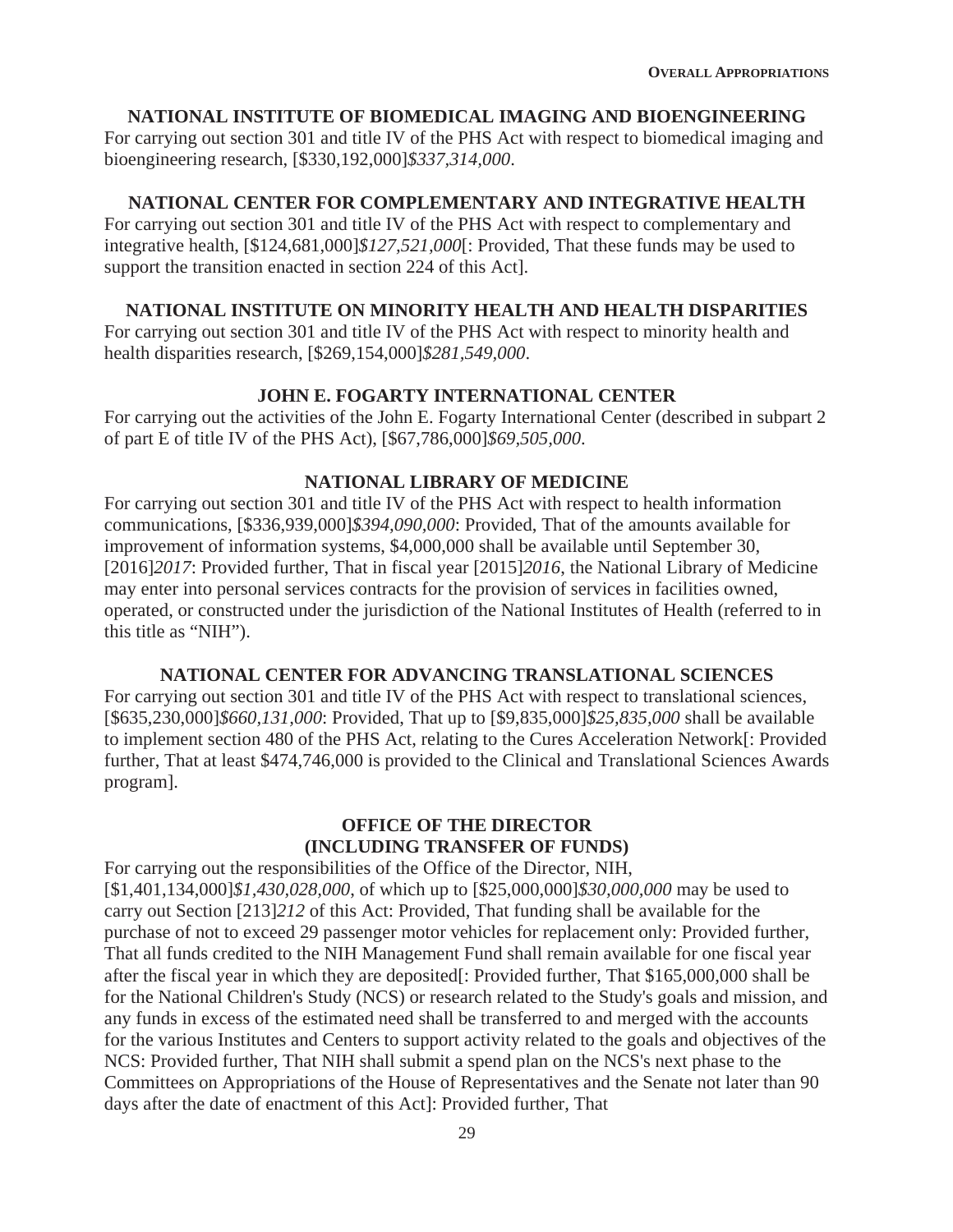[\$533,039,000]*\$553,039,000* shall be available for the Common Fund established under section 402A(c)(l) of the PHS Act: Provided further, That of the funds provided, \$10,000 shall be for official reception and representation expenses when specifically approved by the Director of the NIH: Provided further, That the Office of AIDS Research within the Office of the Director of the NIH may spend up to \$8,000,000 to make grants for construction or renovation of facilities as provided for in section  $2354(a)(5)(B)$  of the PHS Act: [Provided further, That NIH shall contract with the National Academy of Sciences for a Blue Ribbon Commission on Scientific Literacy and Standing: Provided further, That NIH shall submit to Congress an NIH-wide 5-year scientific strategic plan as outlined in sections 402(b)(3) and 402(b)(4) of the PHS Act no later than 1 year after enactment of this Act]*Provided further, That the Director may direct up to 1 percent of the total made available in this or any other Act to all National Institutes of Health appropriations to activities that the Director may so designate: Provided further, That no such appropriation shall be decreased by more than 1 percent by any such transfers and that the Congress is promptly notified of the transfer*.

In addition to other funds appropriated for the Common Fund established under section 402A(c) of the PHS Act, \$12,600,000 is appropriated to the Common Fund from the 10-year Pediatric Research Initiative Fund described in section 9008 of title 26, United States Code, for the purpose of carrying out section 402(b)(7)(B)(ii) of the PHS Act (relating to pediatric research), as authorized in the Gabriella Miller Kids First Research Act.

#### **BUILDINGS AND FACILITIES**

For the study of, construction *or demolition* of, renovation of, and acquisition of equipment for, facilities of or used by NIH, including the acquisition of real property, [\$128,863,000]*\$128,863,000*, to remain available [through September 30, 2019]*until expended*.

#### **DIVISION G, TITLE II GENERAL PROVISIONS**

[SEC. 224. Title IV of the PHS Act is amended by: (1) Striking "National Center for Complementary and Alternative Medicine" in each place it appears and replacing it with "National Center for Complementary and Integrative Health"; (2) Striking "alternative medicine" in each place it appears and replacing it with "integrative health"; (3) Striking all references to "alternative and complementary medical treatment" or "complementary and alternative treatment" in each place either appears and inserting "complementary and integra1tive health"; (4) Striking references to "alternative medical treatment" in each place it appears and inserting "integrative health treatment"; and (5) Striking section 485D(c) and inserting: "(c) In carrying out subsection (a), the Director of the Center shall, as appropriate, study the integration of new and non-traditional approaches to health care treatment and consumption, including but not limited to nontraditional treatment, diagnostic and prevention systems, modalities, and disciplines.".]

SEC. 225. In addition to amounts provided herein, payments made for research organisms or substances, authorized under section 301(a) of the PHS Act, shall be retained and credited to the appropriations accounts of the Institutes and Centers of the NIH making the substance or organism available under section 301(a). Amounts credited to the account under this authority shall be available for obligation through September 30, [2016] *2017*.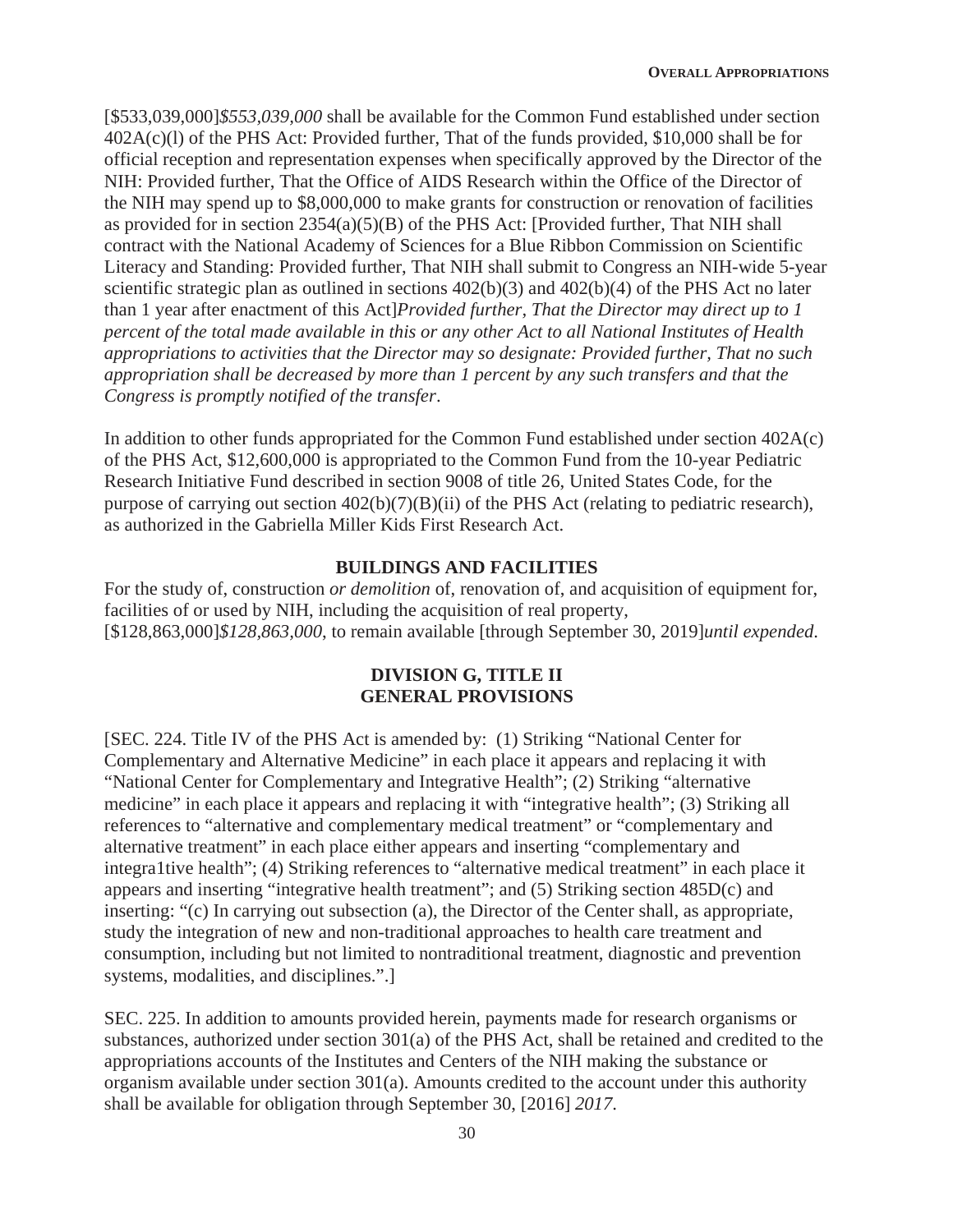[SEC. 230. Hereafter, for each fiscal year through fiscal year 2025, the Director of the National Institutes of Health shall prepare and submit directly to the President for review and transmittal to Congress, after reasonable opportunity for comment, but without change, by the Secretary of Health and Human Services and the Advisory Council on Alzheimer's Research, Care, and Services, an annual budget estimate (including an estimate of the number and type of personnel needs for the Institutes) for the initiatives of the National Institutes of Health pursuant to the National Alzheimer's Plan, as required under section 2(d)(2) of Public Law 111–375.]

[SEC. 230. Hereafter, for each fiscal year through fiscal year 2025, the Director of the National Institutes of Health shall prepare and submit directly to the President for review and transmittal to Congress, after reasonable opportunity for comment, but without change, by the Secretary of Health and Human Services and the Advisory Council on Alzheimer's Research, Care, and Services, an annual budget estimate (including an estimate of the number and type of personnel needs for the Institutes) for the initiatives of the National Institutes of Health pursuant to the National Alzheimer's Plan, as required under section 2(d)(2) of Public Law 111–375.]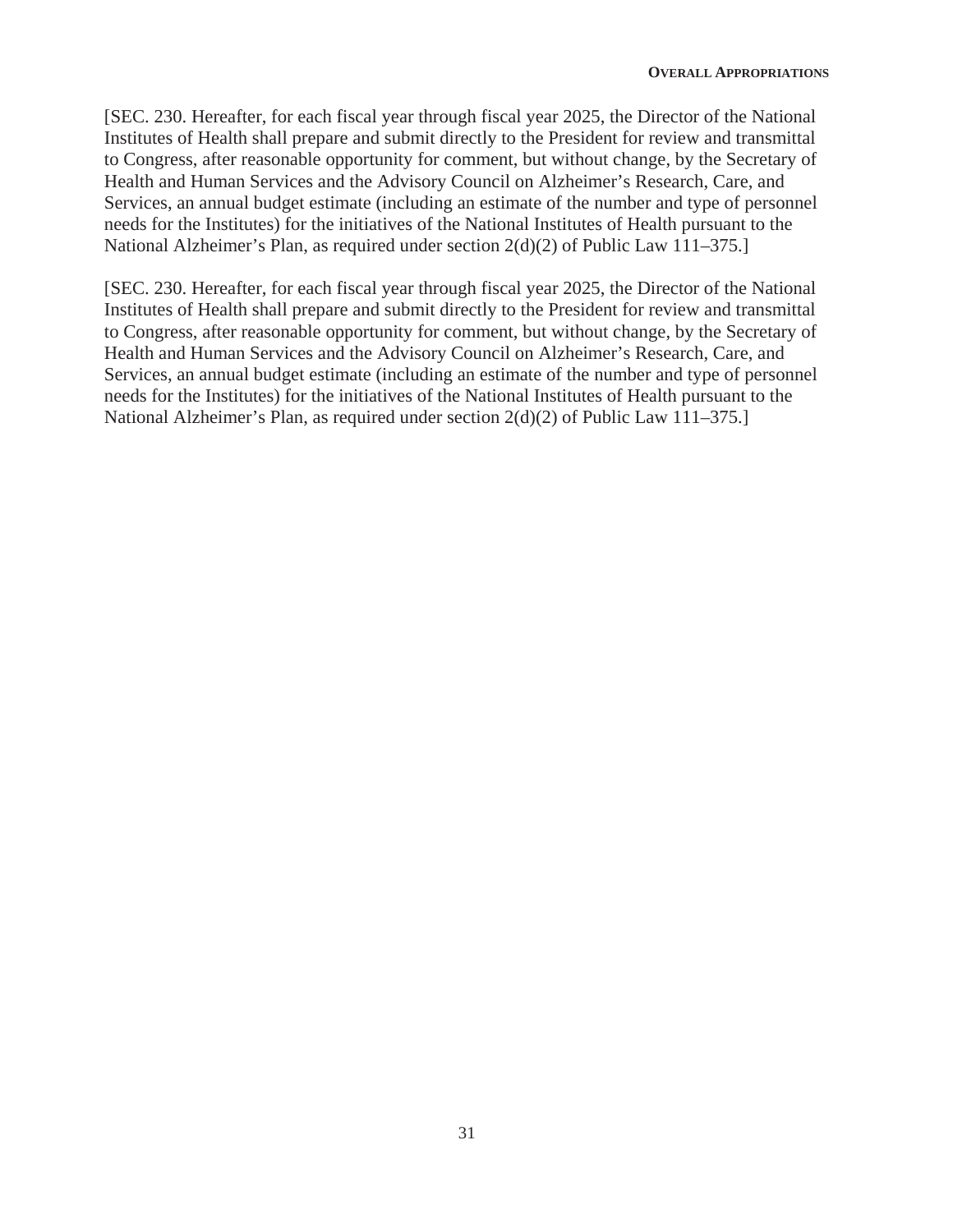# **LANGUAGE ANALYSIS**

| <b>Language Provision</b>                                                                                                                                                                                                                                                                                                                                                                                                                                            | Explanation/Justification                                                                                                                                                                                                                                                                                                                                          |
|----------------------------------------------------------------------------------------------------------------------------------------------------------------------------------------------------------------------------------------------------------------------------------------------------------------------------------------------------------------------------------------------------------------------------------------------------------------------|--------------------------------------------------------------------------------------------------------------------------------------------------------------------------------------------------------------------------------------------------------------------------------------------------------------------------------------------------------------------|
| <b>NATIONAL CANCER INSTITUTE</b><br>For carrying out section 301 and title IV of the<br>PHS Act with respect to cancer,<br>\$4,950,396,000, of which up to<br>[\$8,000,000]\$16,000,000 may be used for<br>facilities repairs and improvements at the<br>National Cancer Institute-Frederick Federally<br><b>Funded Research and Development Center</b><br>(FFRDC) in Frederick, Maryland. (Department<br>of Health and Human Services Appropriations<br>Act, 2015.) | NIH requests the NCI repairs and<br>improvement cap for the Fort Detrick campus<br>be increased to \$16 million. The increase<br>would allow NCI to complete priority facilities<br>projects that will help, maintain FFRDC<br>operations, and provide high-value support to<br>the NCI mission, the research community, and<br>to patients diagnosed with cancer. |
| <b>NATIONAL INSTITUTE OF GENERAL</b><br><b>MEDICAL SCIENCES</b><br>[Provided, That not less than \$273,325,000 is<br>provided for the Institutional Development<br>Awards program.]                                                                                                                                                                                                                                                                                  | NIH requests this specific language be<br>removed because it is not necessary to set-<br>aside a specific amount in appropriations<br>language, as NIGMS justification identifies the<br>level of resources planned to be devoted to this<br>program in FY 2016.                                                                                                   |
| <b>NATIONAL LIBRARY OF MEDICINE</b><br>Provided, That of the amounts available for<br>improvement of information systems,<br>\$4,000,000 shall be available until September<br>30, [2016] 2017:                                                                                                                                                                                                                                                                      | NIH requests this language change to ensure<br>continuation of two-year funding availability.                                                                                                                                                                                                                                                                      |
| NATIONAL CENTER FOR ADVANCING<br><b>TRANSLATIONAL SCIENCES</b><br>[Provided further, That at least \$474,746,000]<br>is provided to the Clinical and Translational<br>Sciences Awards program]                                                                                                                                                                                                                                                                       | NIH requests this specific language be<br>removed because it is not necessary to set-<br>aside a specific amount in appropriations<br>language, as NCATS justification identifies<br>the level of resources planned to be devoted to<br>this program in FY 2016.                                                                                                   |
| <b>OFFICE OF THE DIRECTOR</b><br>Provided further, that the Director may direct<br>up to 1 percent of the total made available in<br>this or any other Act to all National Institutes<br>of Health appropriations to activities that the<br>Director may so designate: Provided further,<br>That no such appropriation shall be decreased<br>by more than 1 percent by any such transfers<br>and that the Congress is promptly notified of<br>the transfer.          | NIH requests this specific language in order to<br>provide clarity regarding the NIH Director's<br>ability to use the one percent transfer<br>authority, as provided in authorizing language.                                                                                                                                                                      |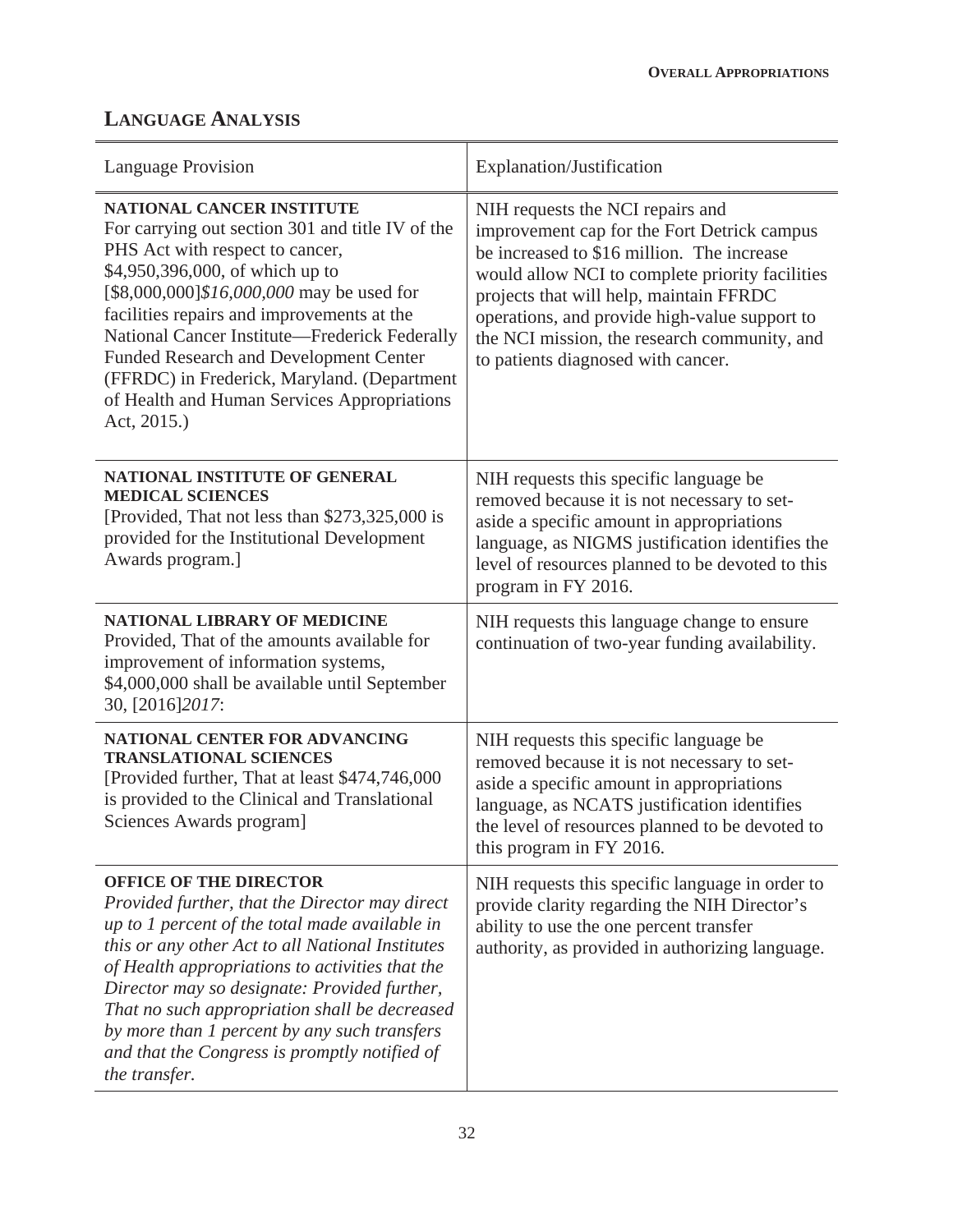| <b>Language Provision</b>                                                                                                                                                                                                                                                                                                                                                                                                                                                                                                                                                                                                      | Explanation/Justification                                                                                                                                                                                                                                                                                                                    |
|--------------------------------------------------------------------------------------------------------------------------------------------------------------------------------------------------------------------------------------------------------------------------------------------------------------------------------------------------------------------------------------------------------------------------------------------------------------------------------------------------------------------------------------------------------------------------------------------------------------------------------|----------------------------------------------------------------------------------------------------------------------------------------------------------------------------------------------------------------------------------------------------------------------------------------------------------------------------------------------|
| <b>BUILDINGS AND FACILITIES</b><br>For the study of, construction or demolition of,<br>renovation of, and acquisition of equipment<br>for, facilities of or used by NIH, including the<br>acquisition of real property, \$128,863,000, to<br>remain available [through September 30,<br>2019] until expended.                                                                                                                                                                                                                                                                                                                  | NIH requests that the word 'demolition' be<br>added to the appropriations language. In<br>addition, NIH requests that language reverts<br>back to previous language in the Consolidated<br>Appropriations Act, 2012 (P.L.112-74)  by<br>adding back 'until expended' to provide NIH<br>maximum flexibility to administer these<br>resources. |
| NATIONAL INSTITUTE OF ALLERGY AND<br><b>INFECTIOUS DISEASES</b><br>[For an additional amount for National]<br>Institute of Allergy and Infectious Diseases to<br>prevent, prepare for, and respond to Ebola<br>domestically and internationally, including<br>expenses related to carrying out section 301<br>and title IV of the PHS Act, \$238,000,000, to<br>remain available until September 30, 2016:<br>Provided, That such amount is designated by<br>the Congress as an emergency requirement<br>pursuant to section $251(b)(2)(A)(i)$ of the<br><b>Balanced Budget and Emergency Deficit</b><br>Control Act of 1985.] | NIH requests that this specific language be<br>removed because it was provided as one-time<br>emergency funding for this program.                                                                                                                                                                                                            |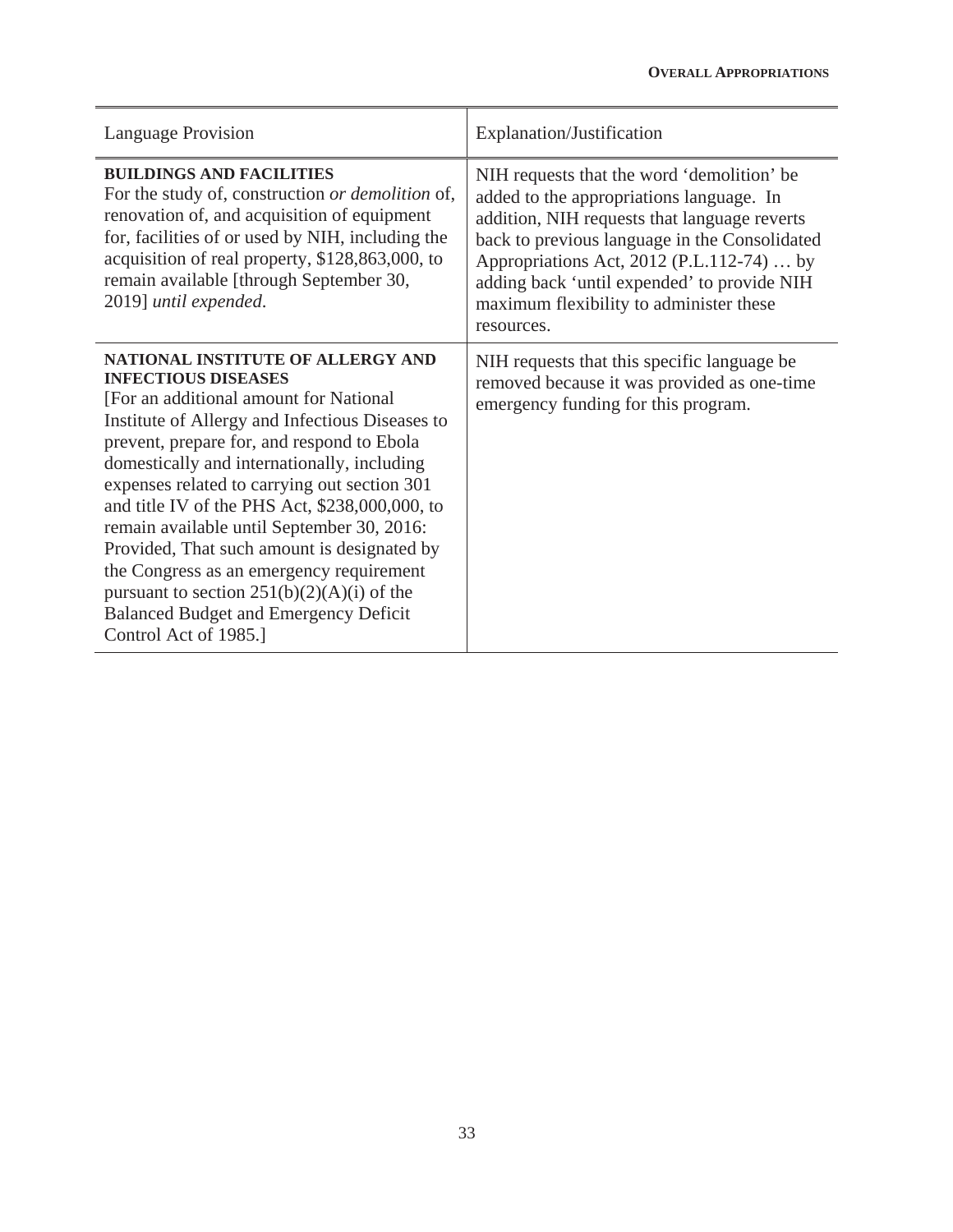# **AUTHORIZING LEGISLATION**

| (Dollars in Thousands)                                                                                                                                                                                                 | FY 2015<br>Amount | FY 2015<br>Appropriations | FY 2016<br>Amount | FY 2016<br>President's |
|------------------------------------------------------------------------------------------------------------------------------------------------------------------------------------------------------------------------|-------------------|---------------------------|-------------------|------------------------|
|                                                                                                                                                                                                                        | Authorized        | Act                       | Authorized        | <b>Budget</b>          |
| National Institutes of<br>Health:                                                                                                                                                                                      |                   |                           |                   |                        |
| Section 301 and Title IV<br>of the PHS Act                                                                                                                                                                             | \$29,369,000      | \$29,369,000              | \$30,236,511      | \$30,236,511           |
| Section $330B(b)(2)$ of the<br>$PHS$ Act <sup>1</sup>                                                                                                                                                                  | \$150,000         | \$150,000                 | \$150,000         | \$150,000              |
| Section $311(a)$ of the<br>Comprehensive<br>Environmental Response,<br>Compensation, and<br>Liability Act of 1980, and<br>Section $126(g)$ of the<br><b>Superfund Amendments</b><br>and Reauthorization Act<br>of 1986 | \$77,349          | \$77,349                  | \$77,349          | \$77,349               |

<sup>1</sup> This represents a mandatory appropriation, for which FY 2015 was authorized and appropriated in the Protecting Access to Medicare Act of 2014 (P.L. 113-93), and for which reauthorization is proposed for FY 2016.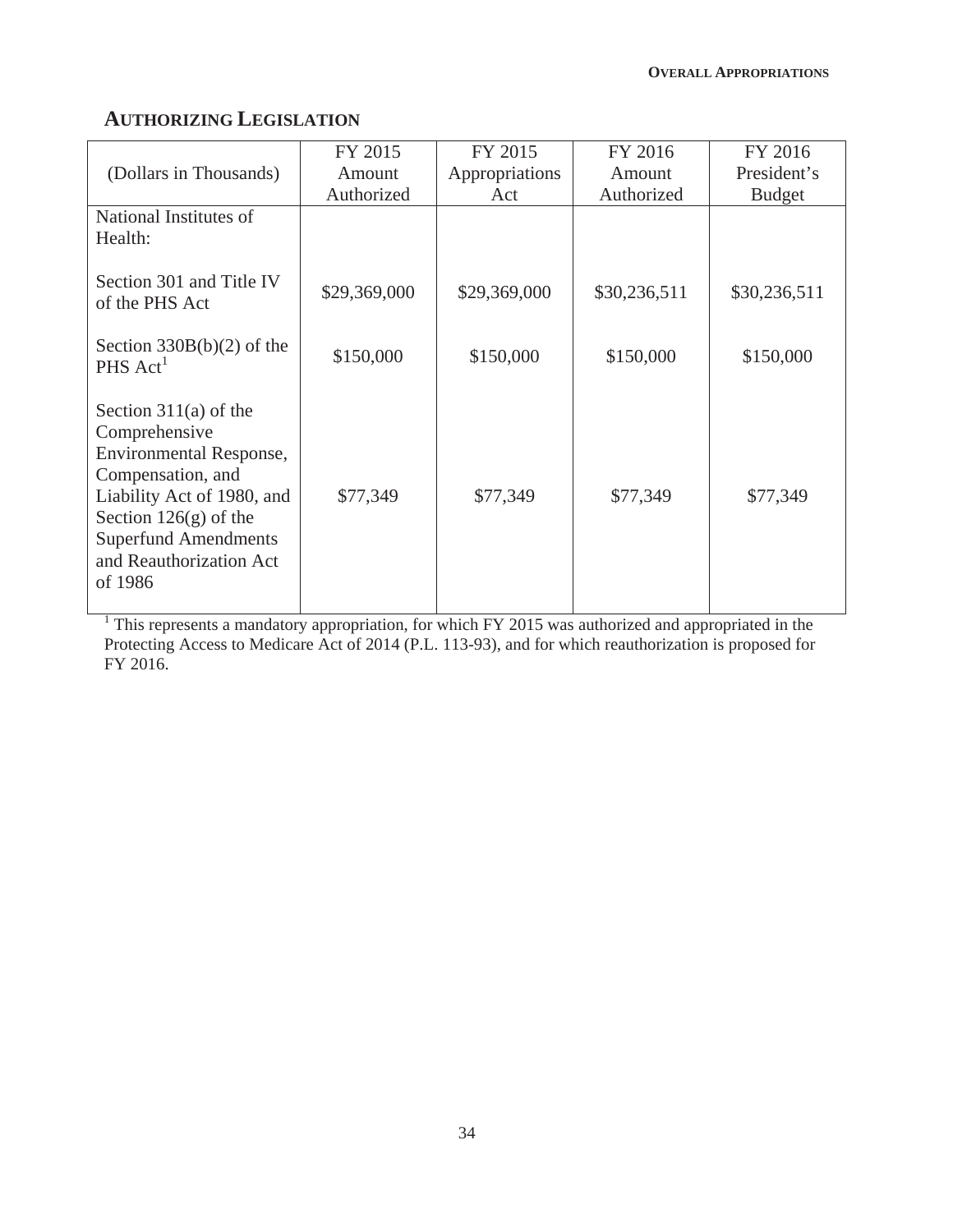### **APPROPRIATIONS HISTORY**

| <b>Fiscal Year</b>  | <b>Budget Request</b>  | <b>House</b>                  | <b>Senate</b>                 |                                 |              |
|---------------------|------------------------|-------------------------------|-------------------------------|---------------------------------|--------------|
|                     | to Congress            | <b>Allowance</b>              | <b>Allowance</b>              | Appropriation                   |              |
| FY 2007             | \$28,578,417,000       | \$28,479,417,000 <sup>2</sup> | \$28,779,081,000 <sup>2</sup> | \$29,030,004,000                | $\mathbf{3}$ |
| <b>FY 2008</b>      | \$28,849,675,000       | \$29,899,004,000              | \$30,129,004,000              | \$29,312,311,000                |              |
| FY 2008 Supp.       |                        |                               |                               | \$150,000,000                   |              |
| FY 2009             | \$29,457,070,000       | \$30,607,598,000              | \$30,404,524,000 5            | \$30,545,098,000                |              |
| <b>FY 2009 ARRA</b> |                        |                               |                               | \$10,400,000,000                |              |
| FY 2010             | \$30,988,000,000       | \$31,488,000,000              | \$30,988,000,000              | \$30,934,413,000                |              |
| FY 2011             | \$32,136,209,000       |                               | \$31,989,000,000              | \$30,935,000,000                |              |
| FY 2012             | \$31,979,000,000       |                               | \$30,630,423,000              | \$30,852,187,000                |              |
| FY 2013             |                        |                               |                               |                                 |              |
| <b>Base</b>         | \$30,852,187,000       |                               | \$30,810,387,000              | \$30,929,977,000                |              |
| Sequestration       |                        |                               |                               | $-1,552,593,211$                |              |
| Subtotal            | \$30,852,187,000       |                               | \$30,810,387,000              | \$29,377,383,789                |              |
| FY 2014             | \$31,323,187,000       |                               | \$31,176,187,000              | \$30,142,653,000                |              |
| FY 2015             | \$30,353,453,000       |                               | \$30,084,304,000              | $$30,311,349,000$ <sup>10</sup> |              |
| FY 2016             | \$31,311,349,000<br>11 |                               |                               |                                 |              |

 $<sup>1</sup>$  Does not include comparability adjustments. Superfund and Type 1 Diabetes are included except where indicated.</sup>

 $2^2$  Reflects funding levels approved by the Appropriations Committees.

<sup>3</sup> Reflects: a) \$2,905,802,000 appropriated to the ICs for HIV Research, b) add-on for pay cost of \$18,087,000, c) transfer of \$99,000,000 to the Global Fund, and d) supplemental bill transfer of \$99,000,000.

4 Reflects: a) \$2,928,345,000 appropriated to the ICs for HIV research, b) NIH share of the Government-wide rescission of \$520,929,000, c) transfer of \$294,759,000 to the Global Fund.

 $<sup>5</sup>$  Excludes funding for Superfund Research activities for which the Appropriations Committee did not mark up a figure.</sup>

6 Reflects Labor/HHS appropriation of \$30,705,201,000; transfer of \$300,000,000 to Global AIDS funds; \$1,000,000 transfer from HHS for the Interagency Autism Coordinating Committee and Secretary's 1 percent transfer to HHS of \$4,587,000.

<sup>7</sup> Reflects: \$3,059,277,000 appropriated to the ICs for HIV research; \$998,000 transfer from HHS to the Interagency Autism Coordinating Committee.

<sup>8</sup> Reflects: \$3,074,921,000 appropriated to the ICs for HIV research; Omnibus across-the-board rescission of \$58,130,567 and the Secretary's transfer of \$8,726,791.

9 Reflects: Full-year continuing resolution base. Does not include Section 3004 OMB 0.2 percent across-the-board

 $^{10}$  Excludes Ebola-related funding. Includes Program Evaluation Financing of \$715,000,000.

<sup>11</sup> Includes Program Evaluation Financing of \$847,489,000.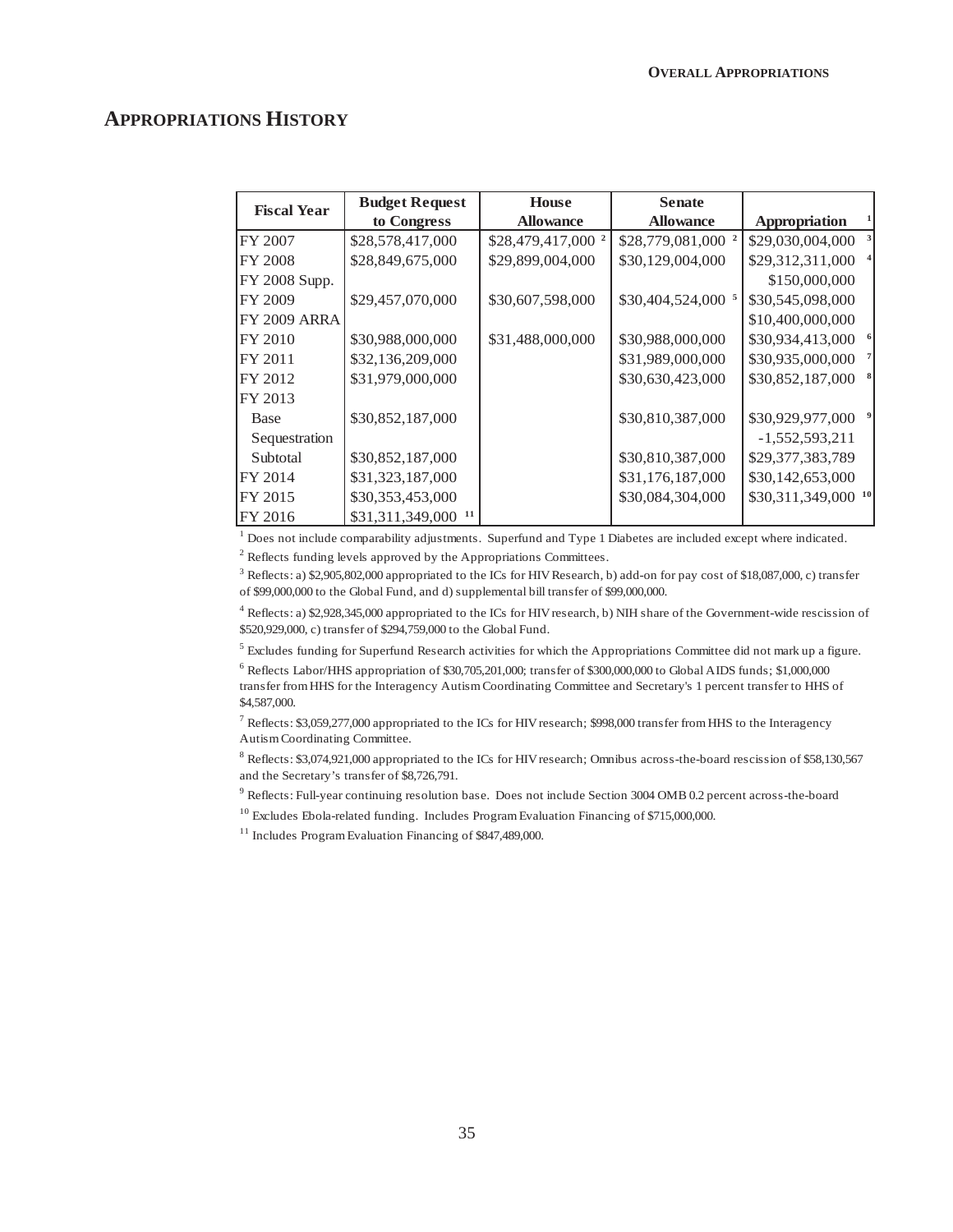# **NARRATIVE BY ACTIVITY TABLE**

|                            |                |        |                                           | $FY$ 2016 Request |
|----------------------------|----------------|--------|-------------------------------------------|-------------------|
| (Dollars in Millions)      |                |        | <b>FY 2016</b>                            | $+/-$ FY 2015     |
|                            | FY 2014 Actual |        | <b>FY 2015 Enacted</b> President's Budget | <b>Enacted</b>    |
| Program Level <sup>2</sup> | 30,070         | 30,311 | 31,311                                    | 1,000             |
| <b>IFTE</b>                | 18.048         | 18,150 | 18.150                                    |                   |

<sup>1</sup> Excludes Ebola-related funding.

 $^2$  Includes Mandatory Type 1 Diabetes and Superfund in FY 2014, FY 2015 and FY 2016; includes NLM Program Evaluation (\$8.20 million) in FY 2014; also includes NIGMS Program Evaluation funding of \$715 mllion in FY 2015 and \$847.5 million in FY 2016.

**Authorizing Legislation:** Section 301 and title IV of the Public Health Act, as amended.

**Allocation Methods:** Competitive Grants; Contract; Intramural; Other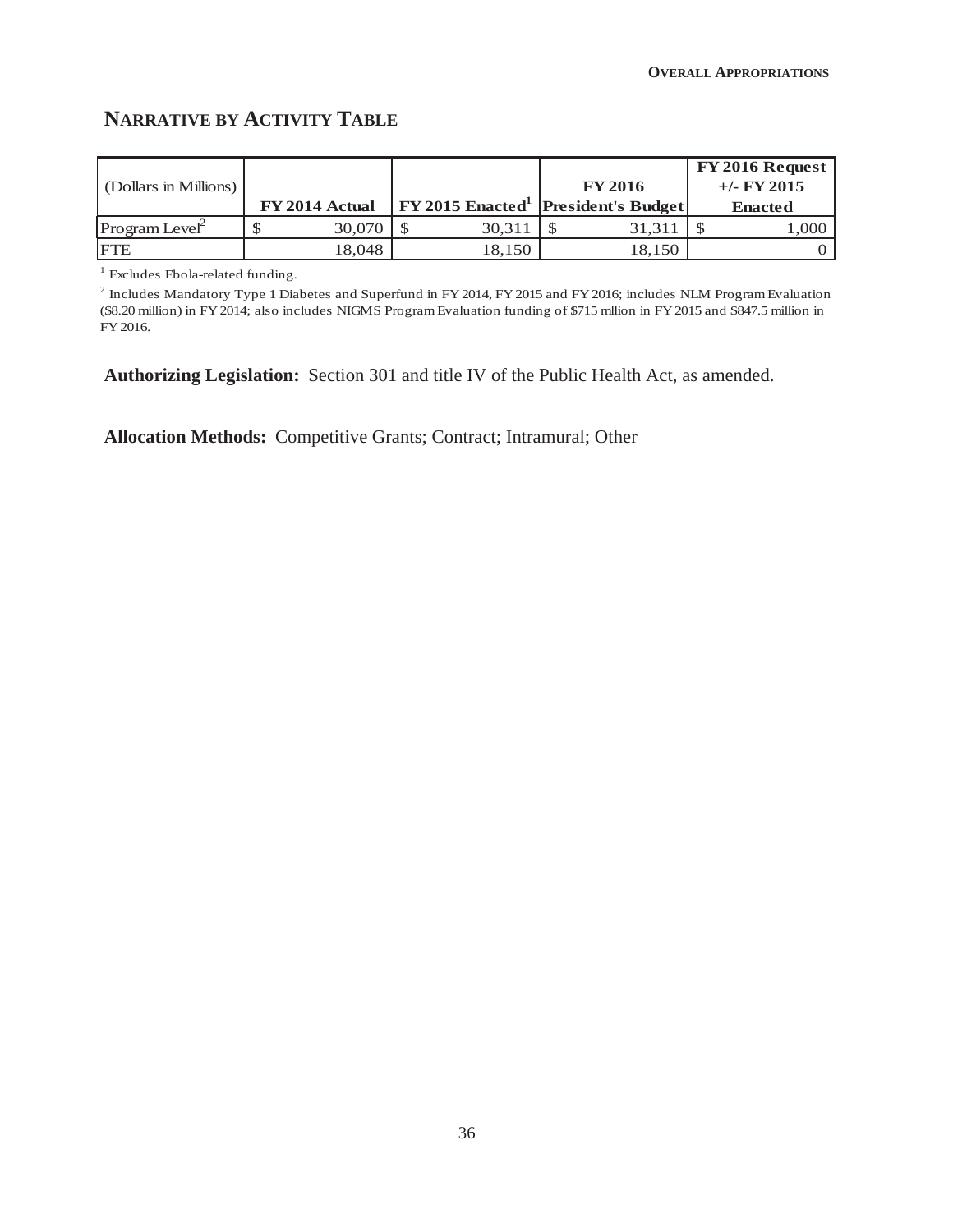## **PROGRAM DESCRIPTION AND ACCOMPLISHMENTS**

#### **Long-Range NIH Research Contributions to Improvements in Health Care and Public Health: Selected Examples**

NIH has supported biomedical research to enhance health, lengthen life, and reduce illness and disability for more than 100 years. Between 1970 and 2010, the life expectancy of the average American increased by 7.9 years.<sup>15</sup> Older Americans are not just living longer; they are staying healthy and active longer. Rates of reported risk factors for chronic disease (e.g., uncontrolled low-density lipoprotein (LDL) or high blood pressure, smoking, etc.) have dropped by more than 10 percent since 1999. At age 65, Americans today can expect to live 19.2 more years, or 40 percent longer than in 1950, and the vast majority of these adults continue to live without any activity limitations, a major improvement in just the past 30 years.<sup>16</sup> The fastest growing demographic group in the United States consists of individuals living beyond the age of 85. We can attribute these remarkable improvements, in part, to NIH research. NIH-funded projects have made many contributions that have advanced health care and enhanced public health. The following are some selected examples.

#### **Heart Disease**

Through research advances supported in large part by NIH, deaths from heart disease have fallen by more than 60 percent since  $1970$ .<sup>17</sup> The identification of cardiac risk factors, such as smoking, high blood pressure, and high cholesterol by the Framingham Heart Study along with NIH-supported clinical trials, led to the development of effective pharmacological and behavioral interventions and prevention strategies, as well as safe and effective surgical and catheter-based procedures to open clogged coronary arteries. Current NIH research focuses on elucidating new biological pathways, new treatment and prevention models, developing and understanding the value of new diagnostic and imaging tests, and enhancing device technologies for treatment.

#### **Diabetes**

In the recent past, adults diagnosed with diabetes during middle age lived on average 10 years less than adults without diabetes. Thanks to the development of early screening methods and treatments that enable better control of diabetes-related complications, adults with diabetes are now living longer and healthier lives. Between 1997 and 2006, the death rate among adults with diabetes declined by 23 percent for all causes of death and by an extraordinary 40 percent for cardiovascular disease.<sup>18</sup> These remarkable improvements are due largely to clinical trials supported by NIH. In addition, basic science research has unveiled genes that may be involved in the development and progression of diabetes. NIH research also is generating important

<sup>&</sup>lt;sup>15</sup> Calculated from Health, United States, 2011: with Special Feature on Socioeconomic Status and Health,

http://www.cdc.gov/nchs/data/hus/hus11.pdf<br><sup>16</sup> Calculated from Health, United States, 2010: with Special Feature on Death and Dying http://www.cdc.gov/nchs/data/hus/hus10.pdf and National Vital Statistics Reports Deaths: Preliminary Data for

<sup>&</sup>lt;sup>17</sup> Calculated from Health, United States, 2011: with Special Feature on Socioeconomic Status and Health, http://www.cdc.gov/nchs/data/hus/hus11.pdf

 $h^8$  Gregg, E.W. et al. Diabetes Care 35, 1252–1257 (2012). CDC News: http://www.cdc.gov/diabetes/news/docs/cvd\_2012.htm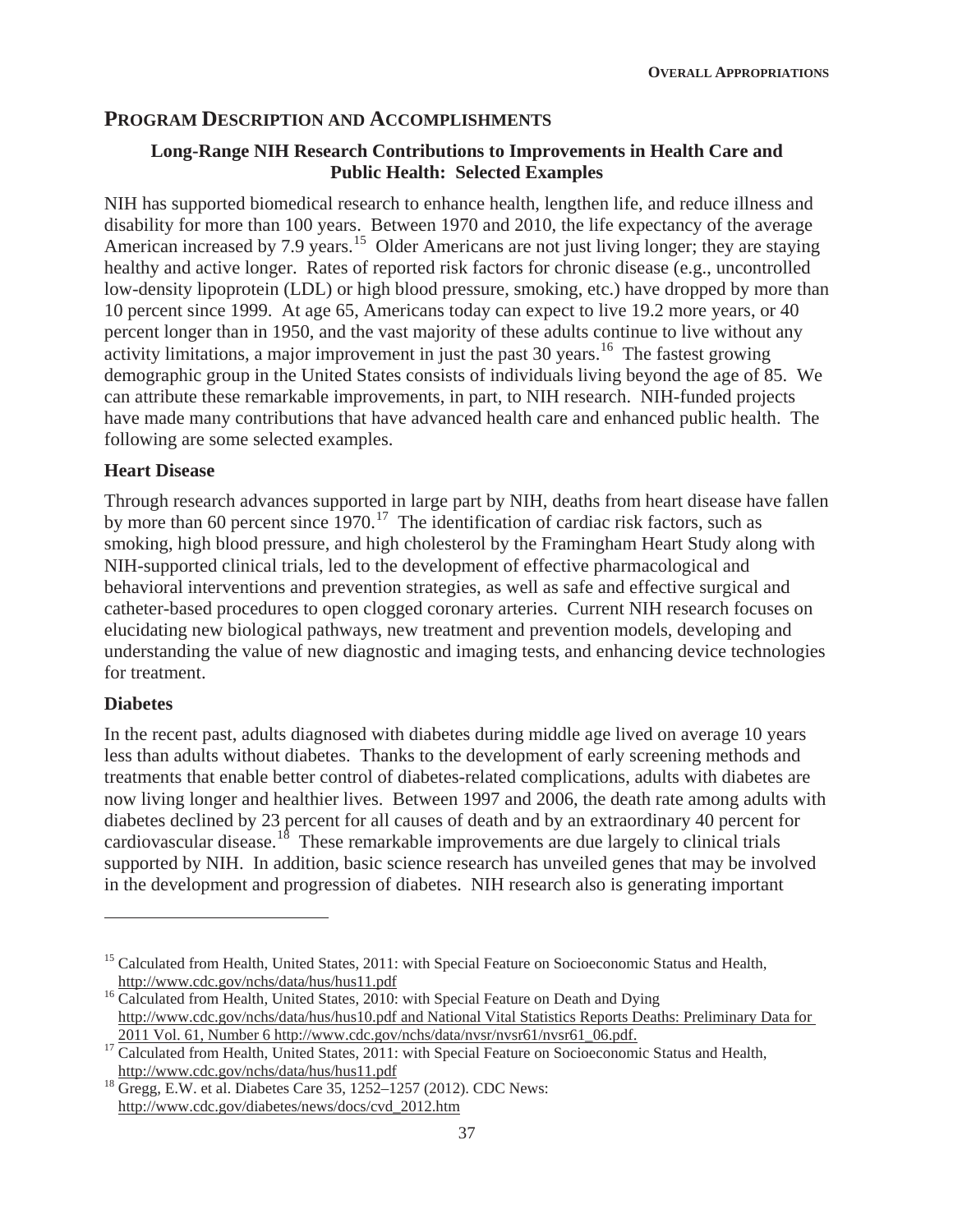insights into the prevention and management of diabetes, highlighting the importance of family support. Studies funded through the Diabetes Prevention Program also have shown that lifestyle changes, such as diet and physical activity, can lower the risk of developing Type 2 Diabetes by 58 percent in adults at high risk for the disease. For Type 1 Diabetes, progress toward the development of a fully reliable artificial pancreas provides hope for an end to the daily routine of finger sticks and insulin injections.

### **Stroke**

Fewer people are dying of stroke today – the age-adjusted stroke mortality rate has decreased by 70 percent since 1950 and by 33 percent since 1996 due to both treatment and prevention strategies based on NIH-funded research. In 1995, an NIH-funded clinical trial established the first and only FDA-approved treatment for acute ischemic stroke. The drug tPA reduces the risk of disability and maximizes the potential for patient recovery. A recent analysis estimated that tPA can provide considerable cost savings – nearly \$74 million annually for the first post-stroke year alone – if used in just 20 percent of all ischemic stroke patients in the United States. However, tPA must be administered relatively soon after the onset of symptoms. Current estimates suggest that fewer than 10 percent of stroke patients are treated with the drug. Recent NIH-funded research has led to the revision of tPA administration guidelines to extend the timing from three hours to four and a half hours in some cases.<sup>19,20</sup> NIH researchers are currently working to improve public awareness of stroke and to educate high risk populations on the importance of seeking immediate medical attention in order to increase the number of those receiving this life-saving and disability-reducing treatment.

### **Lung Cancer**

Lung cancer is the second most common cancer and is the primary cause of cancer-related death in both men and women in the United States. However, both incidence rates and mortality rates continue to decline for both men and women. NIH-funded research has contributed to the decrease in mortality, lowering the death rate per 100,000 people by 20 percent between 1990 and 2010. The recent development of targeted therapies, such as erlotinib and crizotinib, has led to dramatic responses in individuals whose lung cancers harbor particular genetic mutations. Advances in genetic screening techniques have helped NIH-funded researchers identify genes that may influence the risk for lung cancer development and genetic errors that cause lung cancer.

## **HIV/AIDS**

In the 30 years since HIV was first recognized, NIH has established the world's leading AIDS research program. Each year, 50,000 people in the United States become infected with HIV, the virus that causes AIDS. Currently, there are more than one million people in the United States and 35 million people globally who are living with HIV infection. In the early 1980s when the HIV/AIDS epidemic began, those infected with the virus were not likely to live longer than a

<sup>&</sup>lt;sup>19</sup> Bankhead, C. Clot-busting drugs used more often in stroke. *MedPage Today*. August 23, 2013.<br>http://www.medpagetoday.com/Cardiology/Strokes/41156

<sup>&</sup>lt;sup>20</sup> Jauch, E.C., et al. Guidelines for the early management of patients with acute ischemic stroke: A guideline for healthcare professionals from the American Heart Association/American Stroke Association. *Stroke*. 44:870-947 (2013). http://stroke.ahajournals.org/content/44/3/870.full.pdf+html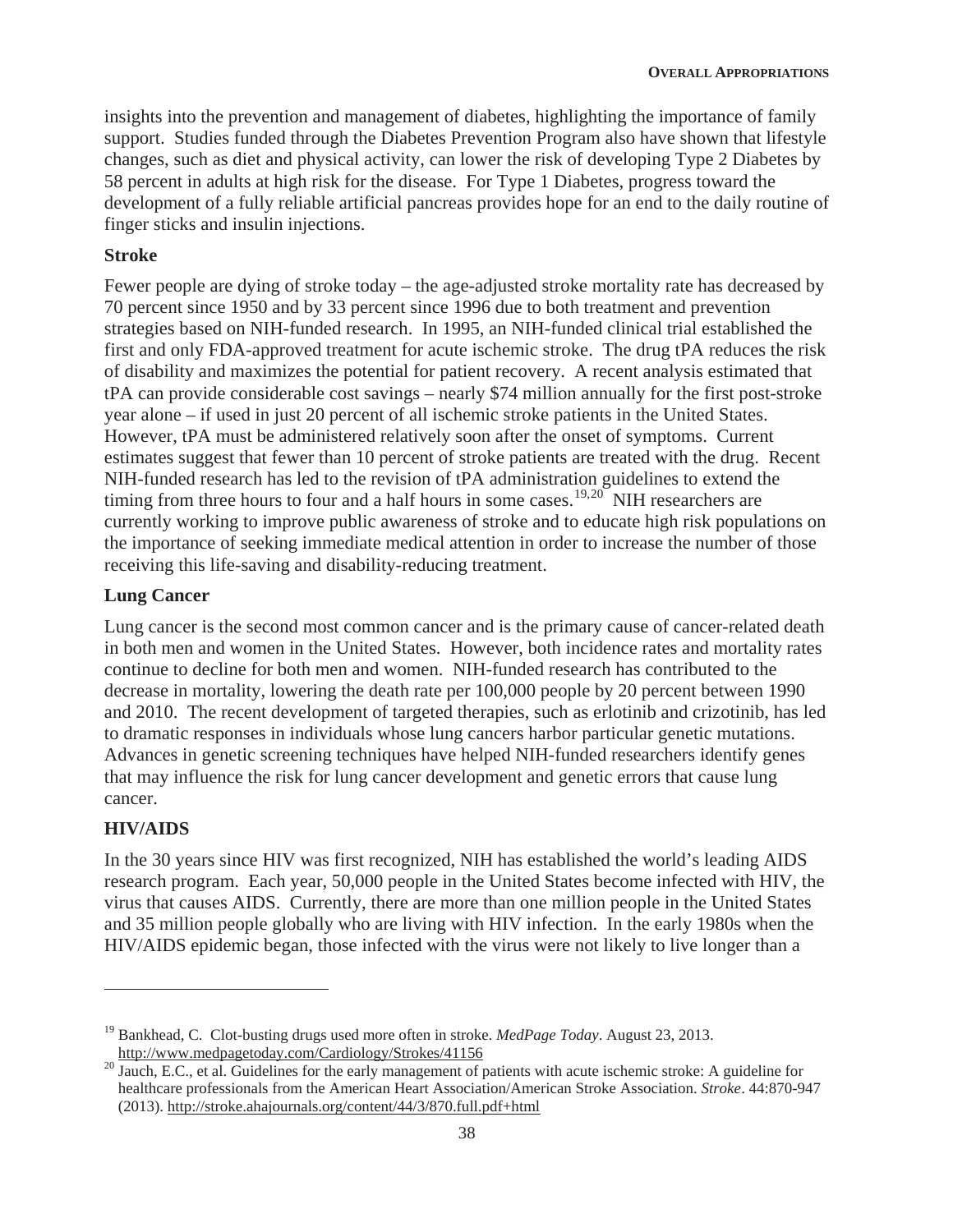few years. Now, thanks to research funded in large part by NIH, there are powerful treatments that can suppress the virus to undetectable levels, allowing those infected with it to live for many years. In fact, death rates have dropped by more than 13 percent, and a 20-year-old HIVpositive adult living in the United States or Canada who receives these treatments is expected to live into their early 70s, nearly as long as someone in the general population.<sup>21</sup> These treatments, combined with advances toward the development of an HIV vaccine and research to find a cure, mean the eradication of AIDS is possible with sustained effort.

#### **Breast Cancer**

Primarily because of NIH-supported research, multiple breast cancer susceptibility genes have now been identified, including BRCA1, BRCA2, TP53, and PTEN/MMAC1. Genetic testing now allows for tailored, safer, and more efficient treatments. Recent research studies also identified 55 genes linked to a tumor suppressor gene that can predict breast cancer survival, as well as a natural compound that can attack human epidermal growth factor receptor 2 (HER2) positive breast cancer cells. Scientists also conducted studies in mice in which they found a protein that reduces the risk that breast cancer will spread. In addition, a new imaging technique to improve diagnosis in women with dense breast tissue has been developed. As a result of these and many other advances, the death rate from breast cancer per 100,000 women declined from 33.3 to 22.1 between 1990 and 2010.

#### **Prostate Cancer**

Prostate cancer is one of the most common cancers and the second leading cause of cancerrelated death for men in the United States. NIH-supported research on the treatment of prostate cancer has improved surgical approaches as well as radio-, chemo-, and hormonal therapies. The success of these advances has contributed to the significant decline in the death rate. Between 1990 and 2010, prostate cancer deaths per 100,000 men dropped from 38.4 to 21.9. Current research focuses on increasing understanding of the epidemiology and genetics of prostate cancer and improving treatment and diagnostic options.

#### **Cervical Cancer**

Cervical cancer is a deadly cancer in women. It is usually a slow-growing cancer that may or may not have symptoms, but it can be detected during routine gynecologic examinations. Nearly all cervical cancer is caused by human papillomavirus (HPV). Due to groundbreaking NIH research, two FDA-approved vaccines (Cervarix and Gardasil) are now available to prevent infection by HPV types 16 and 18, which cause about 70 percent of cervical cancer. Ongoing efforts to scale up the use of the vaccines both in the United States and abroad are under way.

#### **Infant Health**

In 1960, 26 of every 1,000 babies born in the United States died before their first birthday. By 2010, the infant mortality rate was 6.1 per 1,000 births, considerably less than a generation before. A sustained, long-term effort, informed in large part by NIH research in reducing

<sup>&</sup>lt;sup>21</sup> Samji H, Cescon A, Hogg RS, Modur SP, Althoff KN, Buchacz K, Burchell AN, Cohen M, Gebo KA, Gill MJ, Justice A, Kirk G, Klein MB, Korthuis PT, Martin J, Napravnik S, Rourke SB, Sterling TR, Silverberg MJ, Deeks S, Jacobson LP, Bosch RJ, Kitahata MM, Goedert JJ, Moore R, Gange SJ; North American AIDS Cohort Collaboration on Research and Design (NA-ACCORD) of IeDEA. Closing the gap: increases in life expectancy among treated HIV-positive individuals in the United States and Canada. PLoSOne. 2013 Dec 18;8(12):e81355.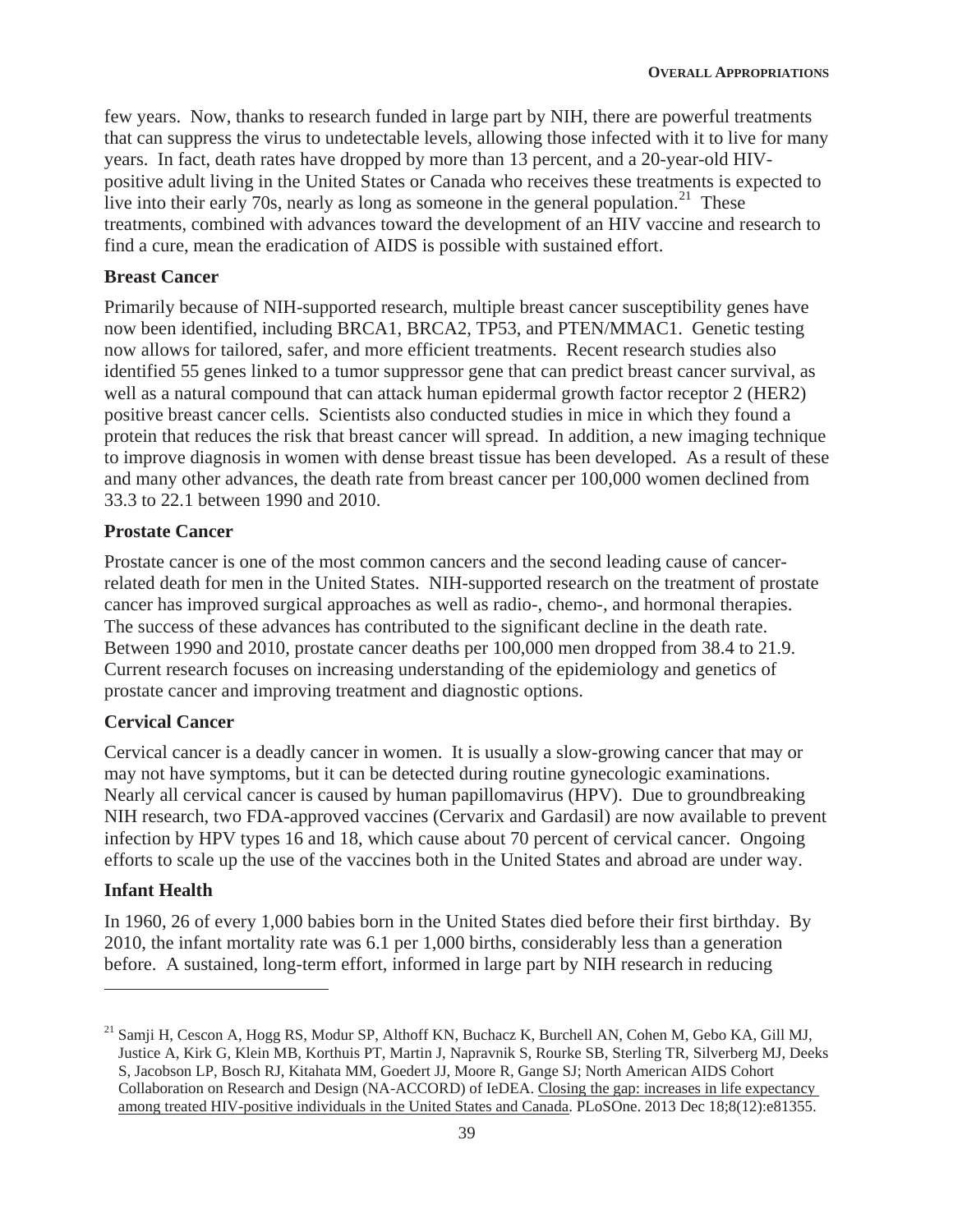preterm births, neonatal mortality, and other complications that increase the risk of infant death, contributed to these substantial improvements in the survival rates of infants born preterm and to advances in care for all newborns.

#### **Adolescent Risk Behavior**

In the last three decades, biological, epidemiological, and social science discoveries funded by NIH have produced a detailed understanding of the risks and mechanisms that lead to drug abuse and addiction in adolescents. This knowledge in turn has informed several new science-based prevention approaches. Today, the rate of cigarette smoking by teenagers is at its lowest point since the NIH-funded Monitoring the Future (MTF) survey began tracking drug use and attitudes of teens in 1975. Alcohol use by teenagers also has declined steadily since the 1970s, and continued to decline in 2013.

#### **Age-Related Macular Degeneration (AMD)**

A major cause of blindness and the leading cause of new cases of blindness in people over age 65, age-related AMD, was largely untreatable prior to the 1990s. In 1991, an NIH-funded clinical trial established the value of laser treatment for advanced AMD to stabilize the condition. In 2001, NIH researchers announced that a daily dietary regimen of antioxidant vitamins and minerals delayed the onset of advanced AMD by 25 percent. In 2012, a clinical trial supported by NIH showed that long-term treatment of AMD with either the drug Avastin or the drug Lucentis resulted in dramatic and lasting improvement in vision, such that two-thirds of patients had driving vision (20/40 vision or better). More recently, researchers have begun to understand epigenetic changes that can occur in individuals and to identify genes that result in an increased risk of AMD. Scientists also are developing new technologies to improve imaging methods for diagnosis.

#### **Hearing Loss**

As a result of NIH efforts that led to statewide screening for hearing loss in newborns and infants, nearly all infants born in U.S. hospitals in 2010 were screened for hearing loss, up from as few as one-tenth of infants screened in 1993. NIH-supported research also has driven the development of hearing aids from the first electronic hearing devices invented in the 1950s to the sophisticated digital devices available today. Innovative collaborations between NIH, the Department of Veterans Affairs (VA), and the National Aeronautics and Space Administration (NASA) have improved significantly hearing aid technology over the past 20 years. In addition to amplifying sound, today's hearing aids are able to address the challenges of understanding speech, localizing sound, and hearing in noisy environments. Furthermore, many children born with congenital deafness can now be successfully treated with cochlear implants, giving them a lifetime of hearing.

#### **Burns and Traumatic Injury**

NIH-funded research on fluid resuscitation, wound cleaning, skin replacement, infection control, and nutritional support has improved greatly the chances of surviving catastrophic burns and traumatic injuries. In the mid-1970s, burns that covered even 25 percent of the body were almost always fatal. Today, people with burns covering 90 percent of their bodies can survive, although often with some impairments. Between 1990 and 2010, the death rate per 100,000 people from motor vehicle traffic injury decreased from 18.5 to 11.3, and firearm fatalities dropped from 14.6 to 10.1. These dramatic increases in survival rates, as well as increased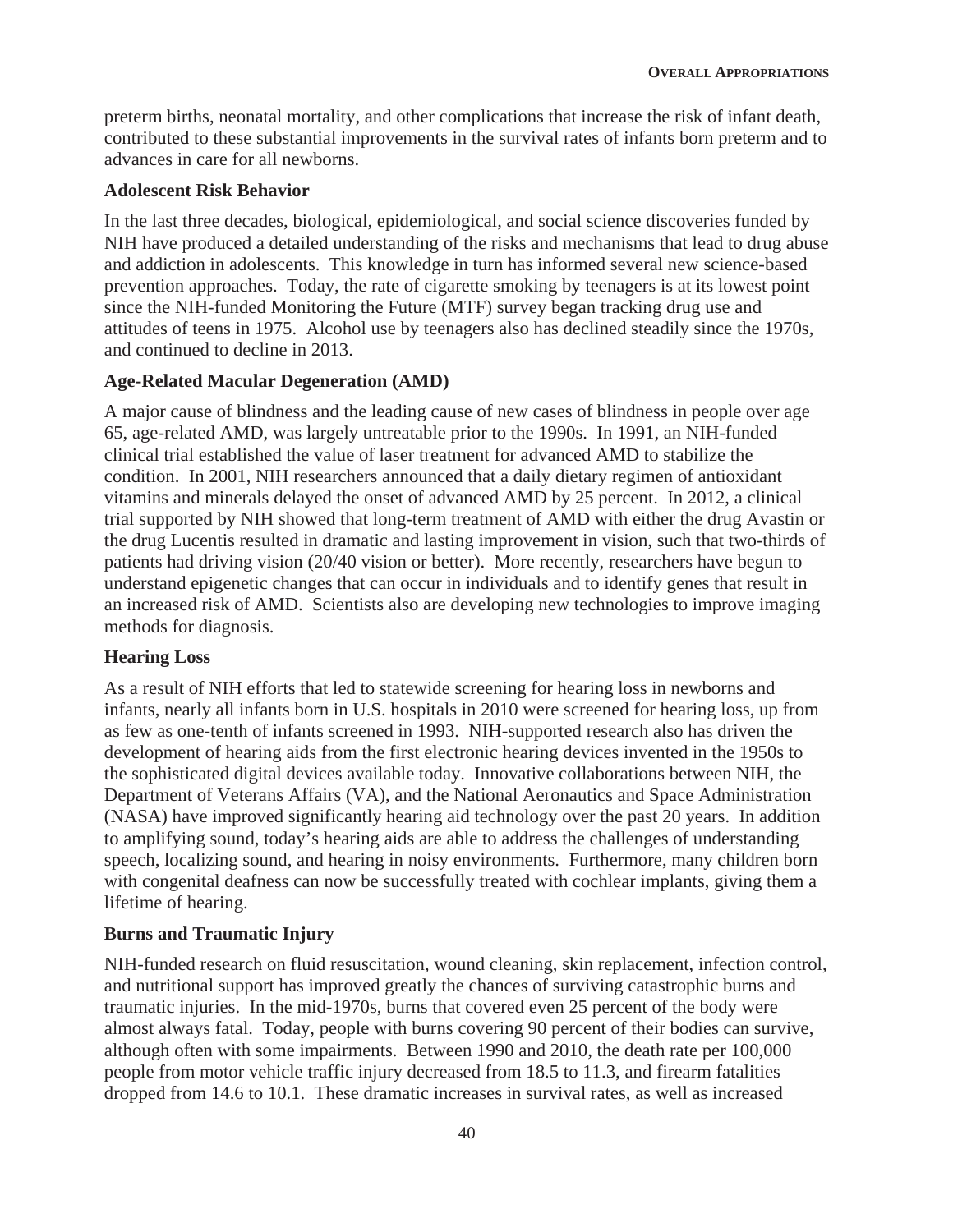health, functioning, and quality of life of survivors, are in large part due to research findings that have transformed clinical practice.

### **Alzheimer's Disease**

Alzheimer's disease is a progressive, irreversible brain disease that slowly destroys memory and thinking skills, and eventually even the ability to carry out the simplest tasks of daily living. Alzheimer's disease is currently the sixth leading cause of death in the United States and affects as many as five million Americans age 65 and older. As recently as 30 years ago, very little was known about Alzheimer's disease, but research supported by NIH and other organizations greatly expanded knowledge and understanding of brain function, risk factors, treatment, and prevention. One particular focus of research is in detecting the disease before symptoms appear, in the hope that treatment might be able to reverse the disease at this earlier stage. A recent study identified a set of 10 compounds in the blood that might be usable as risk factors for memory decline, opening up the possibility for doctors to measure dementia risk with a simple blood test. While much more remains to be discovered in each of these areas, recent research has led to more than 90 drugs in clinical trials for Alzheimer's disease with many more in the pipeline awaiting FDA approval to enter human testing.

## **Chronic Obstructive Pulmonary Disease (COPD)**

COPD is a progressive disease that includes two main conditions that coexist: emphysema and chronic bronchitis. COPD is the third leading cause of death in the United States and a major cause of disability, which in many cases may be undiagnosed. The majority of COPD sufferers are current or former smokers over 40 years old. Large, multi-center, NIH-funded clinical trials are evaluating the efficacy of several treatments in order to reduce the disability and costs associated with COPD. In addition, new studies are examining the genetic contributions, susceptibility, and disease progression of COPD, as well as attempting to understand the mechanisms that link COPD to cardiovascular health.

## **Chronic Pain**

Chronic pain is a debilitating symptom of many long-term diseases and a major cause of disability among Americans. The NIH Pain Consortium was established to enhance pain research and promote collaboration among researchers across NIH. NIH-funded research has led to many advances in understanding the mechanisms behind chronic pain, including genetic contributions and neurological pathways, as well as developing new ways to manage and treat chronic pain.

## **Science Advances from NIH Research**

NIH-funded scientists report thousands of new findings every year across the spectrum of biomedical science, from basic research to clinical studies and beyond. Many of the basic science discoveries build over time until they can be pieced together and translated into diagnostics or treatments to improve health. A few of the many recent NIH research accomplishments are listed below.

## **Ebola Vaccine Research and Development**

The on-going Ebola virus disease epidemic in West Africa reminds us that viruses remain a threat to human health and can emerge at any time with devastating consequences. The need for a fully protective vaccine to prevent Ebola transmission is a priority. While NIH has supported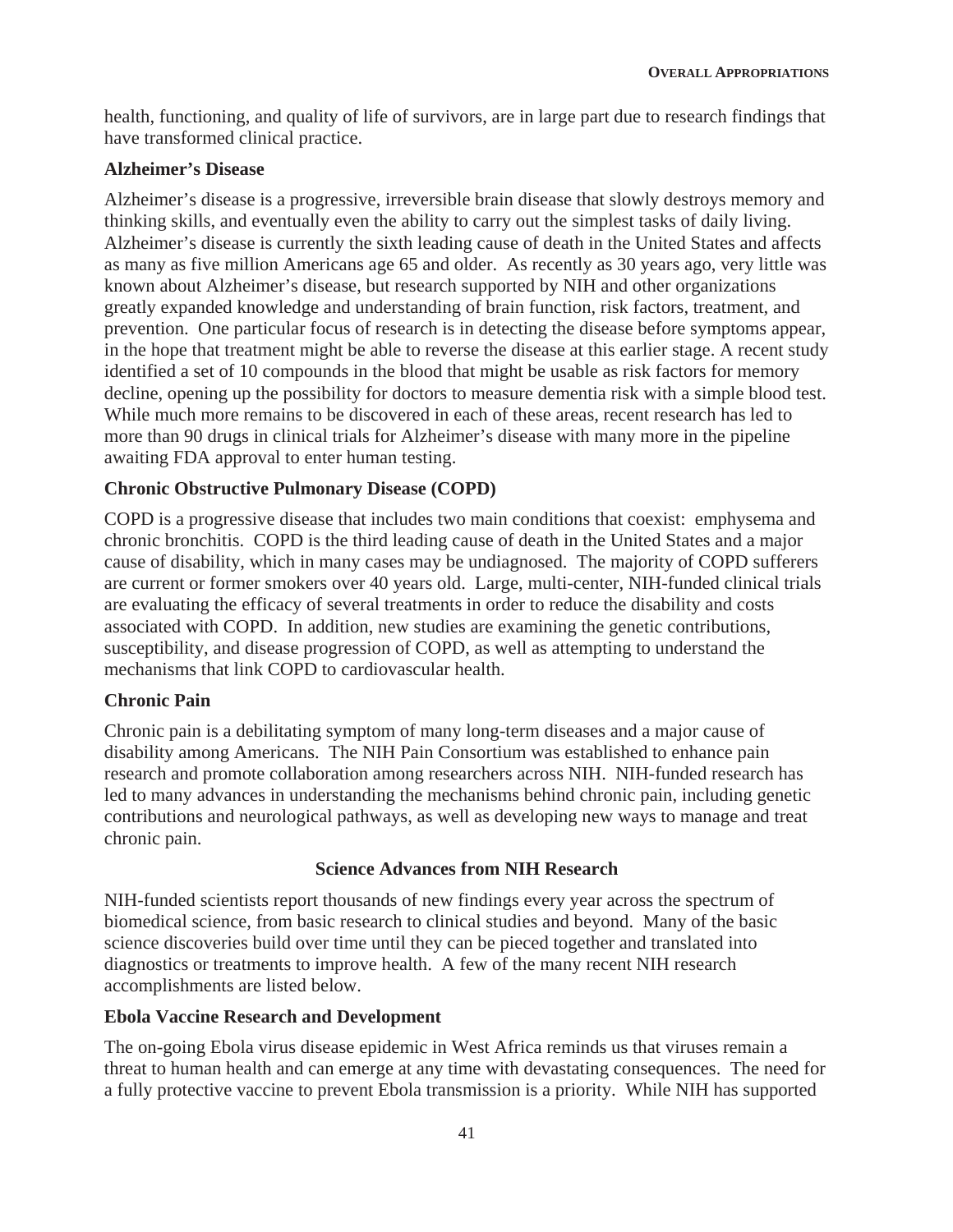the development of such a vaccine since 2001, the epidemic that arose in early 2014 refocused attention on this need and expedited the development process, resulting in potentially beneficial experimental vaccine candidates.

In September 2014, a Phase I clinical trial assessed the safety, efficacy, and immunogenicity of an intramuscular vaccine co-created by NIH and GlaxoSmithKline. The vaccine causes infected cells to express a specific Ebola protein that, in turn, prompts an immune response. Prior to human study, non-human primates inoculated with this vaccine developed both antibody and cellular (T-cell) responses sufficient to protect them from the Ebola virus. Results indicated this vaccine was well-tolerated and elicited anti-Ebola antibody responses in the healthy adult volunteers. Moving forward, NIH plans to conduct Phase II/III studies in Liberia to assess the efficacy and safety of this vaccine compared to other Ebola vaccine candidates prior to wider vaccine distribution.

Another promising vaccine candidate began Phase I trials in October 2014 in thirty-nine healthy volunteers. The vesicular stomatitis virus (VSV) Ebola vaccine studies are being conducted in collaboration with the U.S. Department of Defense and NewLink Genetics Corp. A parallel study is on-going at the Walter Reed Army Institute of Research to evaluate in real time the vaccine's safety when provided at different dosages and compare the immune responses induced by one injection to the response to two doses.

### **Atlas of the Developing Brain**

NIH-supported scientists contributed to the first comprehensive 3-D atlas of gene expression in the developing human brain as part of a larger project to profile gene expression throughout the course of brain development. Scientists gathered the data using a variety of genomic and imaging techniques on intact human pre-natal brains. The results provide a powerful map to pin brain areas to genes tied to neurodevelopmental disorders and human-specific brain functions. This resource will help reveal the early roots of brain-based disorders, such as autism and schizophrenia.

#### **Gut Microbes Linked to Autoinflammatory Disease**

Rheumatoid arthritis is a chronic inflammatory disorder that causes pain, swelling, and stiffness in joints when the immune system mistakenly attacks the body's own tissue. The immune system is influenced by the microbiome, which consists of trillions of microbes – bacteria, fungi, and viruses – that live in and on the body. NIH-supported researchers found that 75 percent of people with new-onset, untreated rheumatoid arthritis had the bacterium *Prevotella copri* in their intestinal microbiome. To test whether *P. copri* could influence inflammation, the team administered the bacteria to healthy mice so that the bacteria became part of their gut microbiome. Mice were then given a chemical that induced colitis, a model of gut inflammation. Animals with *P. copri* developed more severe symptoms than the mice that had not received the bacteria. The finding provides further evidence for a potential role for bacteria in this autoimmune disease.

Another recent NIH-funded study revealed that diet-induced changes to intestinal bacteria can influence susceptibility to autoinflammatory disease. The results could help guide new, dietary approaches to treat autoinflammatory diseases in susceptible people.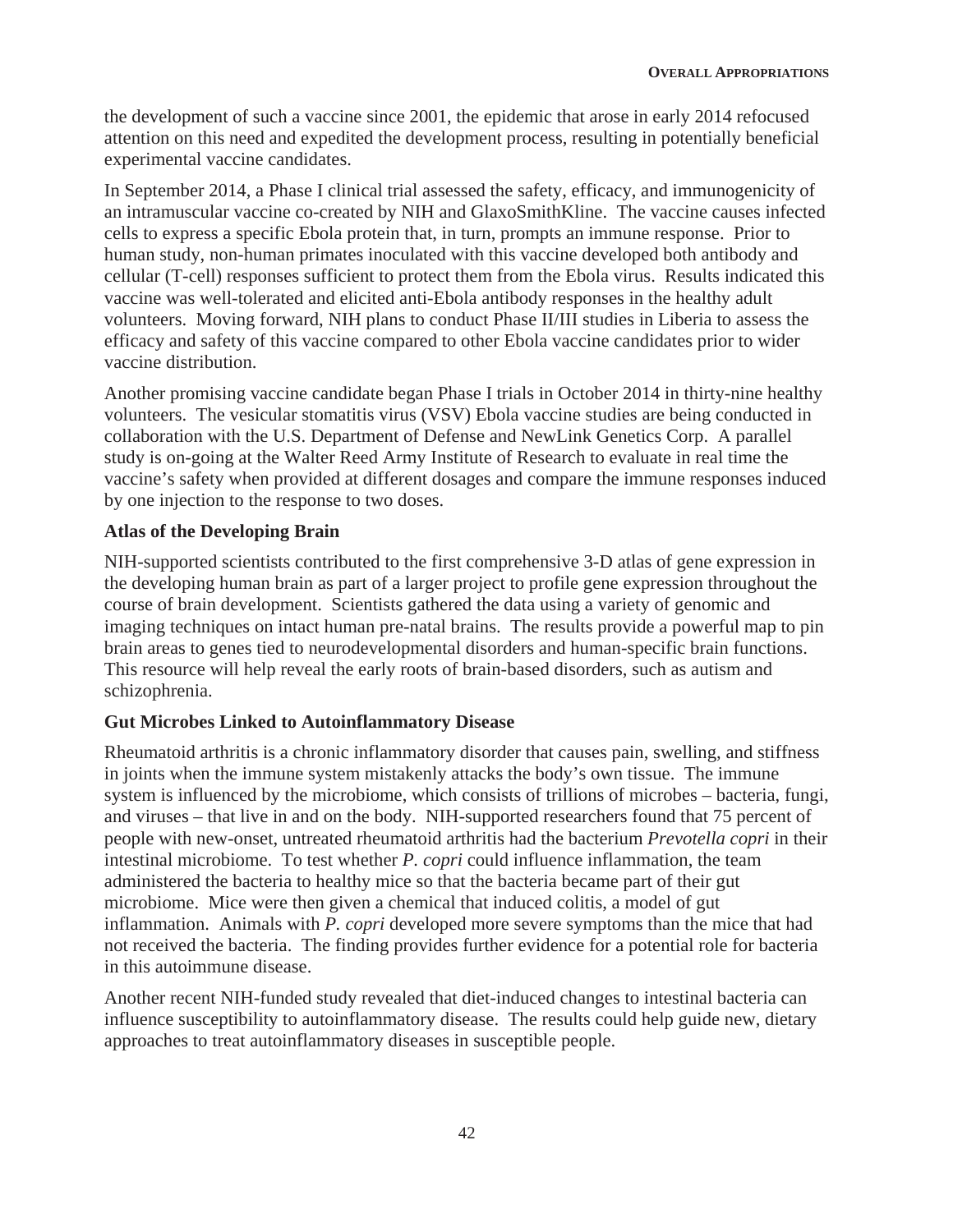### **Genetic Microsurgery**

A new technology called CRISPR (clustered regularly interspaced short palindromic repeats) is allowing scientists to specifically target genes for deletion, addition, activation, or suppression in what amounts to performing their own genetic microsurgery. The method harnesses a protein (called Cas9) that is involved in a bacterium's adaptive immune response that works through precise targeting of DNA. Using this system, NIH-supported researchers have altered DNA in human cells, rats, mice, zebrafish, bacteria, fruit flies, yeast, nematodes, and crops. This wideranging applicability makes the technology valuable for numerous applications, including conducting large-scale genetic screens in mammalian cells (recently validated by NIH-funded scientists), as well as the promise of new treatments for genetic diseases. Furthermore, the recent discovery of the specific structure of the Cas9 protein opens up new possibilities to maximize the potential of the CRISPR technology to advance understanding of disease and accelerate development of treatments and cures.

### **Safe, Effective Gene Therapy for Hemophilia**

Hemophilia is a rare bleeding disorder in which the blood fails to clot normally. Current treatments require a lifetime of frequent injections, often twice a week, of an expensive clotting factor called factor IX in order to restore normal clotting. A recent NIH-funded clinical trial used gene therapy to reprogram the body's own cells to produce factor IX using special viruses that have been engineered not to cause diseases. When adult men with hemophilia were given an intravenous dose of the therapy, patients with the higher dose improved markedly, with the effects lasting for the entire 4-year period of the study.

#### **New Insights into Bariatric Surgery Outcomes**

Researchers who followed adults and teens who have undergone bariatric surgery for severe obesity found that this type of treatment is both safe and effective. Adults who had undergone the procedure not only had substantial weight loss but also significant improvements in diabetes and cardiovascular disease risk factors after three years. Although weight loss did vary, and the maximum weight loss occurred during the first year, many individuals with diabetes before surgery experience partial remission, and significant improvements in blood pressure and lipid levels were seen in many patients.

#### **A 3-D Scaffold Guides Stem Cells into Cartilage-Producing Cells**

NIH-funded researchers developed a 3-D scaffold that guides the development of stem cells into specialized cartilage-producing cells, an approach that could allow for the creation of orthopedic implants to replace cartilage in patients with arthritis. The scientists applied human stem cells from adult bone marrow to a 3-D woven scaffold coated with viruses. The viruses were used to transfer the gene TGF- $\beta$  gene into the cells. The TGF- $\beta$ 3 drives the cells to become chondrocytes, which are the type of cells found in cartilage. Cells within the artificial scaffold successfully differentiated into chondrocytes within two weeks and created a cartilage-like extracellular matrix within four weeks. This approach could allow for implants that restore function to a joint immediately and drive development of a mature, viable tissue replacement.

#### **Nature-Inspired Surgical Glue Mends Hearts**

Researchers developed a new biodegradable, biocompatible, and easily manipulated tissue adhesive that could allow for less invasive surgeries that do not require sutures or staples. Inspired by the footpad of insects and the thick, sticky secretions of slugs and sandcastle worms,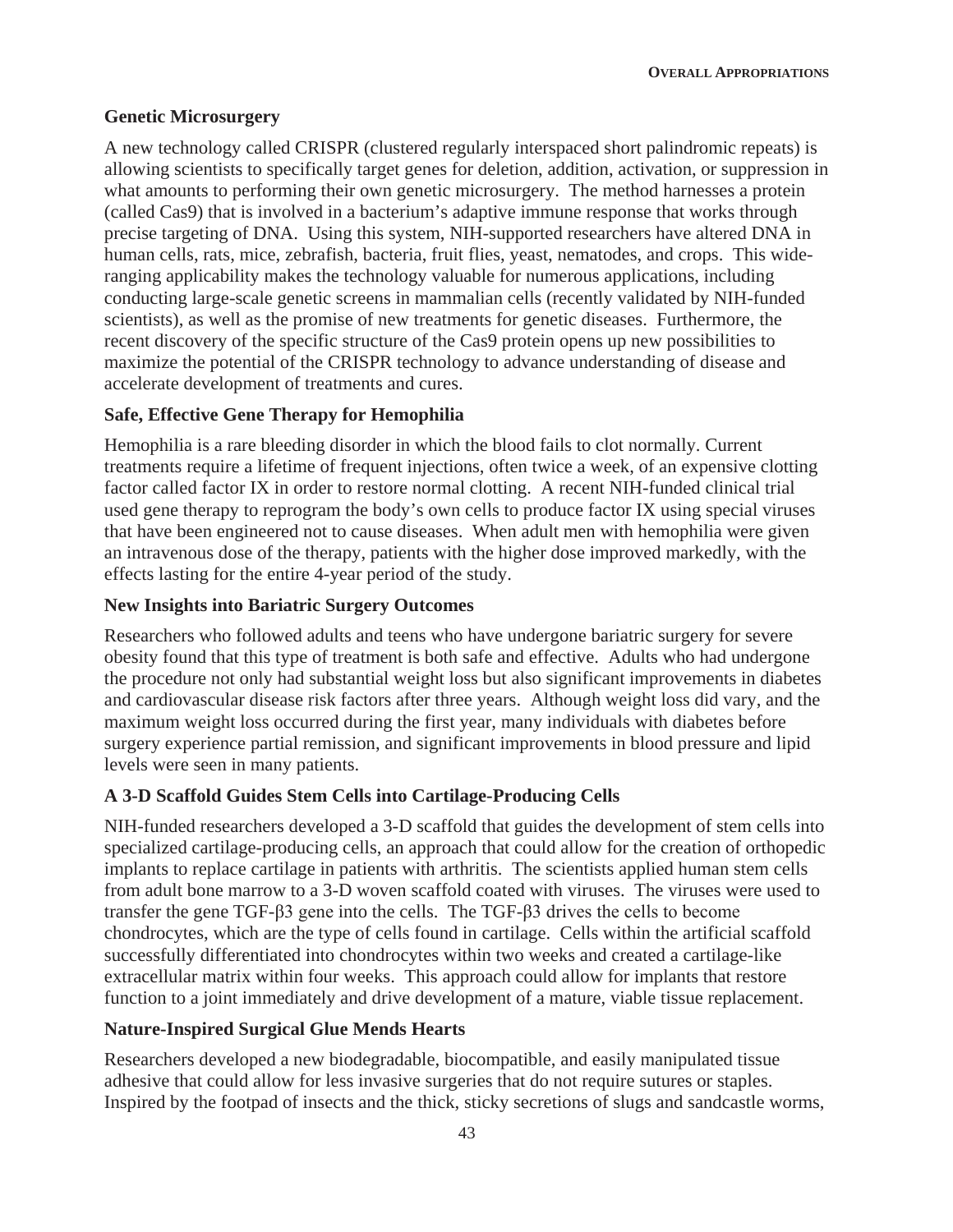whose fluids can create bonds underwater, the research team set out to develop a similar gel-like material that could function as a stable, water-insoluble, and elastic surgical glue. The gel's base consisted of glycerol, a basic building block of lipids, as well as a naturally occurring fatty acid. When mixed with a special light-sensitive chemical, the resulting gel solidifies after being exposed to ultraviolet (UV) light for five seconds. The researchers found that the gel easily spread over a surface and adhered to tissues in wet conditions, and they tested the glue in several settings. The team demonstrated that the glue stayed attached to the beating hearts of rats and pigs without altering heart function. The glue also was able to seal a defect in the wall of a rat heart and to create a leak-proof seal in the carotid artery of pigs. The technology has been licensed to a company, and patents based on the study have been filed. Long-term experiments will be needed to further evaluate the gel before it can be tested in humans.

#### **Blood Test for Solid Tumors**

A simple blood test was shown to detect solid tumors rapidly and accurately, track their progression over time, and could possibly predict their response to treatment. Solid tumors include cancers of the brain, breast, colon, and other tissues and consist of abnormal masses of tissue that usually do not contain cysts or liquid areas. Cancers of the blood, like leukemia, usually do not form solid tumors. Lung cancer solid tumors are particularly difficult to detect. NIH-funded scientists used genetic data from the Cancer Genome Atlas (TCGA) database to develop a molecular signature for non-small-cell lung cancers. Using this signature and samples from patients with non-small-cell lung cancer, researchers designed a highly sensitive DNAbased blood test that accurately identified all patients with advanced lung cancer, as well as half of patients whose lung cancer was in its earliest stage. Efforts are now under way toward clinical trials to measure this technique and its potential to improve the detection of many different kinds of solid tumors. The technique also may be developed to monitor treatment progression and to predict disease outcome.

#### **Isolating and Profiling the Cancer Cells that Cause Metastasis**

One of the issues that makes treating cancer so difficult is that cells can shed from individual tumors and spread throughout the body in a process called metastasis. Often, these cells enter the bloodstream in low numbers and result in new cancerous growths that are resistant to treatment. A recent study invented a new method which, using microfluidic technology to manipulate tiny volumes of fluid, can isolate these circulating cancer cells from the bloodstream in patients with metastatic breast cancer. Isolating these cells from the blood will allow researchers to directly characterize the cells that cause metastasis, to discover both genetic changes that lead to metastasis and the treatments which might be more likely to target it successfully.

## **Structure of Hepatitis C Cell Surface Protein Important for Virus Entry**

Hepatitis C is an infectious disease caused by a virus that attacks the liver, leading to inflammation. Most infections become chronic and, if left untreated, can cause severe liver disease or liver cancer. Some proteins on the surface of the hepatitis C virus (HCV) are constantly changing, which allows the virus to avoid the natural defenses of the body's immune system. Using X-ray crystallography, NIH-supported researchers have determined the structure of a protein on the surface of the HCV that allows it to bind to, and gain entry into, liver cells. This finding may help in developing a vaccine against HCV, as well as new inhibitors.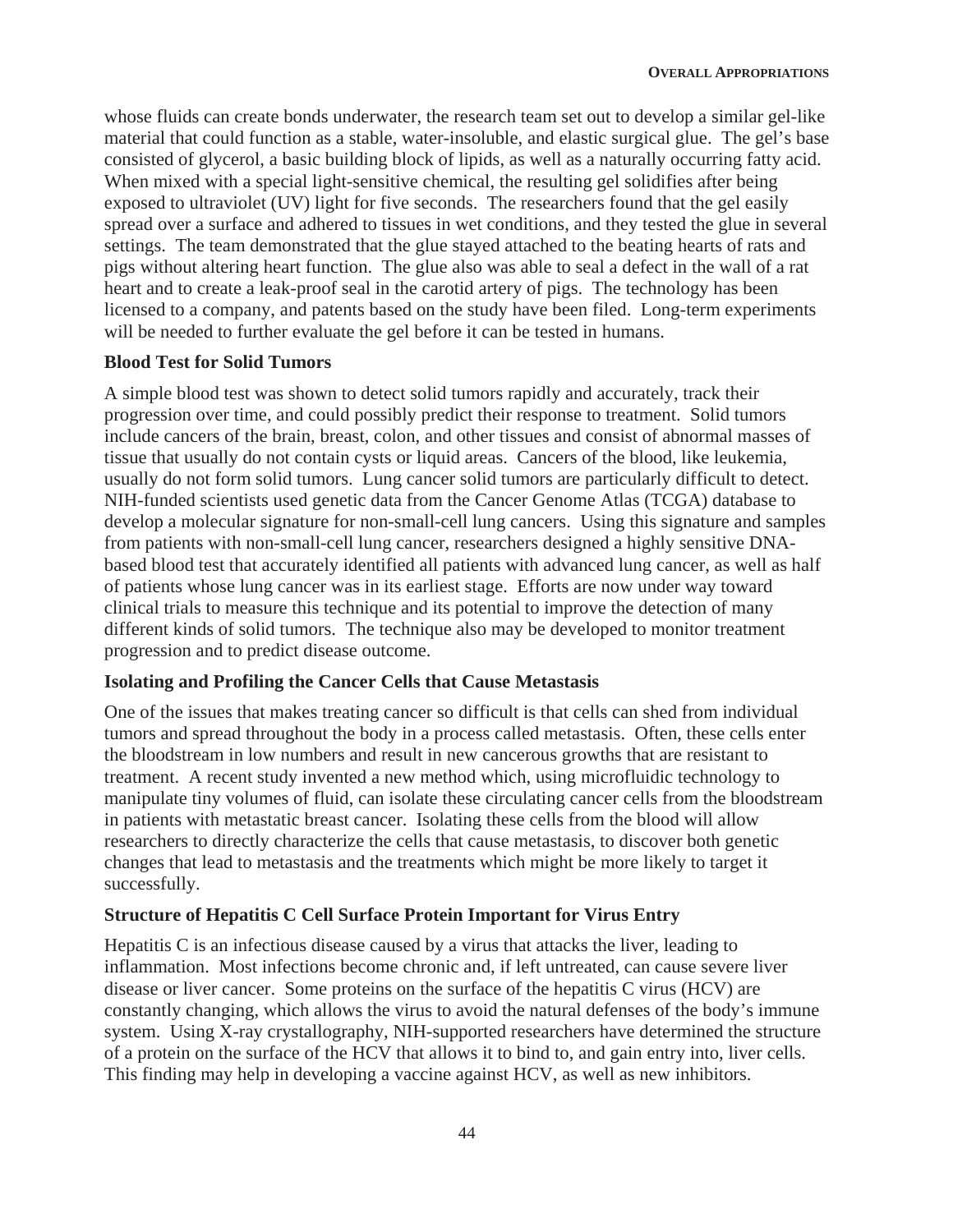## **Using Tiny Sponges to Fight MRSA**

Methicillin-resistant, Staphylococcus aureus bacteria, commonly known as MRSA, is a critical threat to public health. In the United States, MRSA causes more than 80,000 skin, lung, and blood infections and kills about 11,000 people each year. The bacteria cause their devastation by secreting a toxin that punches holes in the membranes of cells, causing their contents to leak and the cells to die. To prevent the toxin from weakening the cells, NIH-funded researchers developed a sponge that can trap and bind the MRSA toxin. These sponges were then injected into mice to evoke an immune system response that would protect the mice against future exposure to the MRSA toxin. This could be a new technique to fight bacterial infections without the use of antibiotics.

## **Toxin Kills HIV-Infected Cells**

Researchers found that an HIV-specific poison can kill cells in mice in which the virus is still reproducing despite antiretroviral therapy. In an effort to identify a targeted poison that could complement antiretroviral therapy by killing HIV-infected cells, 3B3-PE38, a genetically designed, HIV-specific poison, was developed. This immunotoxin targets HIV-infected cells and, when taken inside cells, shuts down protein synthesis and triggers cell death. To test the poison, researchers infected 40 mice bioengineered to have a human immune system with HIV. After several months, the mice were given a combination of antiretroviral drugs for four weeks. Half the animals subsequently received a two-week dose of the immunotoxin in addition to the antiretrovirals, while the other half continued receiving antiretrovirals alone. The addition of the immunotoxin significantly reduced the number of cells with detectable virus in multiple organs. It also lowered the level of HIV in the blood. Additional research is needed before this can be tested in clinical trials.

## **Antibiotics to Treat Drug-Resistant Forms of Tuberculosis (TB)**

Researchers designed and tested a class of new antibiotics to treat TB, a contagious disease caused by infection with *Mycobacterium tuberculosis* (Mtb) bacteria. TB is treated with antibiotic drugs, but the bacteria have evolved to become resistant to these medications. An NIH-funded research team set out to develop new drugs that could work against drug-resistant strains of Mtb but have minimal side effects. Researchers analyzed the structure of an existing antibiotic and made various chemical modifications to create a new class of agents that were active against both multidrug-resistant (MDR) and extensively drug-resistant (XDR) bacteria. These compounds were not toxic in laboratory assays or in animals, and a subset of the compounds was highly effective against TB infections in mice. This work represents an initial step in the development of a new class of drugs to treat TB.

## **Technique Directs Immune Cells to Target Leukemia**

In targeted immunotherapy, which directs the patient's own immune system to attack cancer cells, researchers first remove immune cells known as T-cells from the patient. These cells are genetically modified to produce an artificial receptor that can latch onto cancerous cells and trigger their destruction. Using a form of targeted immunotherapy, NIH-funded clinicianscientists induced remission in adults with an aggressive form of leukemia who had relapsed – a situation with typically poor prognosis. Of 16 patients who received the therapy, 14 were in complete remission within weeks of the T-cell infusion. Additional studies by NIH researchers found that targeted immunotherapy can treat not only cancers of the blood, but also other hard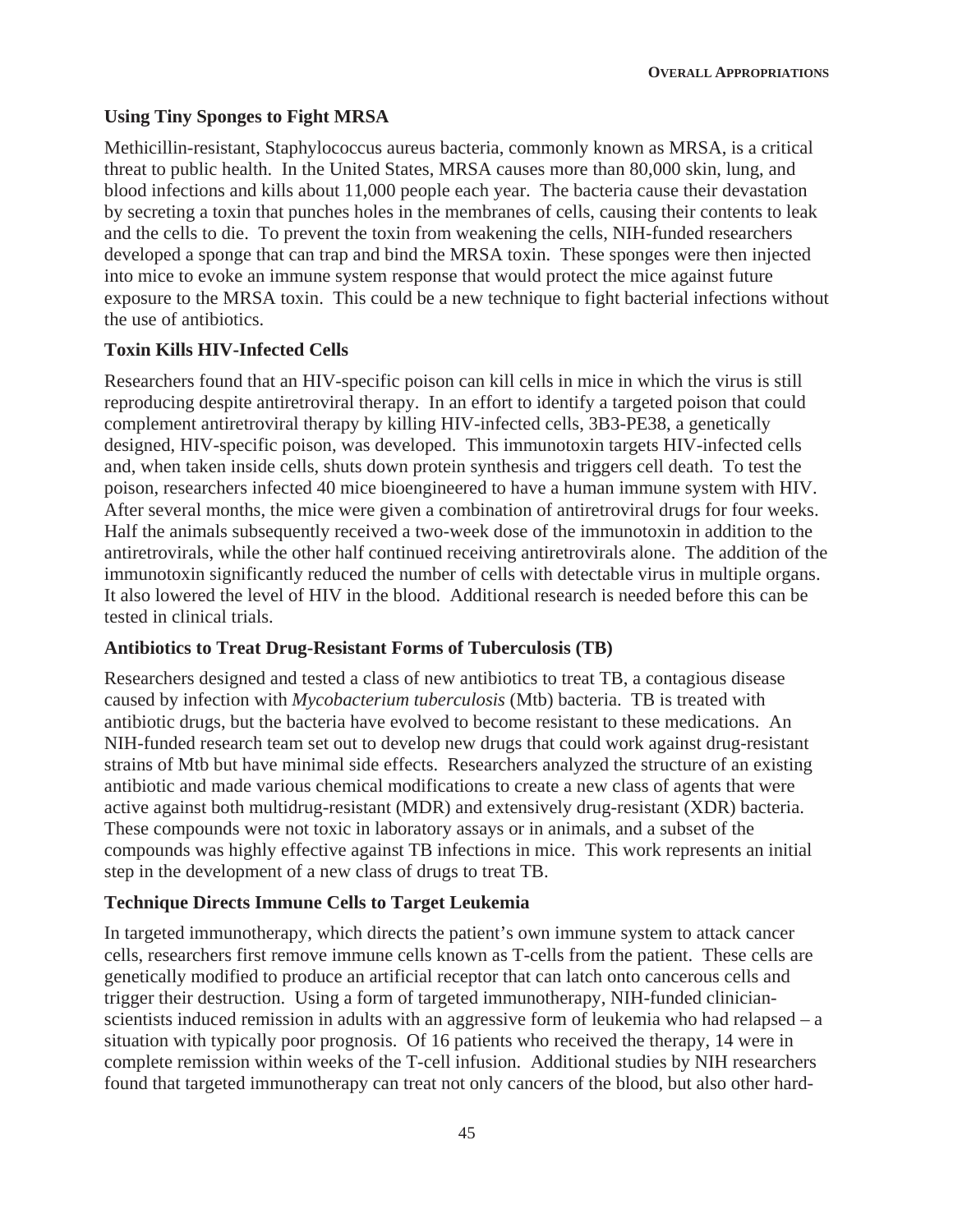to-treat cancers, such as cancers of the epithelial cells that line the surface of the body, which comprise more than 80 percent of all cancers.

### **Drug Delivery System from Grapefruit Juice**

Microscopic pouches made of synthetic lipids can serve as a carrier to protect drug molecules within the body and deliver them to specific cells. However, these synthetic carriers can pose obstacles, including potential toxicity, environmental hazards, and the cost of large-scale production. A naturally derived tiny particle found in grapefruit juice can be used to make micro-capsules that can safely deliver drugs and biologic agents to humans. Researchers involved in this study were searching for sources of edible, non-toxic, and plant-derived sources for drug delivery. Using these sources instead of mammalian or artificial sources could pose fewer potential health risks and be produced at a much lower cost. The grapefruit-derived molecules proved to be a safe, effective way to deliver some chemotherapy drugs in mouse models with no signs of adverse effects or toxicity. A phase I clinical trial is under way to determine whether the grapefruit-derived molecules can deliver anti-inflammatory drugs or chemotherapy drugs to targeted cells.

### **Mining a Treasure Trove of Big Data**

Biomedical researchers and clinicians are generating mountains of digital data through DNA sequencing, biomedical imaging, and electronic health records. The next era of biomedical research will leverage the power of Big Data to advance scientific discovery. For instance, one researcher used a database that catalogued the DNA variation in patients to find new links among genes, diseases, and detectable physical or behavioral characteristics, such as cholesterol levels or body weight. Once the genes were linked to diseases, researchers mined the data to find associations between the diseases and physical or behavioral traits. One surprising finding they made was a link between elevated prostate specific antigen (PSA) and lung cancer. Other studies are now doing targeted searches of the 1percent of the human genome that codes for proteins, allowing for the rapid detection of new disease-causing mutations in patients with suspected genetic diseases. Two 2014 studies found that as many as 25 percent of undiagnosed patients were able to get a diagnosis using these new techniques. In the future, these links may be used to predict whether an individual will develop a particular disease or to identify a common biological mechanism underlying many diseases.

In addition to the treasure trove of DNA data, NIH-funded researchers are assembling a massive amount of data on the proteins in the human body to look at how and where genes are expressed. A team of researchers funded by several NIH Institutes and Centers examined tissue from multiple ages, tissues, and cell types and sequenced the amino acids that make up the proteins in each tissue, resulting in a map of the human proteome. The results included known products of 17,000 human genes - 84 percent of the known protein-coding genes in the genome - and 193 novel proteins that previously had not been identified, as well as a few genes which were expressed in unexpected places or times. This study and others like it offer a new trove of data to help other scientists understand human health and disease.

#### **Telemedicine Catches Blinding Disease in Premature Babies**

Retinopathy of prematurity (ROP) appears in more than half of all infants born at 30 weeks pregnancy or younger, although only about 5 to 8 percent of cases are severe enough to require treatment. In ROP, blood vessels in the retina begin to grow abnormally, which can lead to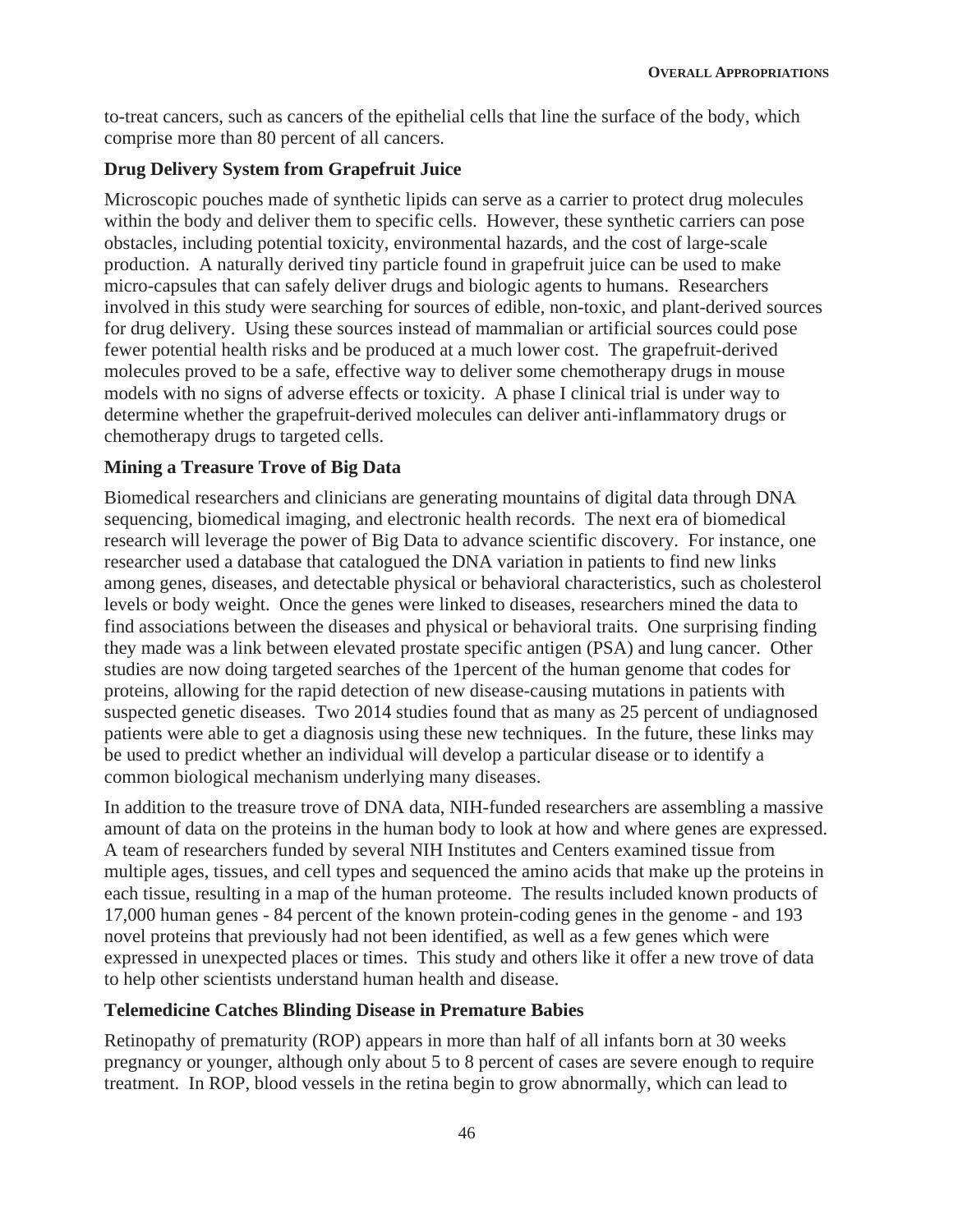scarring and detachment of the retina. Early diagnosis and prompt treatment is the best prevention for vision loss from ROP; thus, routine screening by an ophthalmologist is recommended for all babies who are born at gestational age 30 weeks or younger or who weigh less than 3.3 pounds at birth. NIH-supported researchers recently piloted a telemedicine strategy that sent photos of babies' eyes to a distant image reading center for evaluation by nonphysicians trained to recognize signs of severe ROP. In the study, the non-physician readers accurately identified 90 percent of infants that ophthalmologists referred for further evaluation and potential treatment. The approach, if adopted broadly, could help ease the strain on hospitals with limited access to ophthalmologists and lead to better care for infants in underserved areas of the country.

### **Expanding the Genetic Alphabet**

DNA is comprised of four chemical bases that form two base pairs (adenine with thymine and cytosine with guanine). The order of these pairs defines genes and other essential information for cell function. Synthetic biology aims to redesign natural biological systems for new purposes, and scientists previously expanded the genetic alphabet to include several unnatural base pairs in DNA. New experiments conducted by NIH-supported researchers have created the first living organism that can grow and reproduce using DNA base pairs that are not found in nature. This step of incorporating unnatural base pairs into an organism marks a substantial leap in the field and eventually could aid development of novel protein therapeutics, diagnostics, and lab reagents to have specific functions.

#### **Placental Microbiome**

The placenta is a vital organ that develops during pregnancy to deliver food and oxygen to the growing fetus via the umbilical cord. Until recently, the placenta was thought to be germ-free and sterile to keep the baby safe from infection. However, that left scientists at a loss to explain the complex array of microbes in babies' guts just a week after birth. Recently, a research team led by a recipient of an NIH Director's New Innovator Award discovered that the placenta itself has its own microbes. They also found that the placental microbes from babies born earlier than 37 weeks (preterm births) had a significantly different collection of microbes compared to those of babies carried to full term. This observation could have clinical significance if further research indicates that specific microbes or predictable shifts in the bacterial community explain why some infants are more likely to be born preterm. If this is the case, then early diagnostic testing may help identify women at risk for preterm birth and possibly lead to ways to encourage full-term pregnancies.

## **Advances in the Treatment of Sickle Cell Disease**

Sickle cell disease is a genetic blood disorder that causes defective hemoglobin, the protein in red blood cells that carries oxygen. It affects millions worldwide, including approximately 100,000 people in the United States. The disease disproportionately affects African Americans, and current treatments are largely ineffective. NIH-funded studies are addressing this need from multiple angles, and several therapies hold promise. A recent study showed that a stem cell transplant from a healthy relative could reverse the disease in 87 percent of patients. NIH research also is working towards a drug therapy for sickle cell disease. Through a collaborative agreement, researchers at the National Center for Advancing Translational Sciences' (NCATS) Therapeutics for Rare and Neglected Diseases (TRND) program and AesRx, a biopharmaceutical company, developed a drug candidate to treat sickle cell disease that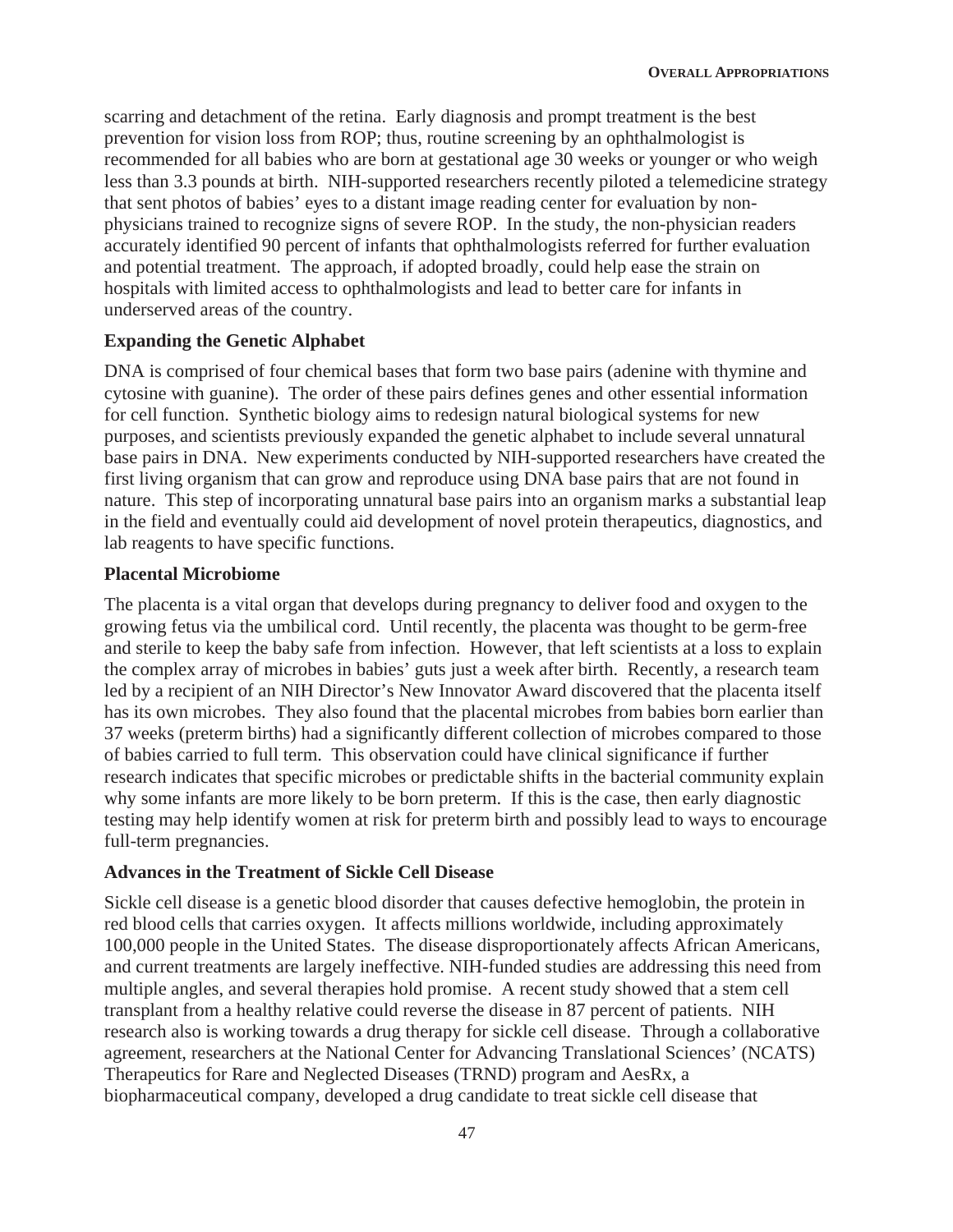specifically targets the underlying disease mechanism. TRND and AesRx researchers worked together to develop Aes-103 through a Phase II clinical trial to evaluate safety and effectiveness. The success of this trial resulted in the recent acquisition of the drug by a pharmaceutical company that will advance the clinical development activities required for regulatory approval and commercialization.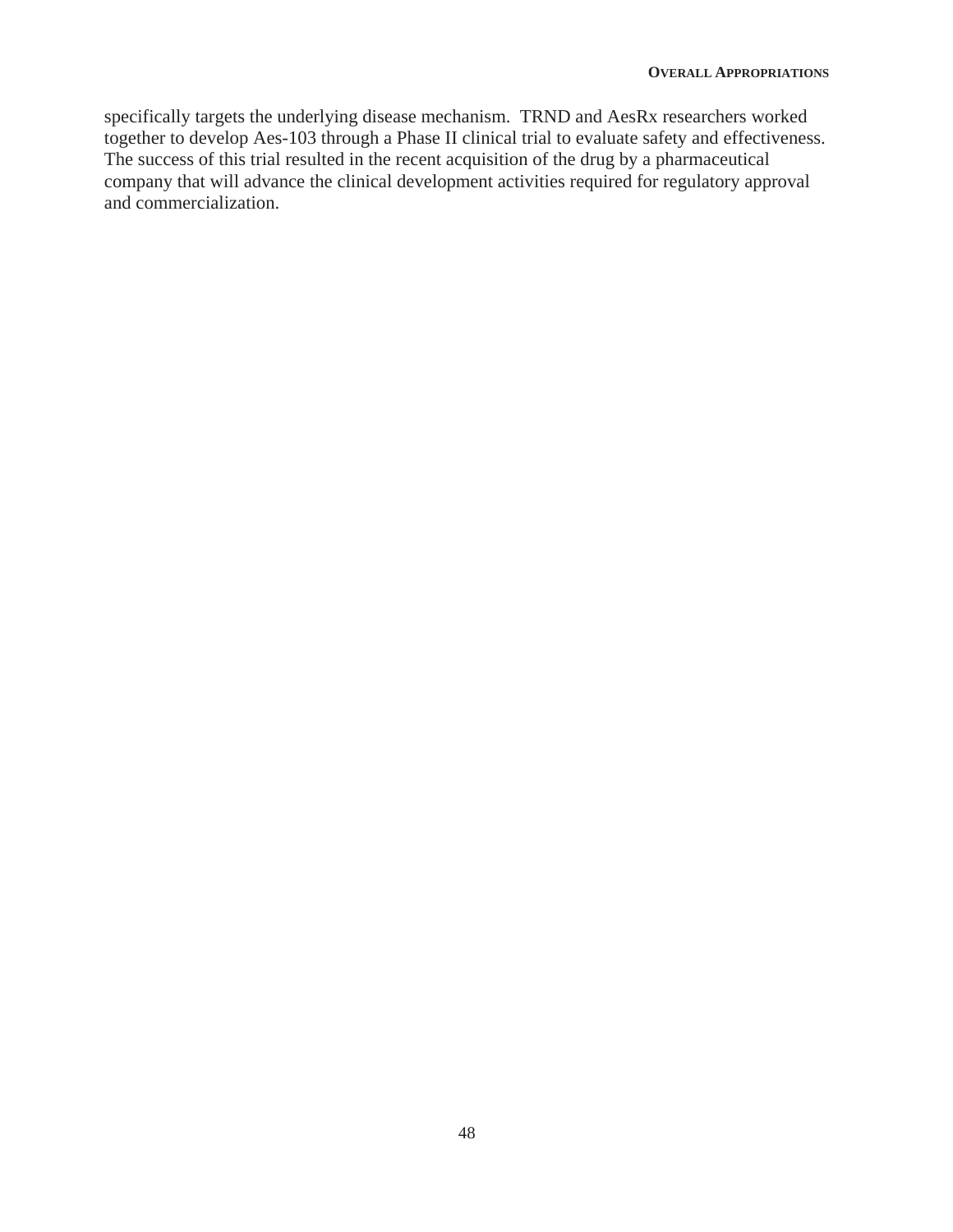# **FUNDING HISTORY**

| <b>Fiscal Year</b>                 | Amount <sup>1</sup> |
|------------------------------------|---------------------|
|                                    | \$30,852,187,000    |
| $2013^3$                           |                     |
|                                    | \$30,695,855,975    |
|                                    |                     |
|                                    |                     |
|                                    | \$30,061,862,000    |
| $ 2015 \text{ Enacted }^4 \dots  $ | \$30,311,349,000    |
|                                    |                     |

<sup>1</sup> Appropriated amounts include discretionary budget authority received from both Labor/HHS appropriations that fund ICs as well as the Interior, Environment & Related Agencies appropriation that supports NIH Superfund Research activities. Includes mandatory budget authority derived from the Special Type 1 Diabetes account; also includes NLM Program Evaluation (\$8.20 million) in FY 2014, and NIGMS Program Evaluation financing of \$715 mllion in FY 2015 and \$847.5 million in FY 2016.

 $2$  FYs 2012 and 2014 appropriation includes the effect of Secretary's Transfers.

 $3$  FY 2013 appropriation includes the effect of sequestration, 0.2 percent across-the-board rescission, and Secretary's Transfers.

4 Excludes Ebola-related funding.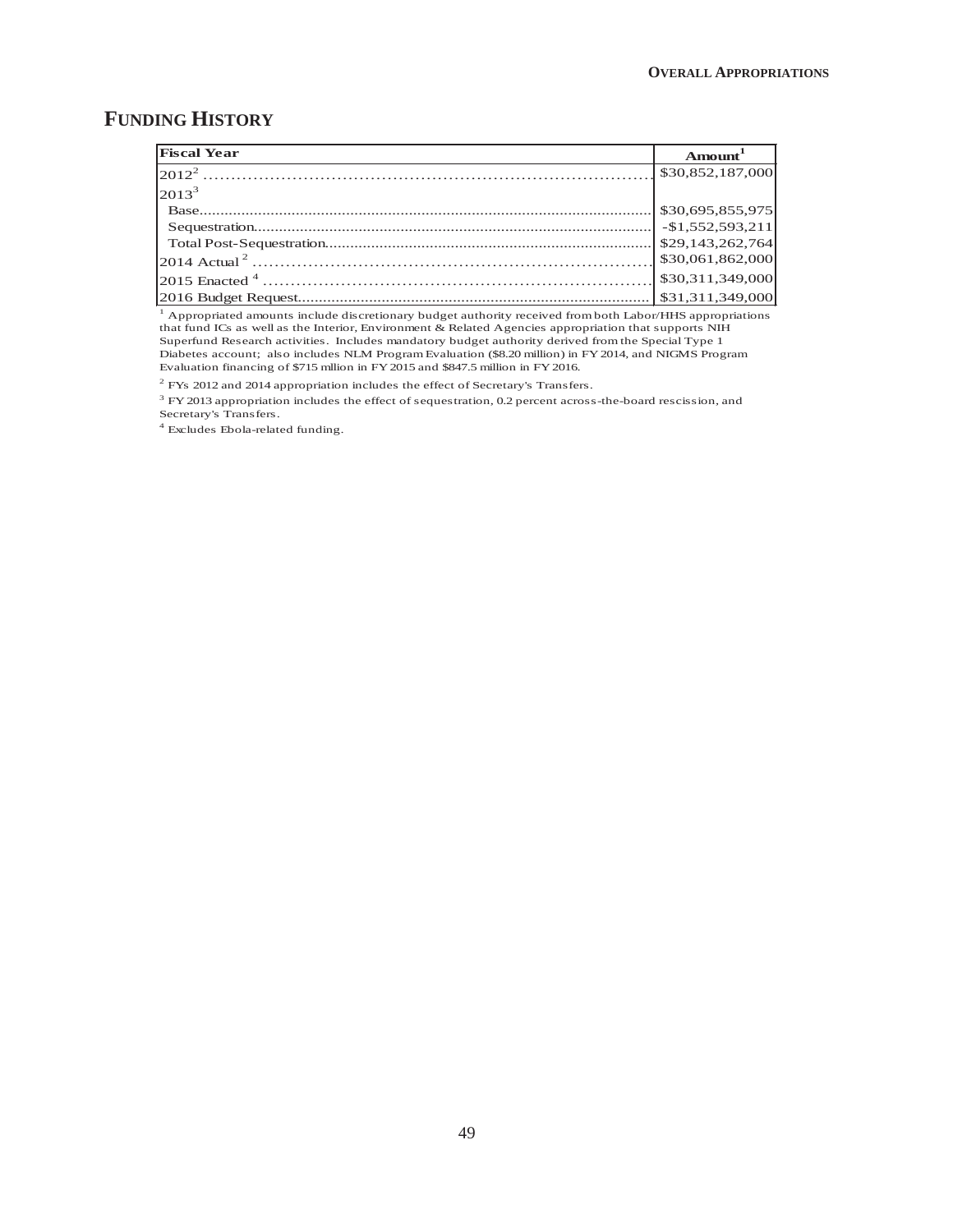# **SUMMARY OF THE REQUEST NARRATIVE**

The FY 2016 President's Budget request would provide \$31.3 billion to NIH, which is \$1.0 billion above the FY 2015 Enacted level.

The following summary references program level funding, which includes discretionary budget authority in the Department of Labor, Health and Human Services, and Education, and Related Agencies appropriation and in the Department of the Interior, Environment, and Related Agencies appropriation (dedicated to the Superfund Research program), mandatory budget authority derived from the Special Type 1 Diabetes account, and National Institute of General Medical Sciences funding under Section 241 of the Public Health Service Act.

## **Research Project Grants (RPGs)**

The FY 2016 President's Budget would provide \$17.2 billion for RPGs, which is \$873 million more than the FY 2015 Enacted level estimate. This amount would fund 10,303 Competing RPGs, or 1,227 more than estimated for the FY 2015 Enacted level. It also supports 23,303 Noncompeting RPGs, 130 less than the FY 2015 Enacted level. In addition, the Competing RPGs average cost of approximately \$461,000 would be very similar to the FY 2015 Enacted level.

x **Small Business Innovation Research/Small Business Technology Transfer (SBIR/STTR)** The FY 2016 President's Budget would provide \$765 million for SBIR/STTR program grants, which is \$49 million above the FY 2015 Enacted level. The minimum set-aside requirement increased from 3.30 percent in FY 2015 to 3.45 percent for FY 2016.

## **Research Centers**

The FY 2016 President's Budget would provide \$2.6 billion for Research Centers, which is \$63 million less than the FY 2015 Enacted level. It would fund 1,399 grants, 42 more than the FY 2015 Enacted level.

## **Other Research**

The FY 2016 President's Budget would provide \$1.9 billion for this mechanism, which is \$38 million more than the FY 2015 Enacted level. It would fund 6,527 grants, which is 337 more than the FY 2015 Enacted level.

## **Training**

The FY 2016 President's Budget would provide \$785 million for training which is \$23 million more than the FY 2015 Enacted level. A two percent increase to stipend rates is proposed to maintain the stipend's purchasing power and offset the effects of anticipated inflation. It would fund 15,735 Full-Time Trainee Positions (FTTPs), which is 204 more than the FY 2015 Enacted level.

#### **Research & Development (R&D) Contracts**

The FY 2016 President's Budget would provide \$2.9 billion for R&D contracts, which is \$3.0 million less than the FY 2015 Enacted level. It would fund an estimated 2,095 contracts, which are 17 more than the FY 2015 Enacted level.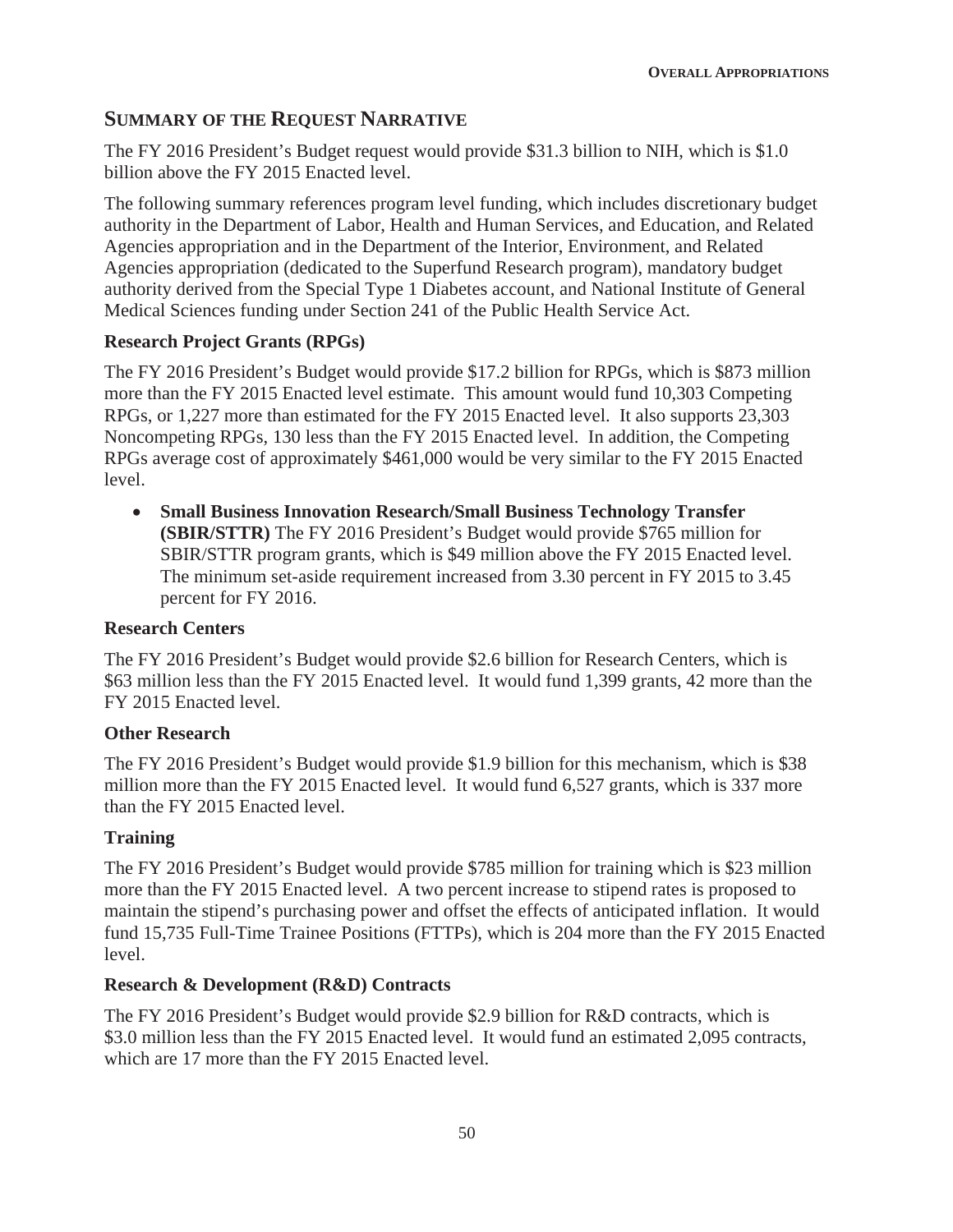x **Small Business Innovation Research/Small Business Technology Transfer (SBIR/STTR)** The FY 2016 President's Budget includes a \$79 million set-aside within the R&D Contracts mechanism for support of qualified SBIR/STTR contracts. The minimum set-aside requirement increased from 3.30 percent in FY 2015 to 3.45 percent for FY 2016.

#### **Intramural Research (IR)**

The FY 2016 President's Budget would provide \$3.52 billion for IR, which is \$95 million more than the FY 2015 Enacted level. It accommodates mandatory pay cost increases for Federal civilian employees and military personnel, including the proposed 2016 pay raise of 1.3 percent, health insurance premium adjustments, and higher agency contributions to the Federal Employee Retirement System (FERS).

#### **Research Management and Support (RMS)**

The FY 2016 President's Budget would provide \$1.58 billion for RMS, which is \$19.5 million above the FY 2015 Enacted level. The amount covers mandatory pay cost increases for Federal civilian employees and military personnel attributable to the same factors described for the IR mechanism, such as the proposed 2016 pay raise of 1.3 percent, growth in health insurance premiums and higher FERS contribution rates.

#### **Office of the Director (OD)**

The FY 2016 President's Budget would provide \$1.44 billion for OD, which is \$29 million more than the FY 2015 Enacted level.

#### **• Other than Common Fund**

The \$877 million allocated for OD elements other than the Common Fund is \$9.0 million above the FY 2015 Enacted level. This segment includes \$158 million for Strategic Pediatric Research, \$13 million more than the FY 2015 Enacted level.

#### x **Common Fund (CF)**

Approximately \$566 million is allocated for CF-supported programs. This amount is \$20 million above the FY 2015 Enacted level and represents at least 1.9 percent of NIH total FY 2016 discretionary budget authority. It also includes \$12.6 million from the Pediatric Research Initiative Fund, the same as the FY 2015 Enacted level.

#### **Building & Facilities (B&F)**

The FY 2016 President's Budget provides \$145 million for infrastructure sustainment projects associated with the B&F program, which is \$8 million above the FY 2015 Enacted level. This amount includes \$16 million for facility repair and improvement activities at the National Cancer Institute's Frederick, Maryland, facility.

#### **Superfund Research Program**

The FY 2016 President's Budget would provide \$77 million which is the same amount as the FY 2015 Enacted level.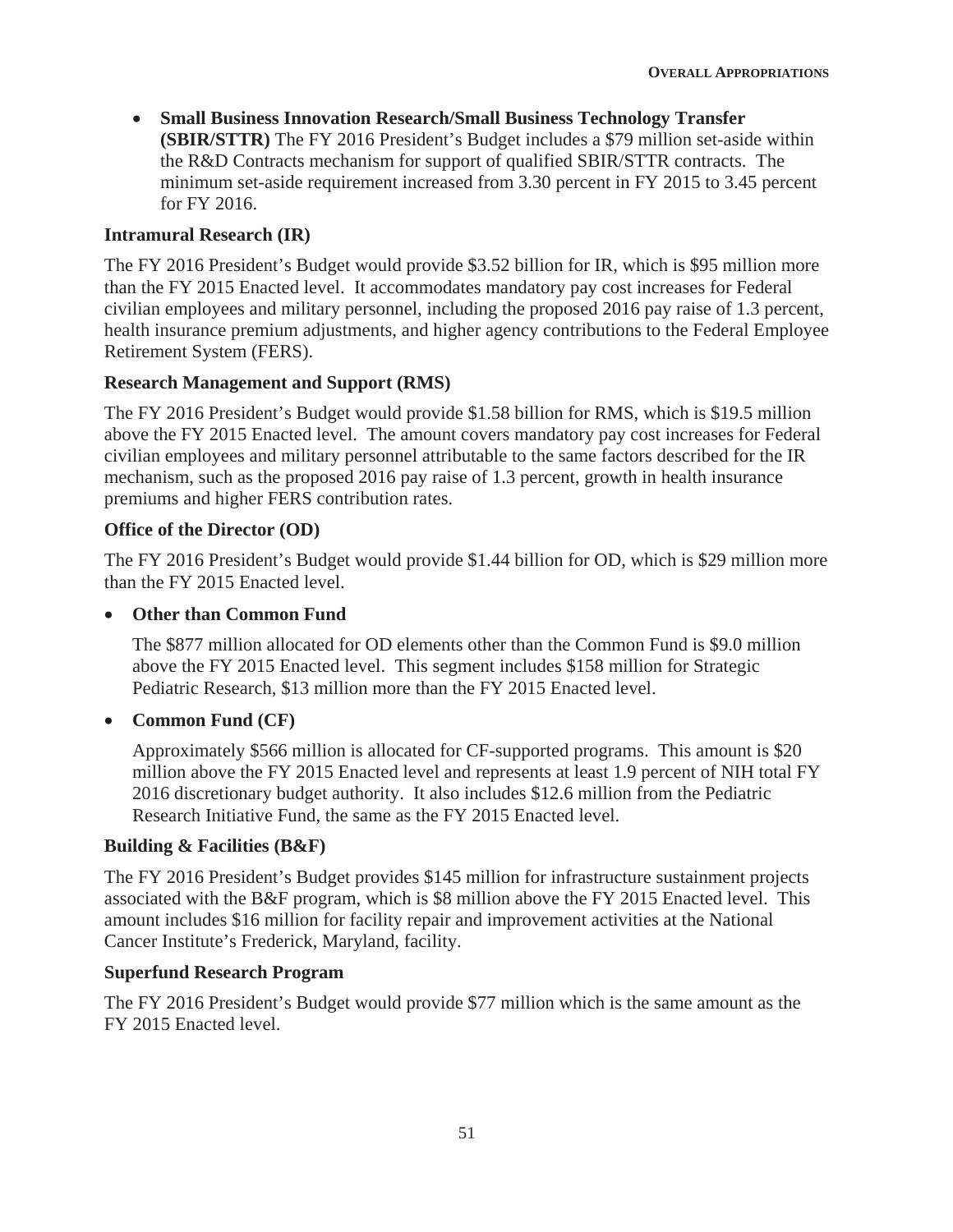# **Type 1 Diabetes**

The FY 2016 President's Budget would provide \$150 million in mandatory funding for Type 1 Diabetes research grants, which is the same as the FY 2015 Enacted level.

### **Program Evaluation Financing**

The FY 2016 President's Budget would provide \$848 million for Program Evaluation Financing purposes, which is \$132 million above the FY 2015 Enacted level.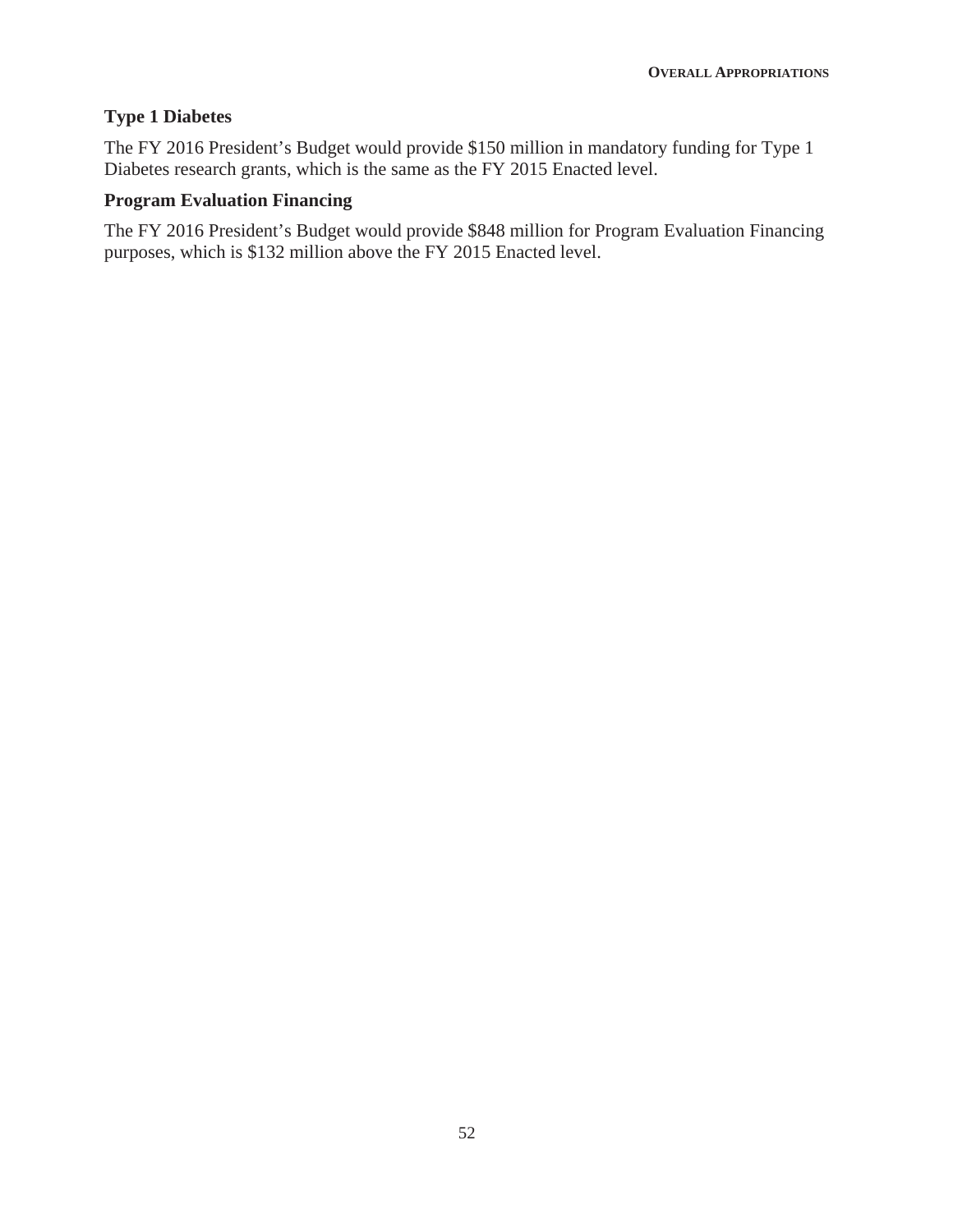### **EVIDENCE AND INNOVATION STRATEGIES**

The American public has entrusted the NIH with the Nation's largest investment in biomedical research. As a steward of public funds, the NIH is responsible for using its resources effectively to address the many health challenges that face our nation and the world. The NIH uses a well-established, rigorous decision-making process that relies on scientific expertise and stakeholder input when reviewing proposed projects and setting research priorities, while it continually seeks to improve its ability to assess the value of the research it supports. By enhancing the understanding of the results of its activities, the NIH can continue to make informed decisions for future investments and further increase the value it provides to society.

Clearly linking public health improvements to NIH-funded research remains a challenge. By its nature, research is a long-term and accumulative endeavor. Research outcomes cannot be foreseen with certainty, and unplanned results are common, which often provide new information that increases our understanding and may lead to redirecting the course of research activities. In some cases, the downstream impact or application of research findings is not known without further development by other entities. Despite the inherent challenges in evaluating biomedical research programs, the NIH has long engaged in activities to build a strong evidence base for current and future programs.

The NIH uses portfolio analysis tools to enhance analytic capabilities to extract meaningful information about fields of science, characteristics of research portfolios, and the outputs of research funding. Such analyses can inform the NIH about research needs, opportunities, and priority setting both within and across the organization. The Agency is actively identifying and developing new tools that expand and advance NIH-wide efforts in portfolio analysis; applying and disseminating current and newly developed tools to analyze biomedical research funding and the resulting impact; and promoting trans-NIH coordination of portfolio analysis activities and enhancing collaboration and training on these efforts. Portfolio analysis efforts have already proven useful in decision-making. For instance, all concepts that are selected for potential funding by the Common Fund undergo portfolio analysis to understand the current state of the science in each field and identify the research goals and unique opportunities where a Common Fund investment can have the greatest impact. One example of portfolio analysis conducted in support of a new Common Fund program area is the 4D Nucleome program, launched in FY 2015. Analysis of the NIH's investment in related scientific areas revealed limited large-scale efforts in genome-wide analysis and computational analyses. The 4D Nucleome program initiatives are designed to fill these gaps, providing a strategic investment that aims to catalyze this emerging scientific area.

The NIH also relies on program evaluation to generate a broad range of information about program performance and its context to support decision-making. Depending on its focus, an evaluation may examine the operations and outputs of a program, the extent to which program goals have been achieved, the factors that have impeded or contributed to its success, or how it may be modified to be more efficient and effective. Evaluation results are used to develop recommendations to provide appropriate level of support to a program, restructure program components, modify program goals, and/or support other program activities. The NIH frequently engages outside experts, such as the National Academy of Sciences, to conduct objective evaluations and provide independent, credible reports that offer advice and strategies to inform future research studies and investments.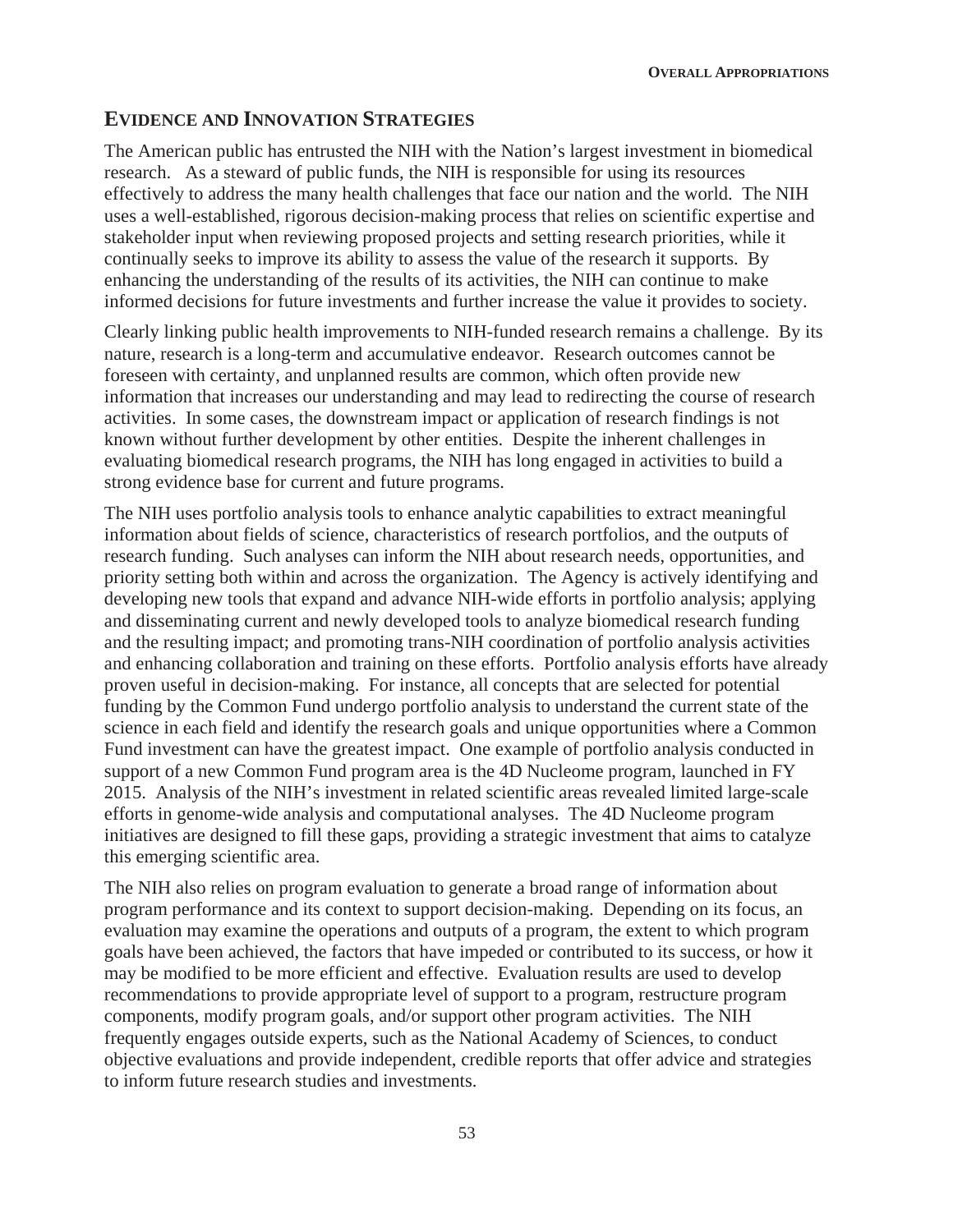To better support a wide range of analytic and evaluation activities, the NIH is working to strengthen its data and information technology infrastructure. In 2013, the Research Portfolio Online Reporting Tools (RePORT) program and several other NIH program analysis and reporting infrastructure initiatives were organized into a single entity for a coordinated NIHwide effort. The NIH has begun to build an infrastructure that integrates the Agency's administrative data on research programs with other sources of information to support evidencebased decision-making, including the long-term results of NIH-funded research found in research publications and patents. Some of this information has already been made publicly available in the RePORT Expenditures and Results database (RePORTER) at http://projectreporter.nih.gov. In 2014, the NIH led the way in extending its reporting capabilities to other agencies by creating Federal RePORTER (http://federalreporer.nih.gov), a single searchable database of research projects funded by science agencies across the Federal government. In 2015, the NIH will release proof-of-concept software that will allow the Agency's program administrators to simultaneously search multiple databases for long-term research outcomes relevant to their programs. Efforts are also underway to increase the data integration and informatics capabilities needed to support portfolio analysis projects.

In addition, the new Research Performance Progress Report (RPPR) was recently implemented at the NIH. The RPPR will be used by all Federal agencies that award research and development grants, and will collect data on scientific products such as publications, patents, databases, software, new animal models, curricula, protocols, clinical interventions, and other outputs that result from the NIH's research funding. This effort to develop a standard method for documenting research products across the NIH and across the Federal government not only reduces the burden for grantees, but also provides a better foundation for making linkages across datasets, and has the potential to produce outcomes reporting that enables cross-agency comparisons.

Both the generation of knowledge and the application of that knowledge to health, as well as the impacts of these pursuits on the broader society, are vital parts of the NIH's value. A better understanding of all aspects of the NIH's work will lead to increased efficiency and effectiveness of that work. In 2013, the NIH Director charged the Scientific Management Review Board (SMRB), one of the Agency's advisory groups, with identifying the best methods and strategies for assessing the value of NIH-supported research. The NIH is currently exploring strategies to implement the SMRB recommendations to employ a more comprehensive, systematic, and strategic approach for building the evidence base for biomedical research.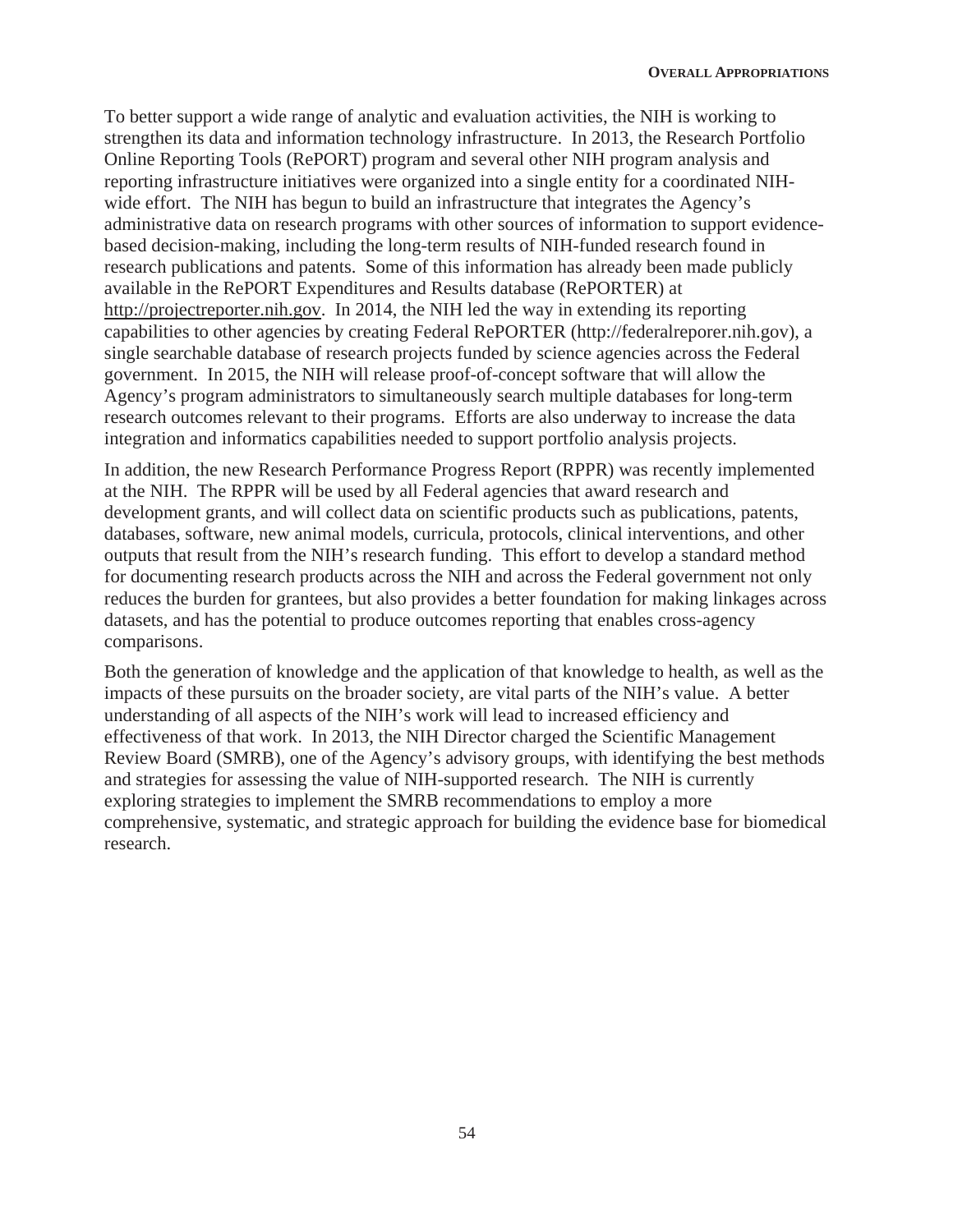# **OUTPUTS AND OUTCOMES**

| <b>Measure</b>                                                                                                                                                                                                                                                                                               | <b>Year and Most Recent</b><br>Result /                                                                                                                                                                                                                                                                             | <b>FY 2015</b><br><b>Target</b>                                                                                                                                                                                                                                                                                          | <b>FY 2016</b><br><b>Target</b>                                                                                                                                                                                                                              | FY 2016<br><b>Target</b>       |
|--------------------------------------------------------------------------------------------------------------------------------------------------------------------------------------------------------------------------------------------------------------------------------------------------------------|---------------------------------------------------------------------------------------------------------------------------------------------------------------------------------------------------------------------------------------------------------------------------------------------------------------------|--------------------------------------------------------------------------------------------------------------------------------------------------------------------------------------------------------------------------------------------------------------------------------------------------------------------------|--------------------------------------------------------------------------------------------------------------------------------------------------------------------------------------------------------------------------------------------------------------|--------------------------------|
|                                                                                                                                                                                                                                                                                                              | <b>Target for Recent Result /</b><br>(Summary of Result)                                                                                                                                                                                                                                                            |                                                                                                                                                                                                                                                                                                                          |                                                                                                                                                                                                                                                              | $+/-$ FY 2015<br><b>Target</b> |
| SRO-1.1 By 2016,<br>explore biological or bio-<br>behavioral pathways<br>through which physical<br>activity and weight<br>control may affect cancer<br>prognosis and survival.<br>(Output)                                                                                                                   | FY 2014: Result Expected<br>Dec 31, 2014<br>Target: Develop trans-<br>disciplinary teams on 3<br>research projects that bring<br>together behavioral<br>intervention expertise, cancer<br>biology, and other basic and<br>clinical science disciplines<br>relevant to the pathways of<br>interest.<br>(In Progress) | Identify potential<br>pathways through<br>which physical<br>activity<br>interventions, weight<br>control interventions,<br>or a combination of<br>these interventions<br>affect cancer<br>prognosis among<br>cancer survivors, or<br>conduct intervention<br>studies to test these<br>effects on relevant<br>biomarkers. | Evaluate<br>promising<br>strategies for<br>obesity prevention<br>and treatment in<br>real-world<br>settings, and<br>harness<br>technology and<br>tools to advance<br>obesity research,<br>and to improve<br>health and<br>survival among<br>cancer patients. | N/A                            |
| SRO-1.2 By 2016,<br>compare the effectiveness<br>of two treatments for<br>over active bladder<br>syndrome among women.<br>(Outcome)                                                                                                                                                                          | FY 2014: Result Expected<br>Dec 31, 2014<br>Target: Recruitment of over<br>300 women for the study.<br>(In Progress)                                                                                                                                                                                                | Evaluate any<br>changes in urine<br>biomarker levels in<br>approximately 250<br>women that may be<br>associated with one<br>of the two<br>treatments.                                                                                                                                                                    | Analysis<br>completed for<br>Overactive<br><b>Bladder</b><br>Questionnaire<br>Short form and<br>Treatment<br>Satisfaction<br>Survey.                                                                                                                         | N/A                            |
| SRO-1.3 By 2017,<br>complete testing of the<br>hypothesized mechanism<br>of treatment effect of<br>three novel treatment<br>approaches for mental<br>disorders, and advance<br>one promising<br>intervention into further<br>clinical trial testing (e.g.,<br>pilot studies or efficacy<br>trials). (Output) | FY 2015: Result Expected<br>Dec 31, 2015<br>Target: (FY15) Identify one<br>hypothesized mechanism of<br>treatment effect for novel<br>interventions that is based on<br>emerging neuroscience or<br>basic behavioral science of<br>mental disorders.                                                                | (FY15) Identify one<br>hypothesized<br>mechanism of<br>treatment effect for<br>novel interventions<br>that is based on<br>emerging<br>neuroscience or basic<br>behavioral science of<br>mental disorders.                                                                                                                | (FY16) Initiate<br>testing of<br>hypothesized<br>mechanism of<br>treatment effect of<br>one novel<br>intervention, and<br>determine whether<br>the intervention<br>should progress<br>further to clinical<br>testing.                                        | N/A                            |
| SRO-1.4 By FY 2016,<br>advance a novel drug<br>candidate for a disease<br>that affects the nervous<br>system to the point of<br>preparedness for human<br>studies. (Output)                                                                                                                                  | FY 2014: Result Expected<br>Dec 31, 2014<br>Target: Complete medicinal<br>chemistry optimization for<br>one project (compound) in<br>the Blueprint<br>Neurotherapeutics Network.<br>(In Progress)                                                                                                                   | Initiate toxicology<br>studies enabling an<br><b>Investigational New</b><br>Drug (IND)<br>application for a<br>Blueprint<br>Neurotherapeutics<br>Network project.                                                                                                                                                        | File an<br>Investigational<br>New Drug<br>application with<br>the FDA for a<br>Blueprint<br>Neurotherapeutics<br>Network project.                                                                                                                            | N/A                            |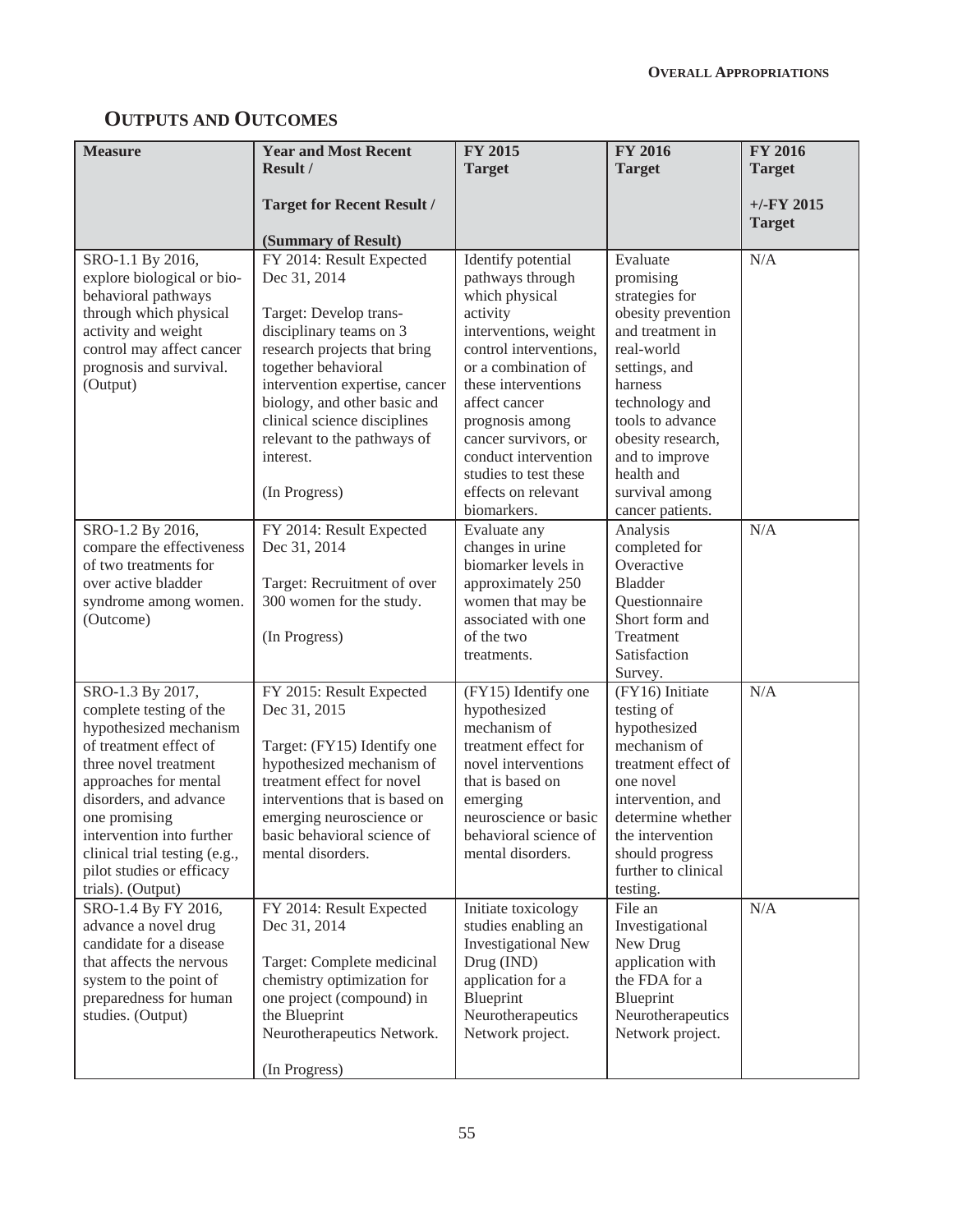| <b>Measure</b>                                                                                                                                                                                                                                                                                              | <b>Year and Most Recent</b><br>Result /<br><b>Target for Recent Result /</b>                                                                                                                                            | <b>FY 2015</b><br><b>Target</b>                                                                                                                               | <b>FY 2016</b><br><b>Target</b>                                                                      | <b>FY 2016</b><br><b>Target</b><br>$+/-$ FY 2015<br><b>Target</b> |
|-------------------------------------------------------------------------------------------------------------------------------------------------------------------------------------------------------------------------------------------------------------------------------------------------------------|-------------------------------------------------------------------------------------------------------------------------------------------------------------------------------------------------------------------------|---------------------------------------------------------------------------------------------------------------------------------------------------------------|------------------------------------------------------------------------------------------------------|-------------------------------------------------------------------|
| SRO-2.1 By 2015,<br>evaluate islet<br>transplantation in<br>combination with<br>immune modulation<br>strategies for the<br>treatment of type 1<br>diabetes in clinical trials.<br>(Outcome)                                                                                                                 | (Summary of Result)<br>FY 2014: Result Expected<br>Dec 31, 2014<br>Target: Perform the primary<br>endpoint analysis in CIT-07,<br>which is a clinical trial of<br>islet transplantation (alone)<br>in Type 1 diabetes.  | Evaluate islet<br>transplantation in<br>combination with<br>immune modulation<br>strategies for the<br>treatment of type 1<br>diabetes in clinical<br>trials. | N/A                                                                                                  | N/A                                                               |
| SRO-2.2 By 2019, assess<br>the efficacy of one to two<br>anti-inflammatory<br>therapy for<br>cardiovascular disease<br>(CVD) in HIV-infected<br>individuals. (Output)                                                                                                                                       | FY 2014: Result Expected<br>Dec 31, 2014<br>Target: Develop trial<br>protocol and begin patient<br>enrollment.<br>(In Progress)                                                                                         | Achieve cumulative<br>enrollment of 140<br>patients and conduct<br>follow-up visits.                                                                          | Complete<br>enrollment of 200<br>subjects and<br>conduct follow-up<br>visits.                        | N/A                                                               |
| SRO-2.3 By 2018,<br>evaluate the impact of<br>two community-level<br>combination prevention<br>packages (which include<br>universal HIV testing and<br>intensified provision of<br>HIV antiretroviral<br>therapy and care) on<br>population-level HIV<br>incidence in the<br>developing world.<br>(Outcome) | FY 2014: Result Expected<br>Dec 31, 2014<br>Target: Initiate a trial of a<br>combination prevention<br>approach to preventing HIV<br>infections on a population<br>level in Zambia and South<br>Africa<br>(In Progress) | Complete target<br>enrollment of 52,500<br>in the population<br>cohort                                                                                        | Complete annual<br>follow-up visits<br>and HIV incidence<br>evaluations                              | N/A                                                               |
| SRO-2.4 By 2020,<br>increase the number of<br>potential treatment<br>options for<br>communication disorders<br>that are being tested in<br>clinical trials by adding<br>one new treatment option<br>per year. (Outcome)                                                                                     | FY 2015: Result Expected<br>Dec 31, 2015<br>Target: Initiate testing one<br>new potential treatment<br>option for a balance disorder.                                                                                   | Initiate testing one<br>new potential<br>treatment option for<br>a balance disorder.                                                                          | Initiate testing one<br>new potential<br>treatment option<br>for a TBD<br>communication<br>disorder. | N/A                                                               |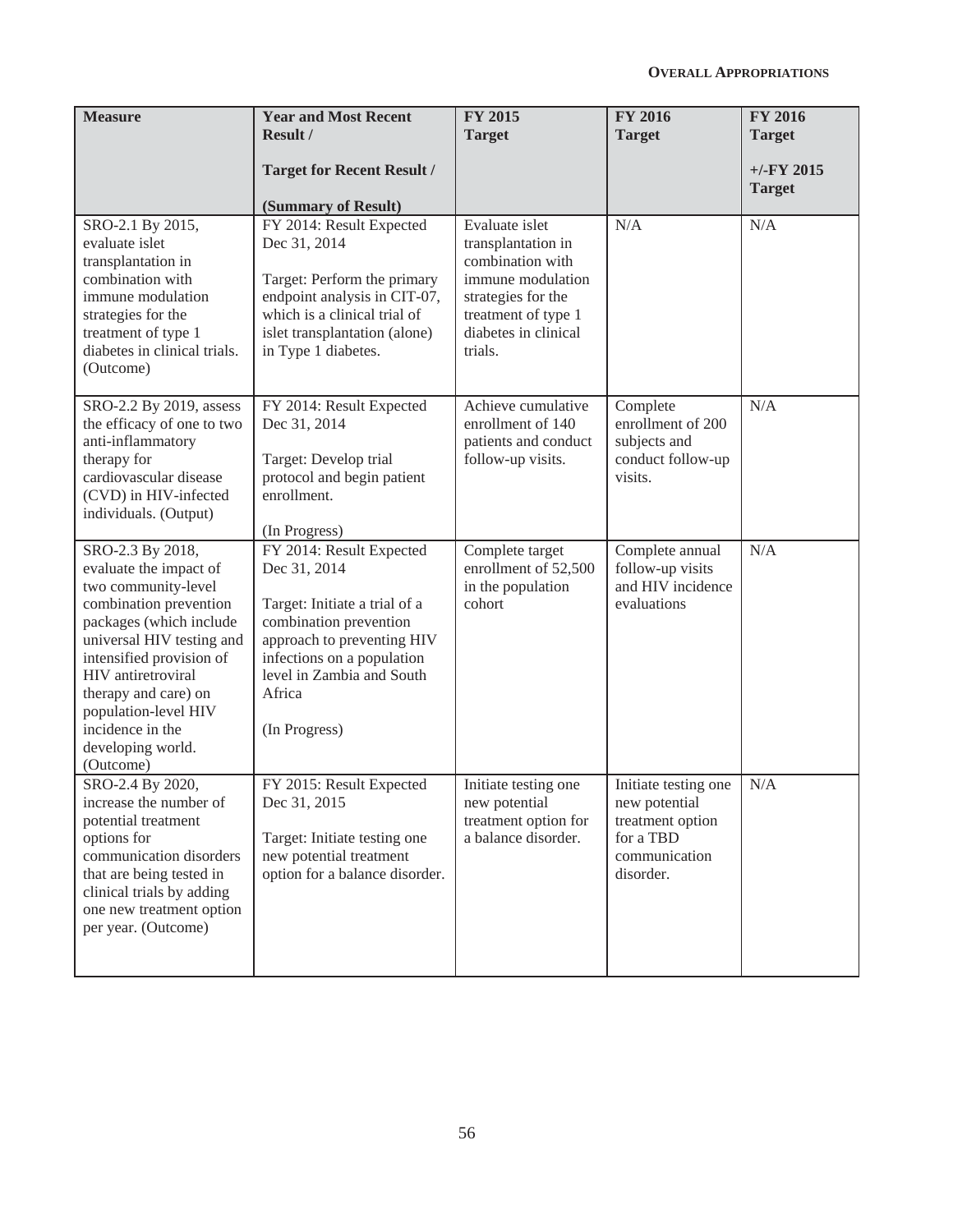| <b>Measure</b>                                                                                                                                                                                                                                                                                                                                | <b>Year and Most Recent</b><br>Result /<br><b>Target for Recent Result /</b><br>(Summary of Result)                                                                                                                                                                                                                                                                                                                                                                                                       | <b>FY 2015</b><br><b>Target</b>                                                                                                                                                                                | <b>FY 2016</b><br><b>Target</b>                                                                                                                                  | <b>FY 2016</b><br><b>Target</b><br>$+/-$ FY 2015<br><b>Target</b> |
|-----------------------------------------------------------------------------------------------------------------------------------------------------------------------------------------------------------------------------------------------------------------------------------------------------------------------------------------------|-----------------------------------------------------------------------------------------------------------------------------------------------------------------------------------------------------------------------------------------------------------------------------------------------------------------------------------------------------------------------------------------------------------------------------------------------------------------------------------------------------------|----------------------------------------------------------------------------------------------------------------------------------------------------------------------------------------------------------------|------------------------------------------------------------------------------------------------------------------------------------------------------------------|-------------------------------------------------------------------|
| SRO-2.6 By 2020,<br>investigate the pathways<br>and mechanisms of how<br>seven environmental<br>agents can alter<br>epigenetic processes such<br>as DNA methylation,<br>recruitment of specific<br>histone modifications,<br>and chromatin<br>remodeling to better<br>determine if these<br>changes can be inherited.<br>(Output)             | FY 2015: Result Expected<br>Dec 31, 2015<br>Target: Generate epigenomic<br>maps of three cell types,<br>exposed to four<br>environmental chemicals.                                                                                                                                                                                                                                                                                                                                                       | Generate epigenomic<br>maps of three cell<br>types, exposed to<br>four environmental<br>chemicals.                                                                                                             | Assess<br>transgenerational<br>effects of 6<br>exposures in 3<br>generations of<br>animals.                                                                      | N/A                                                               |
| SRO-2.9 By 2015,<br>advance understanding of<br>social determinants of<br>health and health<br>disparities using<br>multilevel,<br>transdisciplinary team<br>science approaches by<br>developing intervention<br>models of how various<br>factors affect individual<br>health outcomes and their<br>distribution in<br>populations. (Outcome) | FY 2013: Teams of<br>transdisciplinary scientists at<br>NIH Centers for Population<br>Health and Health Disparities<br>have developed multilevel<br>intervention strategies<br>directed at more than just<br>individual behavior change<br>to prevent disease burden<br>and improve public health.<br>Target: Develop<br>interventions directed at<br>more than two factors (such<br>as both individual level and<br>social context) and more than<br>just individual behavior<br>change.<br>(Target Met) | Implement<br>intervention models<br>for reducing health<br>disparities/inequities<br>in various<br>populations and<br>identify<br>commonalities for<br>interventions in<br>various underserved<br>populations. | N/A                                                                                                                                                              | N/A                                                               |
| SRO-2.11 By 2016,<br>conduct studies of young<br>children to determine<br>whether the plant<br>estrogens in soy formula<br>produce hormone-like<br>effects. (Outcome)                                                                                                                                                                         | FY 2013: 1,255 Infant Phase<br>visits were completed.<br>Target: Complete 100 Infant<br>Phase study visits.<br>(Target Exceeded)                                                                                                                                                                                                                                                                                                                                                                          | Finalize 8 datasets<br>(including)<br>ultrasound,<br>anthropometry and<br>physical exam data)<br>and begin analyses of<br>these datasets.                                                                      | Continue analyses<br>of IFED datasets<br>and prepare a draft<br>manuscript<br>regarding the<br>estrogenic effects<br>of soy formula on<br>infant<br>development. | N/A                                                               |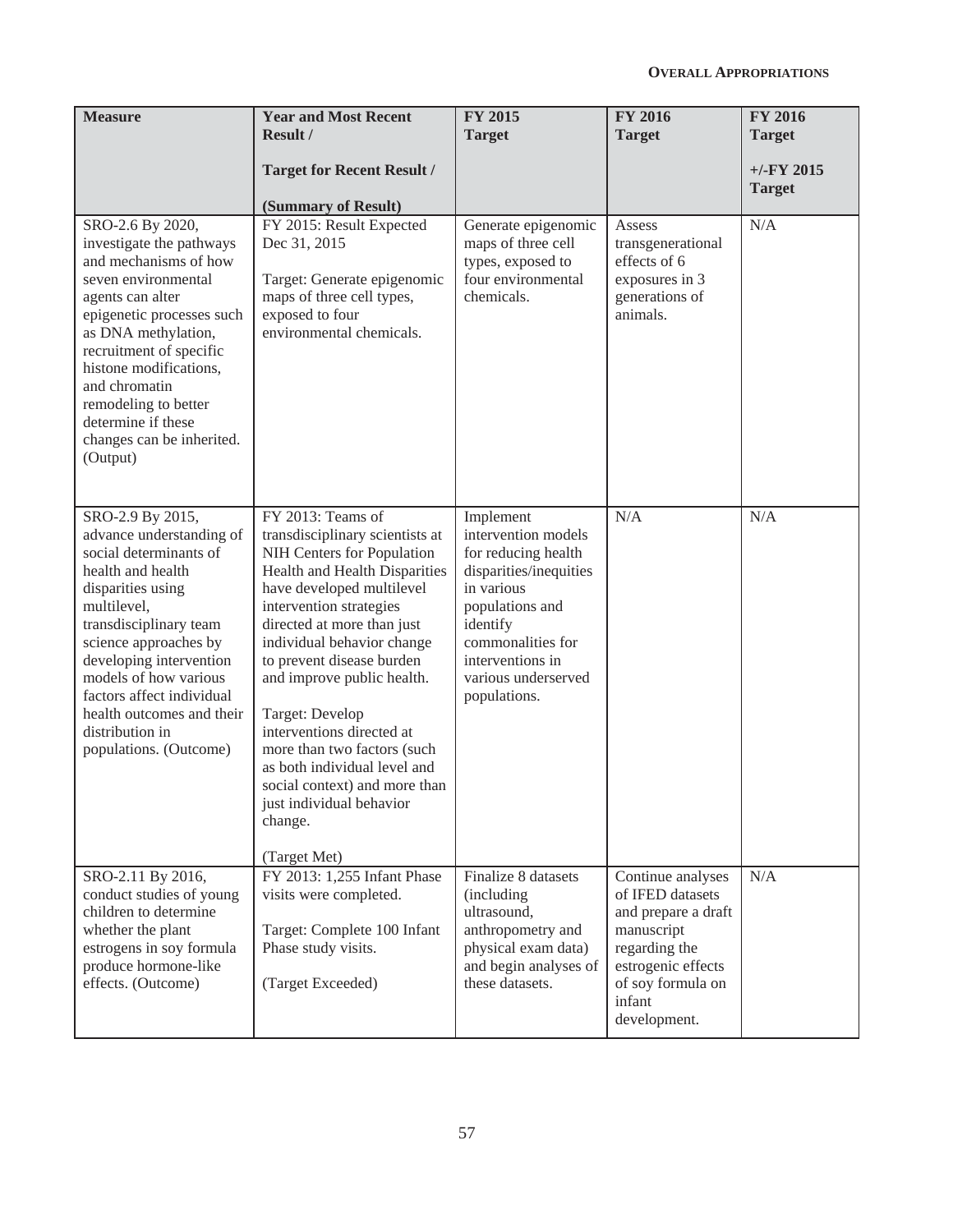| <b>Measure</b>                                                                                                                                                                                                                                                | <b>Year and Most Recent</b><br>Result /<br><b>Target for Recent Result /</b><br>(Summary of Result)                                                                                                                                                                                                                                                                                                                                                                                                                   | <b>FY 2015</b><br><b>Target</b>                                                                         | <b>FY 2016</b><br><b>Target</b>                               | <b>FY 2016</b><br><b>Target</b><br>$+/-$ FY 2015<br><b>Target</b> |
|---------------------------------------------------------------------------------------------------------------------------------------------------------------------------------------------------------------------------------------------------------------|-----------------------------------------------------------------------------------------------------------------------------------------------------------------------------------------------------------------------------------------------------------------------------------------------------------------------------------------------------------------------------------------------------------------------------------------------------------------------------------------------------------------------|---------------------------------------------------------------------------------------------------------|---------------------------------------------------------------|-------------------------------------------------------------------|
| SRO-3.4 By 2015,<br>evaluate an HIV vaccine<br>candidate in a test of<br>concept (phase IIB)<br>efficacy trial in order to<br>move towards an<br>HIV/AIDS vaccine.<br>(Outcome)                                                                               | FY 2013: Researchers<br>tested DNA/MVA vaccine in<br>non-human primates and<br>phase 1trials; showing the<br>induction of durable CD4<br>and CD8 T-cell and binding<br>antibody responses.<br>Target: Advance at least one<br>promising candidate vaccine<br>so that it is ready to move<br>forward into a phase II trial.<br>Previous target: Advance at<br>least one promising<br>candidate vaccine into a<br>phase II trial.<br>(Target Met)                                                                       | Initiate a suite of<br>studies to support<br>efficacy evaluation<br>and licensure of an<br>HIV vaccine. | N/A                                                           | N/A                                                               |
| SRO-3.8 By 2018,<br>determine the optimal<br>tailored treatment<br>regimen for patients with<br>early stage breast cancer<br>that maximizes the<br>benefits of chemotherapy<br>while minimizing the<br>side-effects of<br>unnecessary treatment.<br>(Outcome) | FY 2013: Due to major<br>changes in the cooperative<br>group trials network in FY<br>13, the first in 50 years, only<br>50% of the hormone<br>receptors were done in 2013<br>as opposed to 60% (Target<br>Not Met). The results from<br>the ER testing will not be<br>released until the definitive<br>trial results have been<br>obtained; this delay will not<br>impact the timing of the<br>reporting of the results.<br>Target: Complete hormone<br>receptor scoring for 60% of<br>all cases.<br>(Target Not Met) | Complete hormone<br>receptor scoring for<br>85% of cases.                                               | Complete<br>hormone receptor<br>scoring for 100%<br>of cases. | N/A                                                               |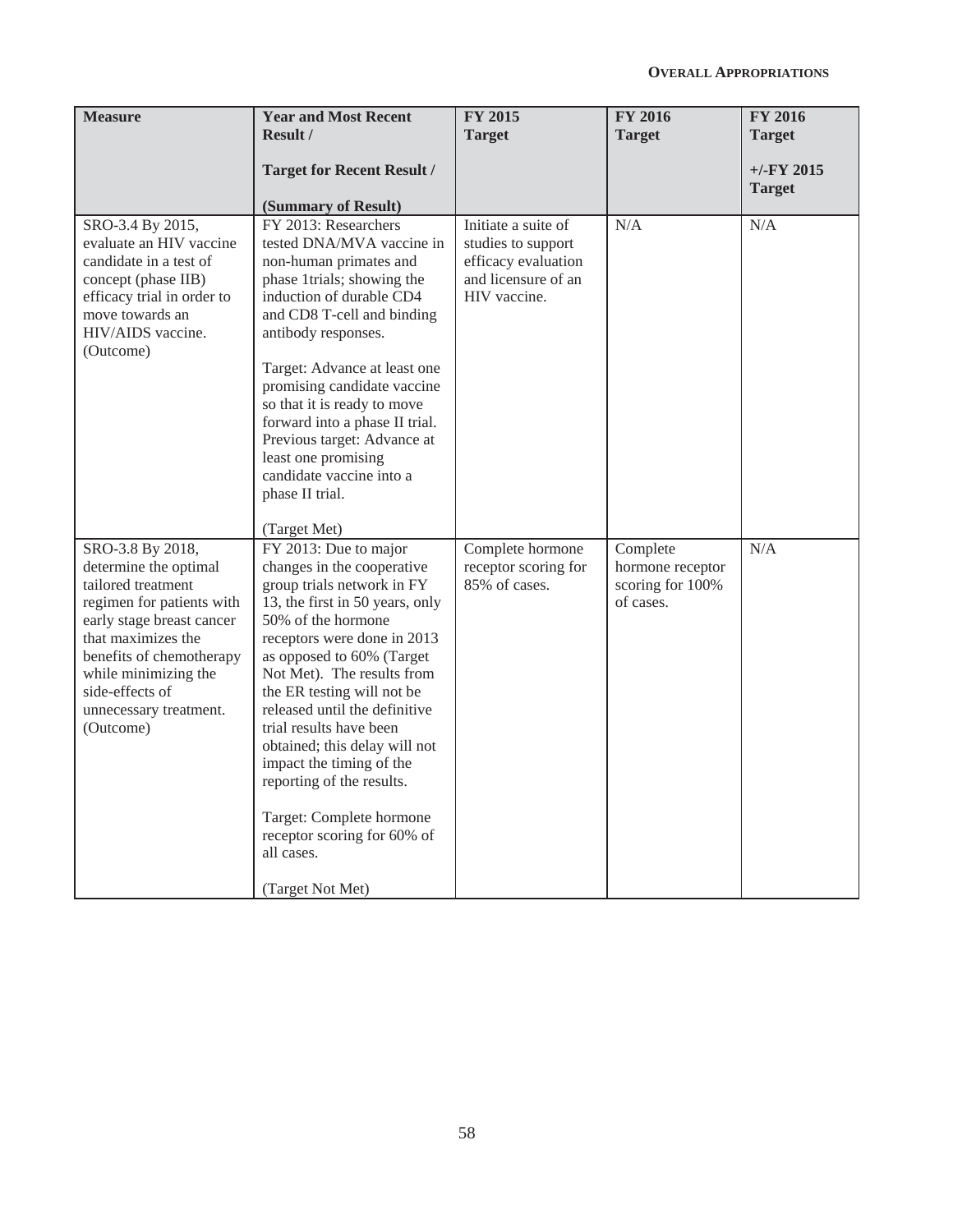| <b>Measure</b>                                                                                                                                          | <b>Year and Most Recent</b><br>Result /                                                                                                                                                                                                                                                                                                                                                                                                                                                                                                                                                                                                                   | <b>FY 2015</b><br><b>Target</b>                                                                                       | <b>FY 2016</b><br><b>Target</b>                                                                                                                                                                       | <b>FY 2016</b><br><b>Target</b> |
|---------------------------------------------------------------------------------------------------------------------------------------------------------|-----------------------------------------------------------------------------------------------------------------------------------------------------------------------------------------------------------------------------------------------------------------------------------------------------------------------------------------------------------------------------------------------------------------------------------------------------------------------------------------------------------------------------------------------------------------------------------------------------------------------------------------------------------|-----------------------------------------------------------------------------------------------------------------------|-------------------------------------------------------------------------------------------------------------------------------------------------------------------------------------------------------|---------------------------------|
|                                                                                                                                                         | <b>Target for Recent Result /</b><br>(Summary of Result)                                                                                                                                                                                                                                                                                                                                                                                                                                                                                                                                                                                                  |                                                                                                                       |                                                                                                                                                                                                       | $+/-FY$ 2015<br><b>Target</b>   |
| SRO-3.9 By 2020,<br>identify two molecular-<br>targeted therapies for<br>disorders of the immune<br>system in children.<br>(Outcome)                    | FY 2013: Researchers have<br>identified a genetic variant<br>that confers an increased risk<br>of developing systemic<br>juvenile idiopathic arthritis<br>(sJIA) and that indicates the<br>CD4+ T cell activation<br>pathway as a therapeutic<br>target.<br>Target: Identify at least one<br>molecular pathway suitable<br>for targeting in the patient<br>cohort by performing<br>detailed genetic mapping and<br>confirmatory analyses for<br>markers and pathways<br>identified through genome-<br>wide association. Previous<br>Target Identify at least one<br>molecular pathway suitable<br>for targeting in the patient<br>cohort.<br>(Target Met) | Complete a clinical<br>pilot study in a<br>cohort of pediatric<br>patients with a<br>disorder of the<br>immune system | Identify at least<br>one molecular<br>pathway based on<br>genetic analysis<br>suitable for<br>therapeutic<br>targeting in a<br>pediatric cohort of<br>patients with an<br>immune-mediated<br>disease. | N/A                             |
| SRO-3.10 By 2017,<br>advance two candidate<br>medications for treatment<br>of substance use<br>disorders to clinical<br>studies in humans.<br>(Outcome) | FY 2013: A pharmacogenetic<br>study of the medication<br>ondansetron revealed that<br>variations in two different<br>genes predict effectiveness in<br>treating alcohol dependence.<br>Target: Conduct<br>pharmacogenetic studies to<br>identify genetic variations<br>that influence treatment<br>response to one compound.<br>(Target Met)                                                                                                                                                                                                                                                                                                              | Conduct Phase 2<br>clinical testing of a<br>novel compound                                                            | Complete phase 2<br>clinical studies of<br>a candidate<br>compound.                                                                                                                                   | N/A                             |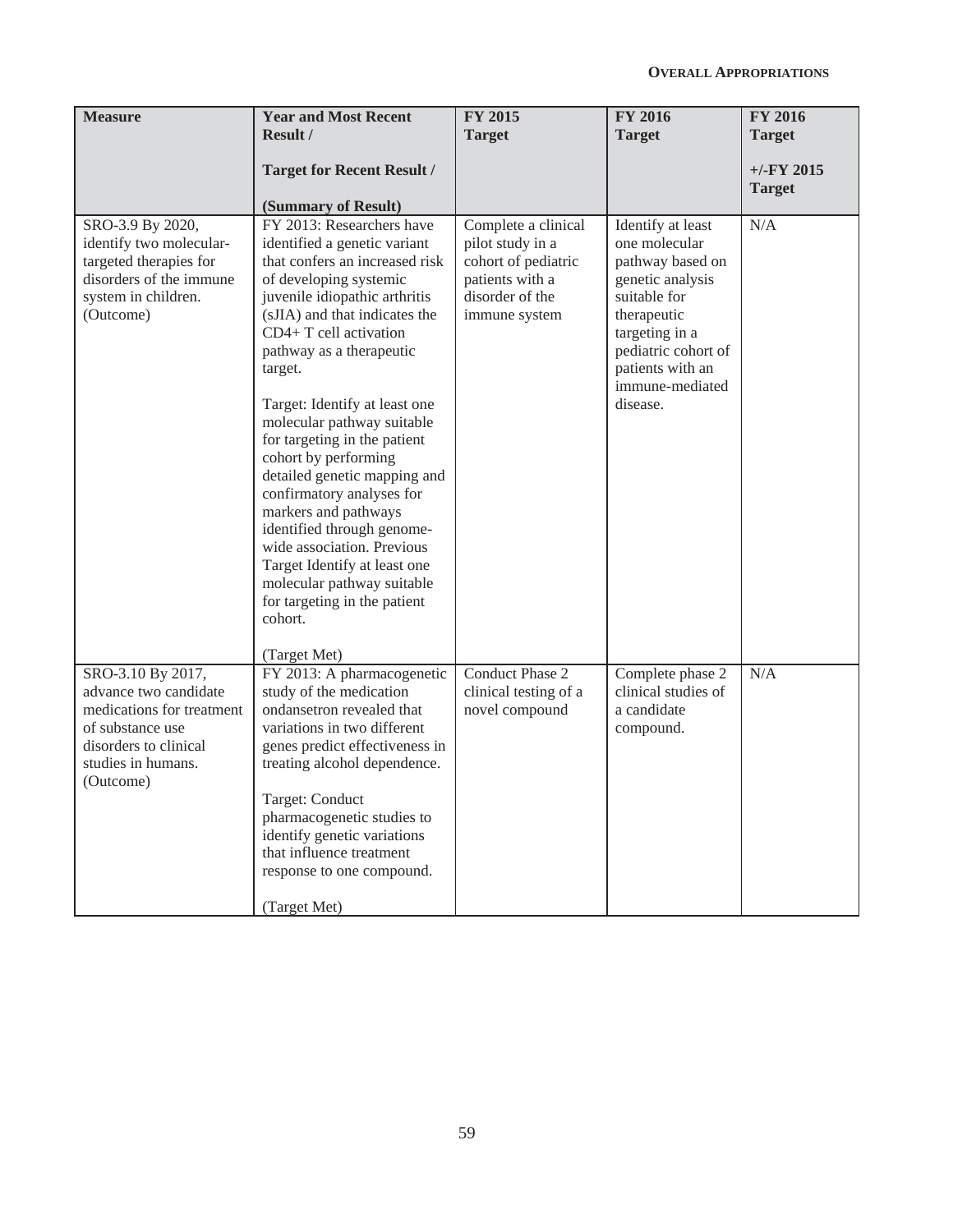| <b>Measure</b>                                                                                                                                                                                                                                                                          | <b>Year and Most Recent</b><br>Result /<br><b>Target for Recent Result /</b>                                                                                                                                                                                                                                                                                                                                          | <b>FY 2015</b><br><b>Target</b>                                                                                                                  | <b>FY 2016</b><br><b>Target</b>                                                                                                                         | <b>FY 2016</b><br><b>Target</b><br>$+/-$ FY 2015<br><b>Target</b> |
|-----------------------------------------------------------------------------------------------------------------------------------------------------------------------------------------------------------------------------------------------------------------------------------------|-----------------------------------------------------------------------------------------------------------------------------------------------------------------------------------------------------------------------------------------------------------------------------------------------------------------------------------------------------------------------------------------------------------------------|--------------------------------------------------------------------------------------------------------------------------------------------------|---------------------------------------------------------------------------------------------------------------------------------------------------------|-------------------------------------------------------------------|
| SRO-3.11 By 2017,<br>advance the discovery of<br>high need cures through<br>innovations in the<br>therapeutics discovery<br>and development process,<br>by developing 3-D<br>human tissue chips that<br>accurately model the<br>structure and function of<br>human organs.<br>(Outcome) | (Summary of Result)<br>FY 2013: All of the Tissue<br>Chip for Drug<br>Screening initiative grantees<br>were funded for a<br>second year, as they all either<br>met or exceeded their<br>milestones, and there was<br>continued close collaboration<br>with DARPA and FDA.<br>Target: Initiate research on<br>the therapeutics discovery<br>and development process and<br>"high need cures" projects.<br>(Target Met) | Advance three<br>projects to<br>integration of<br>individual organ or<br>system chips into a<br>multiple tissue chip<br>or organ<br>microsystem. | Completion of<br>program towards<br>integrated organ<br>systems.                                                                                        | N/A                                                               |
| SRO-4.1 By 2016, enable<br>1-3 Bridging<br>Interventional<br>Development Gaps<br>(BrIDGs) projects to have<br>sufficient pre-clinical<br>data for therapeutic<br>agents in order to apply<br>for Investigational New<br>Drug (IND) approval<br>from the FDA. (Output)                   | FY 2014: Result Expected<br>Dec 31, 2014<br>Target: Select 1-3 projects<br>for which the BrIDGs<br>program will generate pre-<br>clinical data.<br>(In Progress)                                                                                                                                                                                                                                                      | Complete contracts<br>for and initiate 1-3<br>projects that were<br>selected.                                                                    | Generate data to<br>enable IND<br>application on the<br>1-3 compounds<br>for the projects<br>that were selected.                                        | N/A                                                               |
| SRO-4.2 By 2017,<br>develop, adapt, and test<br>the effectiveness of<br>health promotion and<br>disease prevention<br>interventions in Native<br>American (NA)<br>populations that are<br>culturally appropriate and<br>promote the adoption of<br>healthy lifestyles.<br>(Outcome)     | FY 2014: Result Expected<br>Dec 31, 2014<br>Target: Build partnerships<br>with three NA communities<br>to incorporate a community-<br>based participatory research<br>approach to adapt, develop,<br>and test interventions.<br>(In Progress)                                                                                                                                                                         | Identify, develop,<br>and adapt three<br>multilevel<br>interventions for<br>testing in Native<br>American<br>communities                         | Test three<br>interventions in<br>NA communities<br>using rigorous<br>study designs to<br>test the<br>effectiveness or<br>efficacy of<br>interventions. | N/A                                                               |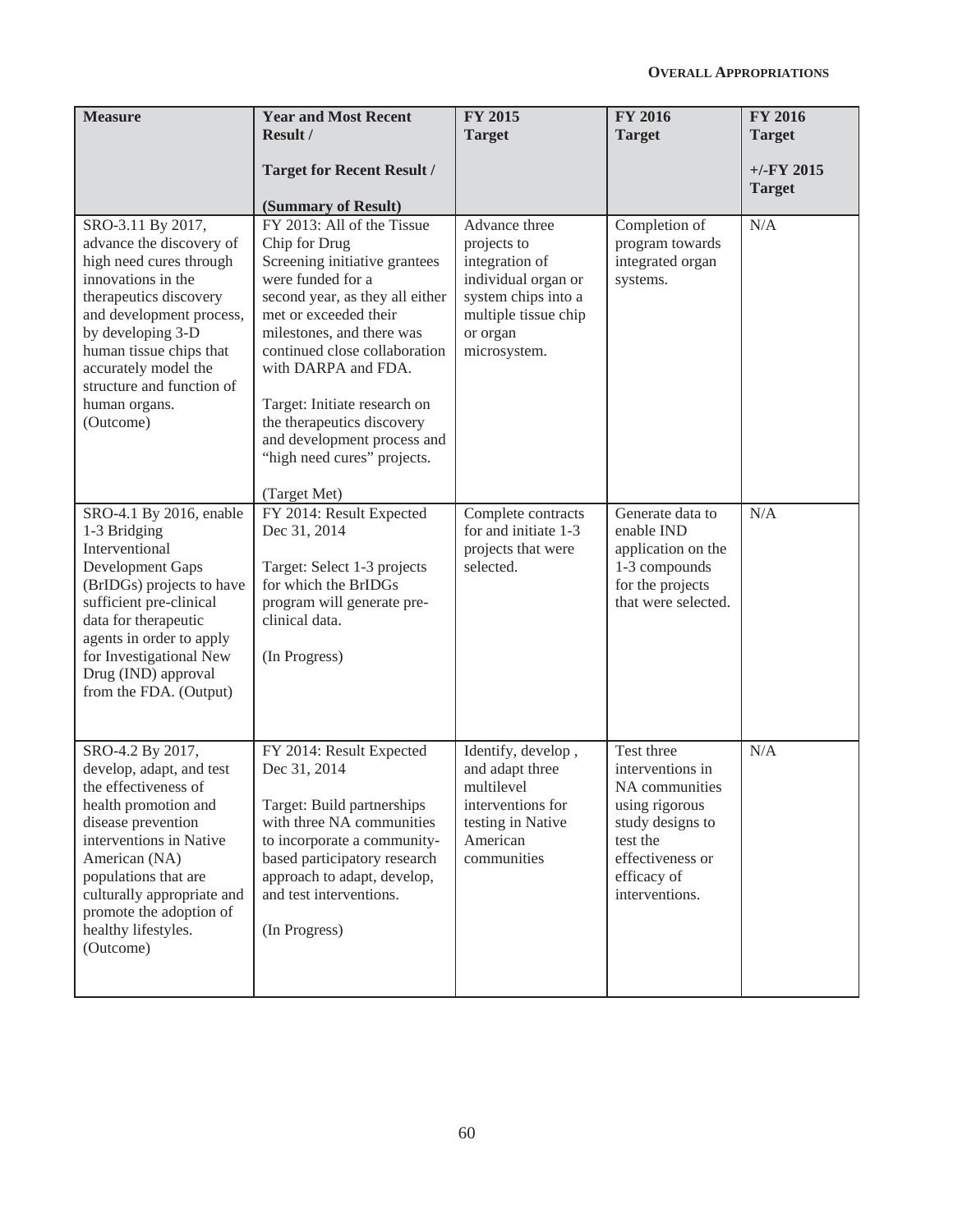| <b>Measure</b>                                                                                                                                                                                               | <b>Year and Most Recent</b><br><b>Result /</b>                                                                                                                                                                                      | <b>FY 2015</b><br><b>Target</b>                                                                                                                                                      | <b>FY 2016</b><br><b>Target</b>                                                                                                          | <b>FY 2016</b><br><b>Target</b> |
|--------------------------------------------------------------------------------------------------------------------------------------------------------------------------------------------------------------|-------------------------------------------------------------------------------------------------------------------------------------------------------------------------------------------------------------------------------------|--------------------------------------------------------------------------------------------------------------------------------------------------------------------------------------|------------------------------------------------------------------------------------------------------------------------------------------|---------------------------------|
|                                                                                                                                                                                                              | <b>Target for Recent Result /</b><br>(Summary of Result)                                                                                                                                                                            |                                                                                                                                                                                      |                                                                                                                                          | $+/-$ FY 2015<br><b>Target</b>  |
| SRO-4.4 By 2016,<br>discover the molecular<br>basis for 30 rare diseases.<br>(Output)                                                                                                                        | FY 2014: Result Expected<br>Dec 31, 2014<br>Target: Enroll patients with<br>rare or undiagnosed diseases<br>into studies<br>(In Progress)                                                                                           | Discover the<br>molecular bases of<br>15 rare diseases                                                                                                                               | Discover the<br>molecular bases of<br>an additional 15<br>rare diseases                                                                  | N/A                             |
| SRO-4.5 By 2016, test a<br>targeted nanoparticle for<br>imaging and drug<br>delivery to atherosclerotic<br>plaque in animal models.<br>(Output)                                                              | FY 2014: Result Expected<br>Dec 31, 2014<br>Target: Demonstrate targeted<br>delivery of statin-loaded<br>HDL nanoparticles to<br>atherosclerotic plaque in<br>rabbits and assess<br>inflammation using 18F<br>FDG.<br>(In Progress) | Correlate rabbit<br>inflammation<br>imaging studies with<br>histochemistry to<br>confirm efficacy of<br>nanoparticle<br>treatment.                                                   | Extend the studies<br>into a pre-clinical<br>pig model to<br>assess targeted<br>delivery and<br>efficacy in<br>reducing<br>inflammation. | N/A                             |
| SRO-4.6 By 2016 use<br>animal models to identify<br>3 new targets and/or<br>molecular mechanisms<br>that could be used in the<br>development of<br>interventions that<br>enhance male fertility.<br>(Output) | FY 2014: Result Expected<br>Dec 31, 2014<br>Target: Identify one new<br>molecular pathway<br>governing the generation of<br>sperm and/or sperm function.<br>(In Progress)                                                           | Identify one new<br>pathway/mechanism<br>that regulates<br>spermatogenic stem<br>cells in their decision<br>making process<br>governing cell<br>renewal vs. cell<br>differentiation. | Identify one<br>epigenetic<br>mechanism<br>regulating<br>spermatogenesis.                                                                | N/A                             |
| SRO-4.7 By 2016,<br>determine the safety and<br>effectiveness of two first-<br>in-class treatments for<br>nonalcoholic fatty liver<br>disease in adults and<br>children. (Outcome)                           | FY 2014: Result Expected<br>Dec 31, 2014<br>Target: Enroll target number<br>of pediatric patients with<br>NAFLD for cysteamine<br>treatment trial.<br>(In Progress)                                                                 | Finish data collection<br>in obeticholic acid<br>treatment trial of<br>adult patients with<br>NASH.                                                                                  | Analyze data from<br>pediatric and adult<br><b>NAFLD</b> treatment<br>trials.                                                            | N/A                             |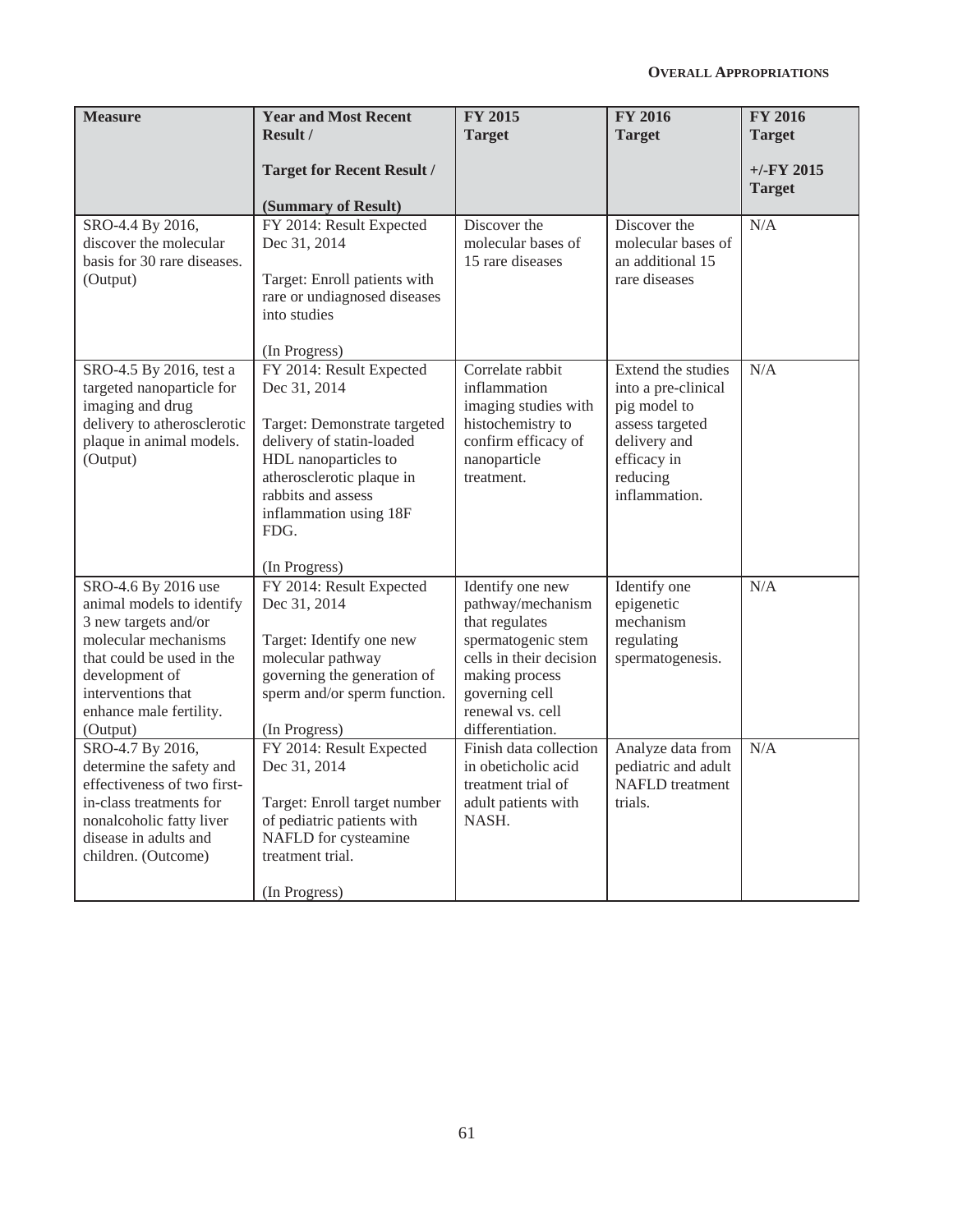| <b>Measure</b>                                                                                                                                                                                                                                                                                                                                                                             | <b>Year and Most Recent</b><br>Result /                                                                                                                                                                                                                                                                                                                                                                                                                                                                                                                                                                                                                      | <b>FY 2015</b><br><b>Target</b>                                                                                                                                                                                                                           | <b>FY 2016</b><br><b>Target</b>                                                                                                              | <b>FY 2016</b><br><b>Target</b> |
|--------------------------------------------------------------------------------------------------------------------------------------------------------------------------------------------------------------------------------------------------------------------------------------------------------------------------------------------------------------------------------------------|--------------------------------------------------------------------------------------------------------------------------------------------------------------------------------------------------------------------------------------------------------------------------------------------------------------------------------------------------------------------------------------------------------------------------------------------------------------------------------------------------------------------------------------------------------------------------------------------------------------------------------------------------------------|-----------------------------------------------------------------------------------------------------------------------------------------------------------------------------------------------------------------------------------------------------------|----------------------------------------------------------------------------------------------------------------------------------------------|---------------------------------|
|                                                                                                                                                                                                                                                                                                                                                                                            | <b>Target for Recent Result /</b><br>(Summary of Result)                                                                                                                                                                                                                                                                                                                                                                                                                                                                                                                                                                                                     |                                                                                                                                                                                                                                                           |                                                                                                                                              | $+/-FY$ 2015<br><b>Target</b>   |
| SRO-5.2 By 2018, (a)<br>identify genetic factors<br>that enhance or reduce<br>the risk of development<br>and progression of<br>chronic obstructive<br>pulmonary disease<br>(COPD) and (b) validate<br>new genetic and clinical<br>criteria that may be added<br>to COPD classification<br>and contribute to better<br>and/or earlier diagnosis<br>or prognosis of the<br>disease. (Output) | FY 2014: Result Expected<br>Dec 31, 2014<br>Target: Complete Genome-<br>wide Association analysis of<br>the original 10,000 subjects<br>to discover 3 statistically<br>significant genetic risk<br>factors for COPD.<br>(In Progress)                                                                                                                                                                                                                                                                                                                                                                                                                        | Using analysis of<br>genetic and clinical<br>data from the<br>original 10,000<br>subjects, identify 1-3<br>COPD sub-classes<br>that can then be<br>tested for prognostic<br>potential.                                                                    | Analyze<br>longitudinal for<br>the first 1000 five<br>year follow-up<br>visits to identify<br>1-3 predictors of<br>lung function<br>decline. | N/A                             |
| SRO-5.3 By 2020,<br>identify risk and<br>protective alleles that<br>lead to one novel<br>therapeutic approach,<br>drug target, or pathway to<br>prevention for late-onset<br>Alzheimer's disease.<br>(Output)                                                                                                                                                                              | FY 2014: Result Expected<br>Dec 31, 2014<br><b>Target: Complete Discovery</b><br>Phase whole genome<br>sequencing and analysis of<br>582 family members from<br>111 families with late onset<br>AD to identify genomic<br>regions associated with<br>increased risk of AD;<br>sequencing of the coding<br>regions of the DNA (whole<br>exome sequencing) of 5,000<br>cases / 5,000 controls for<br>both risk raising and<br>protective loci; and whole<br>exome sequencing and<br>analysis of one individual<br>from $\sim$ 1,000 additional AD<br>families to identify regions<br>associated with increased<br>risk for protection from AD<br>(In Progress) | Initiate Replication<br>Phase to validate<br>genes / regions of<br>interest identified<br>from case-control<br>and family<br>sequencing in<br>$~50,000$ samples<br>from well<br>phenotyped<br>individuals by<br>targeted sequencing<br>and/or genotyping. | Initiate analysis<br>and confirmation<br>of genes identified<br>in the Discovery<br>Phase                                                    | N/A                             |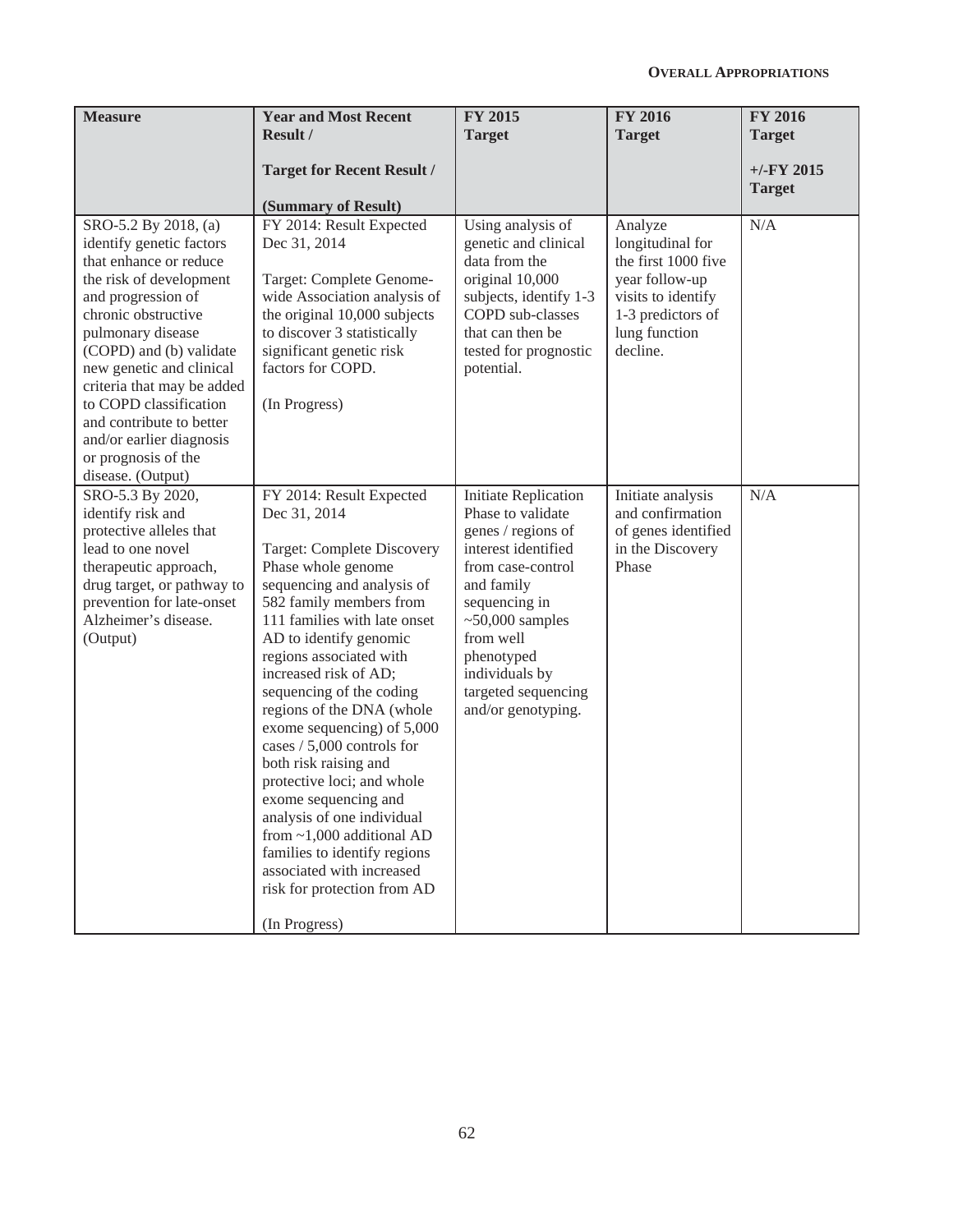| <b>Measure</b>                                                                                                                                                                                                                                                                                                          | <b>Year and Most Recent</b><br><b>Result /</b>                                                                                                                                                     | <b>FY 2015</b><br><b>Target</b>                                                                                                                                                | <b>FY 2016</b><br><b>Target</b>                                                                                                                   | <b>FY 2016</b><br><b>Target</b> |
|-------------------------------------------------------------------------------------------------------------------------------------------------------------------------------------------------------------------------------------------------------------------------------------------------------------------------|----------------------------------------------------------------------------------------------------------------------------------------------------------------------------------------------------|--------------------------------------------------------------------------------------------------------------------------------------------------------------------------------|---------------------------------------------------------------------------------------------------------------------------------------------------|---------------------------------|
|                                                                                                                                                                                                                                                                                                                         | <b>Target for Recent Result /</b><br>(Summary of Result)                                                                                                                                           |                                                                                                                                                                                |                                                                                                                                                   | $+/-$ FY 2015<br><b>Target</b>  |
| SRO-5.4 By 2017,<br>address the growing<br>public health problem of<br>antimicrobial resistance<br>by discovering four to six<br>new therapeutic<br>candidates and assessing<br>two novel approaches/<br>regimens designed to<br>preserve existing<br>antimicrobials. (Output)                                          | FY 2014: Result Expected<br>Dec 31, 2014<br>Target: Discover two new<br>candidate therapeutics for<br>infections where resistance<br>poses a significant public<br>health threat.<br>(In Progress) | Evaluate optimized<br>treatment strategies<br>to reduce the risk of<br>antimicrobial<br>resistance.                                                                            | Discover two<br>additional new<br>candidate<br>therapeutics for<br>infections where<br>resistance poses a<br>significant public<br>health threat. | N/A                             |
| SRO-5.5 By 2018,<br>complete pre-commercial<br>development of a point-<br>of-care technology<br>targeted for use in<br>primary care setting.<br>(Output)                                                                                                                                                                | FY 2014: Result Expected<br>Dec 31, 2014<br>Target: Identify 6 enabling<br>technologies with potential<br>clinical use in primary care<br>setting.<br>(In Progress)                                | Establish feasibility<br>of use of 3 to 4<br>identified<br>technologies through<br>preliminary testing.                                                                        | Complete pilot<br>clinical studies on<br>1 to 2 prototype<br>devices.                                                                             | N/A                             |
| SRO-5.6 By 2017,<br>develop, evaluate, refine,<br>and/or promote strategies<br>for preventing<br>prescription drug abuse<br>and its consequences.<br>(Output)                                                                                                                                                           | FY 2014: Result Expected<br>Dec 31, 2014<br>Target: Develop and<br>disseminate medical<br>education curricula on pain<br>and substance abuse<br>(In Progress)                                      | Develop, test or<br>disseminate<br>strategies to prevent<br>prescription drug<br>abuse, including the<br>development of pain<br>medications with<br>reduced abuse<br>potential | Develop, test or<br>disseminate<br>strategies to<br>enhance the use of<br>naloxone for<br>overdose<br>prevention                                  | N/A                             |
| SRO-5.7 By 2016, the<br>members of the National<br>Dental Practice-based<br>Research Network will<br>contribute to the<br>scientific basis for<br>common dental<br>procedures and improve<br>the quality of dental care<br>in community practices<br>by conducting research<br>studies in dental<br>practices. (Output) | FY 2014: Result Expected<br>Dec 31, 2014<br>Target: By 2014, expand the<br>number of participating<br>dental practitioners from<br>1500 to 3000.<br>(In Progress)                                  | By 2015, design 10<br>studies nominated by<br>practitioners as<br>relevant to their<br>practices.                                                                              | By 2016,<br>contribute to<br>clinical decision-<br>making based on<br>evidence gained<br>by the NPBRN<br>studies.                                 | N/A                             |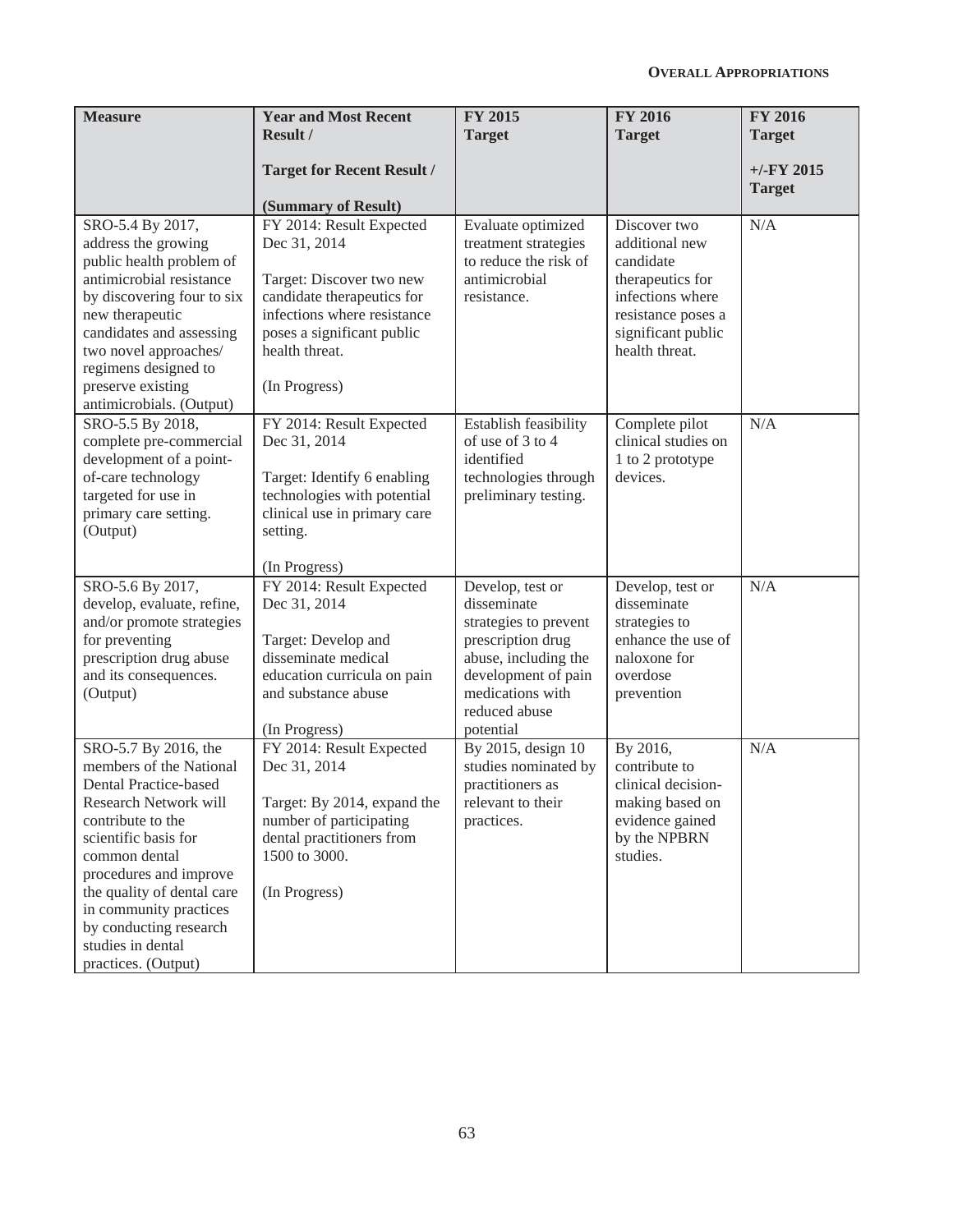| <b>Measure</b>                                                                                                                                                                                                                                                                             | <b>Year and Most Recent</b><br>Result /                                                                                                                                                                                                                                                                                                                                                    | <b>FY 2015</b><br><b>Target</b>                                                                                                                                                                                                                                                                                                                                   | <b>FY 2016</b><br><b>Target</b>                                                                                                                                                                                                                                                                                         | <b>FY 2016</b><br><b>Target</b> |
|--------------------------------------------------------------------------------------------------------------------------------------------------------------------------------------------------------------------------------------------------------------------------------------------|--------------------------------------------------------------------------------------------------------------------------------------------------------------------------------------------------------------------------------------------------------------------------------------------------------------------------------------------------------------------------------------------|-------------------------------------------------------------------------------------------------------------------------------------------------------------------------------------------------------------------------------------------------------------------------------------------------------------------------------------------------------------------|-------------------------------------------------------------------------------------------------------------------------------------------------------------------------------------------------------------------------------------------------------------------------------------------------------------------------|---------------------------------|
|                                                                                                                                                                                                                                                                                            | <b>Target for Recent Result /</b><br>(Summary of Result)                                                                                                                                                                                                                                                                                                                                   |                                                                                                                                                                                                                                                                                                                                                                   |                                                                                                                                                                                                                                                                                                                         | $+/-$ FY 2015<br><b>Target</b>  |
| SRO-5.9 By 2017,<br>determine the potential<br>contributions of<br>infectious agents to the<br>underlying etiology of<br>urologic chronic pelvic<br>pain syndromes<br>(UCPPS). (Outcome)<br>SRO-5.10 By 2020,<br>assess the effectiveness                                                  | FY 2014: Result Expected<br>Dec 31, 2014<br>Target: Obtain 300 biological<br>samples and corresponding<br>clinical data from UCPPS<br>patients and control subjects<br>suitable for the study of<br>infectious agents, including<br>potential contributions to<br>disease etiology and<br>symptom variation (e.g.,<br>flare).<br>(In Progress)<br>FY 2015: Result Expected<br>Dec 31, 2015 | Assess 150<br>biological samples<br>through<br>complementary<br>methods to<br>characterize urologic<br>microbial profiles of<br>UCPPS patients and<br>control subjects and<br>through linking to<br>associated clinical<br>data relate profiles to<br>patient<br>characteristics,<br>including symptoms<br>and risk factors.<br>Initiate the<br>implementation of | Complete analyses<br>of differences in<br>the urologic<br>microbiome of<br><b>UCPPS</b><br>patients/controls<br>by sex and<br>according to<br>stratification<br>based on symptom<br>profiles,<br>correlations of<br>flare events, and<br>profiles of<br>inflammatory<br>markers.<br>Identify adaptive<br>strategies and | N/A<br>N/A                      |
| of five to seven<br>interventions that focus<br>on eliminating health<br>disparities by utilizing<br>community partnerships<br>to conduct intervention<br>research that will foster<br>sustainable efforts at the<br>community level that will<br>impact disparate<br>conditions. (Output) | Target: Initiate the<br>implementation of the Phase<br>I plan and pilot, including<br>baseline data.                                                                                                                                                                                                                                                                                       | the Phase I plan and<br>pilot, including<br>baseline data.                                                                                                                                                                                                                                                                                                        | collect first year<br>assessment<br>variables                                                                                                                                                                                                                                                                           |                                 |
| SRO-5.11 By 2018,<br>develop and test three to<br>five strategies for<br>symptom management<br>that reduce the effects of<br>acute and chronic illness.<br>(Output)                                                                                                                        | FY 2014: Result Expected<br>Dec 31, 2014<br>Target: Initiate testing of one<br>biological/genomic<br>mechanism associated with<br>symptoms or symptom<br>clusters that has the potential<br>to play a role in managing or<br>assessing symptoms.<br>(In Progress)                                                                                                                          | Develop one novel<br>strategy for<br>managing symptom<br>clusters and that<br>improves health<br>outcomes such as<br>HRQoL.                                                                                                                                                                                                                                       | Test one novel<br>strategy for<br>managing<br>symptom clusters<br>and that improves<br>health outcomes<br>such as HRQoL.                                                                                                                                                                                                | N/A                             |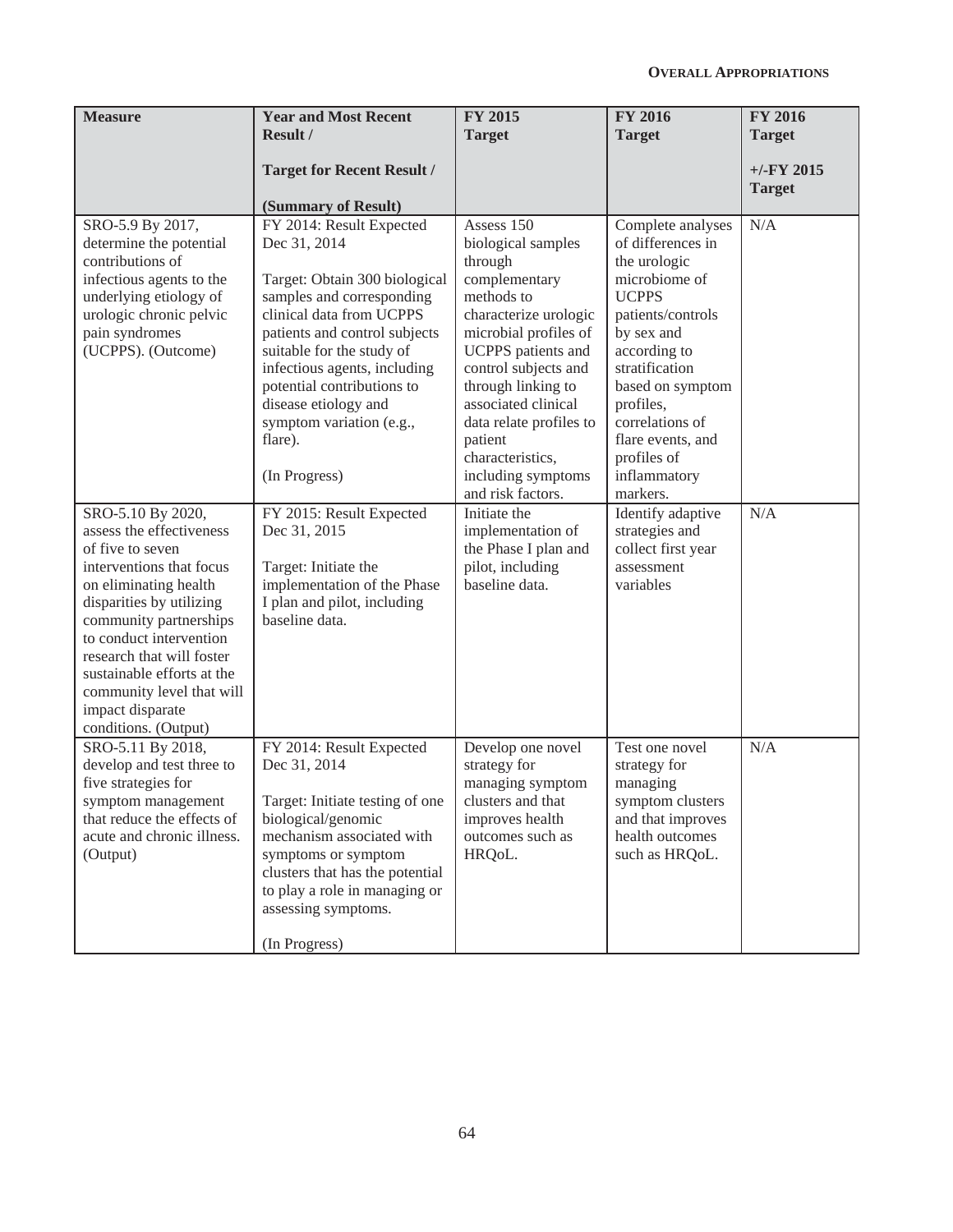| <b>Measure</b>                                                                                                                                                                                                                           | <b>Year and Most Recent</b><br><b>Result /</b>                                                                                                                                                                                                                                                                                                                                                                                                                                                                                   | <b>FY 2015</b><br><b>Target</b>                                                                                                           | <b>FY 2016</b><br><b>Target</b>                                                                                                           | <b>FY 2016</b><br><b>Target</b> |
|------------------------------------------------------------------------------------------------------------------------------------------------------------------------------------------------------------------------------------------|----------------------------------------------------------------------------------------------------------------------------------------------------------------------------------------------------------------------------------------------------------------------------------------------------------------------------------------------------------------------------------------------------------------------------------------------------------------------------------------------------------------------------------|-------------------------------------------------------------------------------------------------------------------------------------------|-------------------------------------------------------------------------------------------------------------------------------------------|---------------------------------|
|                                                                                                                                                                                                                                          | <b>Target for Recent Result /</b><br>(Summary of Result)                                                                                                                                                                                                                                                                                                                                                                                                                                                                         |                                                                                                                                           |                                                                                                                                           | $+/-$ FY 2015<br><b>Target</b>  |
| SRO-5.13 By 2015,<br>establish and evaluate a<br>process to prioritize<br>compounds that have not<br>yet been adequately<br>tested for more in-depth<br>toxicological evaluation.<br>(Outcome)                                           | FY 2013: The 10,000<br>compound library was<br>screened in 33 qHTS assays<br>and data was analyzed on<br>179 compounds screened for<br>cytotoxicity across 1086<br>human lymphoblastoid cell<br>lines representing 9 racial<br>groups to assess genetic<br>diversity in response to<br>toxicants.<br>Target: Test 10,000<br>compound main library in 25<br>qHTS and test 180<br>compounds in densely<br>sequenced human<br>lymphoblastoid cell lines to<br>assess genetic diversity in<br>response to toxicants.<br>(Target Met) | A formal process of<br>prioritizing<br>compounds for more<br>extensive<br>toxicological testing<br>will be evaluated and<br>used          | N/A                                                                                                                                       | N/A                             |
| SRO-5.15 By 2018,<br>develop, refine and<br>evaluate evidence-based<br>intervention strategies<br>and promote their use to<br>prevent substance use,<br>abuse, addiction and their<br>consequences in underage<br>populations. (Outcome) | FY 2014: N/A<br>Target: Develop materials to<br>help academic officials<br>address underage and<br>harmful drinking and other<br>substance use by their<br>students.<br>(In Progress)                                                                                                                                                                                                                                                                                                                                            | Evaluate the<br>effectiveness of<br>screening and brief<br>intervention for<br>alcohol and other<br>drug use in a variety<br>of settings. | Develop<br>interventions to<br>prevent underage<br>substance use,<br>abuse and<br>addiction in<br>special<br>populations.                 | N/A                             |
| SRO-6.1 By 2023,<br>perform comparative<br>effectiveness studies to<br>test five therapies for<br>prevention or treatment<br>of type 2 diabetes.<br>(Outcome)                                                                            | FY 2014: Result Expected<br>Dec 31, 2014<br>Target: Launch enrollment<br>for two Restore Insulin<br>Secretion protocols<br>(In Progress)                                                                                                                                                                                                                                                                                                                                                                                         | Analyze data on<br>complications in the<br><b>Diabetes Prevention</b><br>Program Outcomes<br>Study                                        | Enroll at least<br>2200 participants<br>in Glycemia<br>Reduction<br>Approaches in<br>Diabetes: A<br>Comparative<br>Effectiveness<br>Study | N/A                             |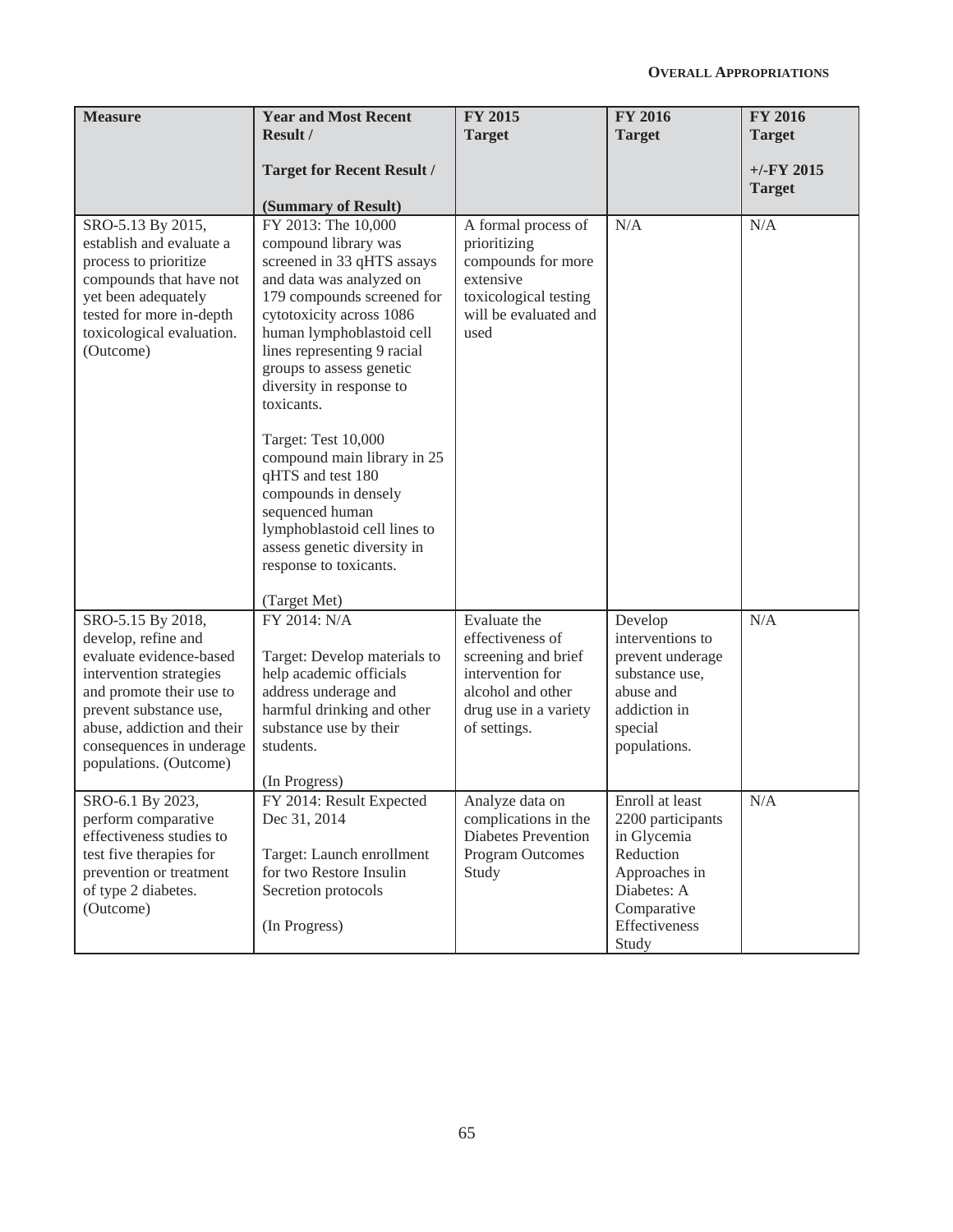| <b>Measure</b>                                                                                                                                                                                                                                             | <b>Year and Most Recent</b><br>Result /                                                                                                                                                                                                                                                                                                                                                                                                                                                                                                                                    | <b>FY 2015</b><br><b>Target</b>                                                                                                                                                                                                 | <b>FY 2016</b><br><b>Target</b> | <b>FY 2016</b><br><b>Target</b><br>$+/-$ FY 2015 |
|------------------------------------------------------------------------------------------------------------------------------------------------------------------------------------------------------------------------------------------------------------|----------------------------------------------------------------------------------------------------------------------------------------------------------------------------------------------------------------------------------------------------------------------------------------------------------------------------------------------------------------------------------------------------------------------------------------------------------------------------------------------------------------------------------------------------------------------------|---------------------------------------------------------------------------------------------------------------------------------------------------------------------------------------------------------------------------------|---------------------------------|--------------------------------------------------|
|                                                                                                                                                                                                                                                            | <b>Target for Recent Result /</b><br>(Summary of Result)                                                                                                                                                                                                                                                                                                                                                                                                                                                                                                                   |                                                                                                                                                                                                                                 |                                 | <b>Target</b>                                    |
| SRO-6.4 By 2015,<br>identify and characterize<br>two molecular pathways<br>of potential clinical<br>significance that may<br>serve as the basis for<br>discovering new<br>medications for<br>preventing and treating<br>asthma exacerbations.<br>(Outcome) | FY 2013: The Severe<br>Asthma Research Program is<br>conducting investigations.<br>Target: Conduct<br>investigations to elucidate<br>the dynamic,<br>pathophysiologic phenotypes<br>of severe asthma.<br>(Target Met)                                                                                                                                                                                                                                                                                                                                                      | Identify and<br>characterize two<br>molecular pathways<br>of potential clinical<br>significance that may<br>serve as the basis for<br>discovering new<br>medications for<br>preventing and<br>treating asthma<br>exacerbations. | N/A                             | N/A                                              |
| SRO-6.5 By 2014,<br>develop and evaluate two<br>new interventions for the<br>prevention and/or<br>treatment of HIV disease<br>utilizing the newly<br>restructured HIV/AIDS<br>clinical trials networks.<br>(Outcome)                                       | FY 2013: The Vaginal and<br>Oral Interventions to control<br>the Epidemic (VOICE) study<br>(MTN 003) to compare the<br>safety and acceptability and<br>efficacy of oral pre-exposure<br>prophylaxis (PrEP) and<br>topical microbicides for<br>prevention of sexual<br>transmission of HIV in<br>women was completed.<br>Target: Complete the first<br>study to compare the safety,<br>acceptability and efficacy of<br>oral pre-exposure<br>prophylaxis (PrEP) and<br>topical microbicides for<br>prevention of sexual<br>transmission of HIV in<br>women.<br>(Target Met) | N/A                                                                                                                                                                                                                             | N/A                             | N/A                                              |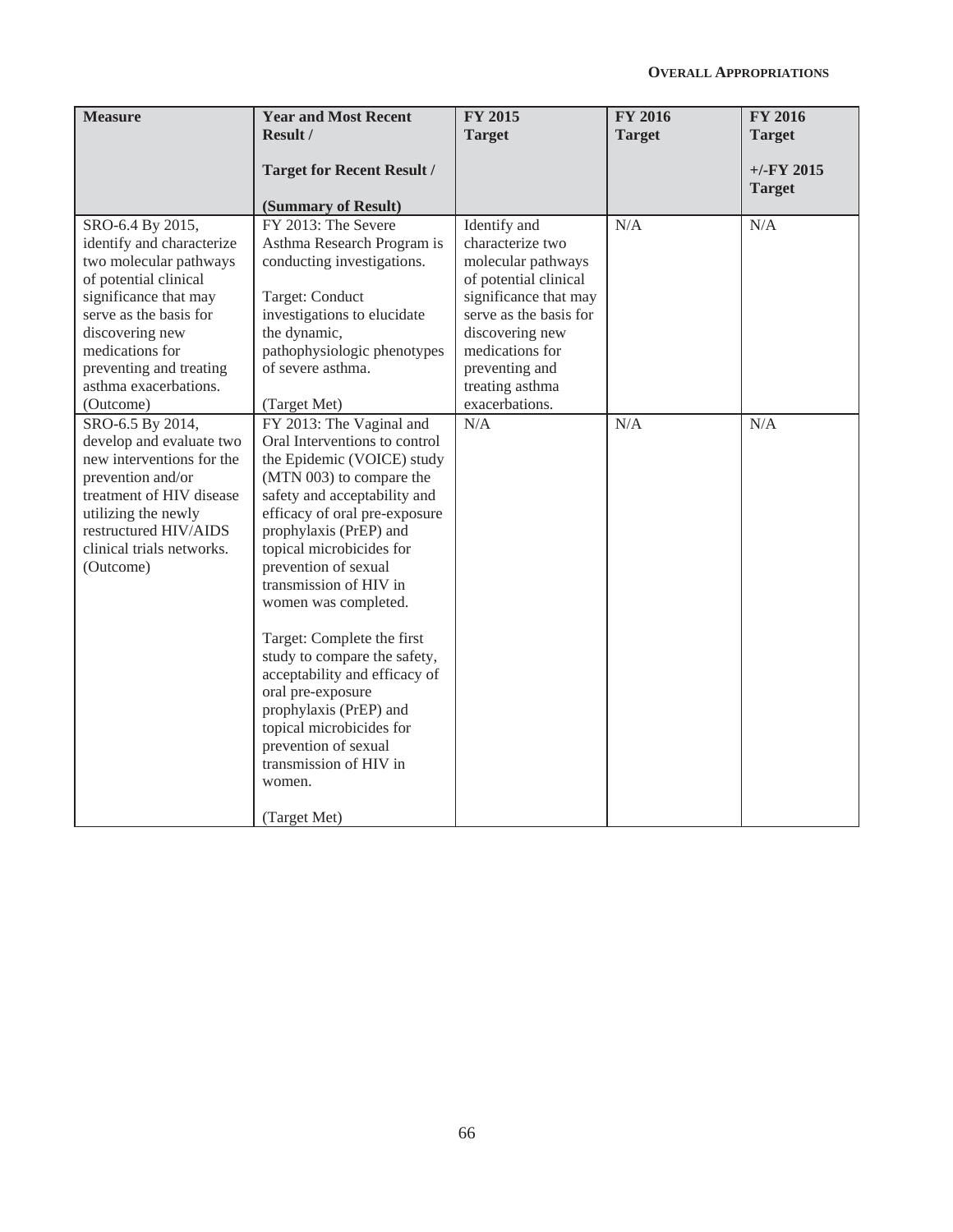| <b>Measure</b>                                                                                                                                                                                                                                              | <b>Year and Most Recent</b><br>Result /                                                                                                                                                                                                                                                                                                                                                                                | <b>FY 2015</b><br><b>Target</b>                                                                                                                                                                                                                                             | <b>FY 2016</b><br><b>Target</b>                                                                                                                                                                                                                                                             | <b>FY 2016</b><br><b>Target</b> |
|-------------------------------------------------------------------------------------------------------------------------------------------------------------------------------------------------------------------------------------------------------------|------------------------------------------------------------------------------------------------------------------------------------------------------------------------------------------------------------------------------------------------------------------------------------------------------------------------------------------------------------------------------------------------------------------------|-----------------------------------------------------------------------------------------------------------------------------------------------------------------------------------------------------------------------------------------------------------------------------|---------------------------------------------------------------------------------------------------------------------------------------------------------------------------------------------------------------------------------------------------------------------------------------------|---------------------------------|
|                                                                                                                                                                                                                                                             | <b>Target for Recent Result /</b><br>(Summary of Result)                                                                                                                                                                                                                                                                                                                                                               |                                                                                                                                                                                                                                                                             |                                                                                                                                                                                                                                                                                             | $+/-$ FY 2015<br><b>Target</b>  |
| SRO-6.6 By 2015,<br>provide at least one new<br>or significantly improved<br>minimally-invasive<br>treatment for clinical use<br>in patients using image-<br>guided interventions.<br>(Outcome)                                                             | FY 2013: Development was<br>completed on image guided<br>interventions for assessing<br>involvement of lymph nodes<br>in cancer, skin cancer and for<br>the treatment of cardiac<br>arrhythmias.<br>Target: Conduct one<br>additional feasibility study<br>on new IGI technologies for<br>the diagnosis of lymph node<br>cancer, treatment of skin<br>cancer, and treatment of<br>cardiac arrhythmias.<br>(Target Met) | Support new or<br>significantly<br>improved human<br>subject research for<br>image-guided<br>interventions to<br>reduce the risk of<br>adverse outcomes to<br>structures such as the<br>brain, spinal cord, or<br>nerves that are within<br>or near the operating<br>field. | N/A                                                                                                                                                                                                                                                                                         | N/A                             |
| SRO-7.1 By 2016, assess<br>the efficacy of a novel<br>microbicide delivery<br>system for the prevention<br>of HIV. (Output)                                                                                                                                 | FY 2014: Result Expected<br>Dec 31, 2014<br>Target: Continue enrollment<br>and follow up of a phase III<br>trial of a novel microbicide<br>delivery system.<br>(In Progress)                                                                                                                                                                                                                                           | Complete follow up<br>of a phase III trial of<br>a novel microbicide<br>delivery system                                                                                                                                                                                     | Complete data<br>analysis on the<br>safety and/or<br>efficacy of a novel<br>microbicide<br>delivery system                                                                                                                                                                                  | N/A                             |
| SRO-7.2 By 2018,<br>develop an evidence-<br>based, online resource to<br>help people who have<br>low back pain and their<br>health care providers<br>apply clinical evidence to<br>individual circumstances<br>when weighing treatment<br>options. (Output) | FY 2015: Result Expected<br>Dec 31, 2015<br>Target: Collect data on pain<br>and function from Spine<br><b>Patient Outcomes Research</b><br>Trial participants 8 years<br>after joining the study.                                                                                                                                                                                                                      | Collect data on pain<br>and function from<br>Spine Patient<br><b>Outcomes Research</b><br>Trial participants 8<br>years after joining<br>the study.                                                                                                                         | Develop<br>individualized<br>models of patient<br>outcomes<br>following surgical<br>or non-operative<br>treatment for<br>common causes of<br>surgery for low<br>back pain (e.g.,<br>intervertebral disc<br>herniation, lumbar<br>spinal stenosis,<br>and degenerative<br>spondylolisthesis) | N/A                             |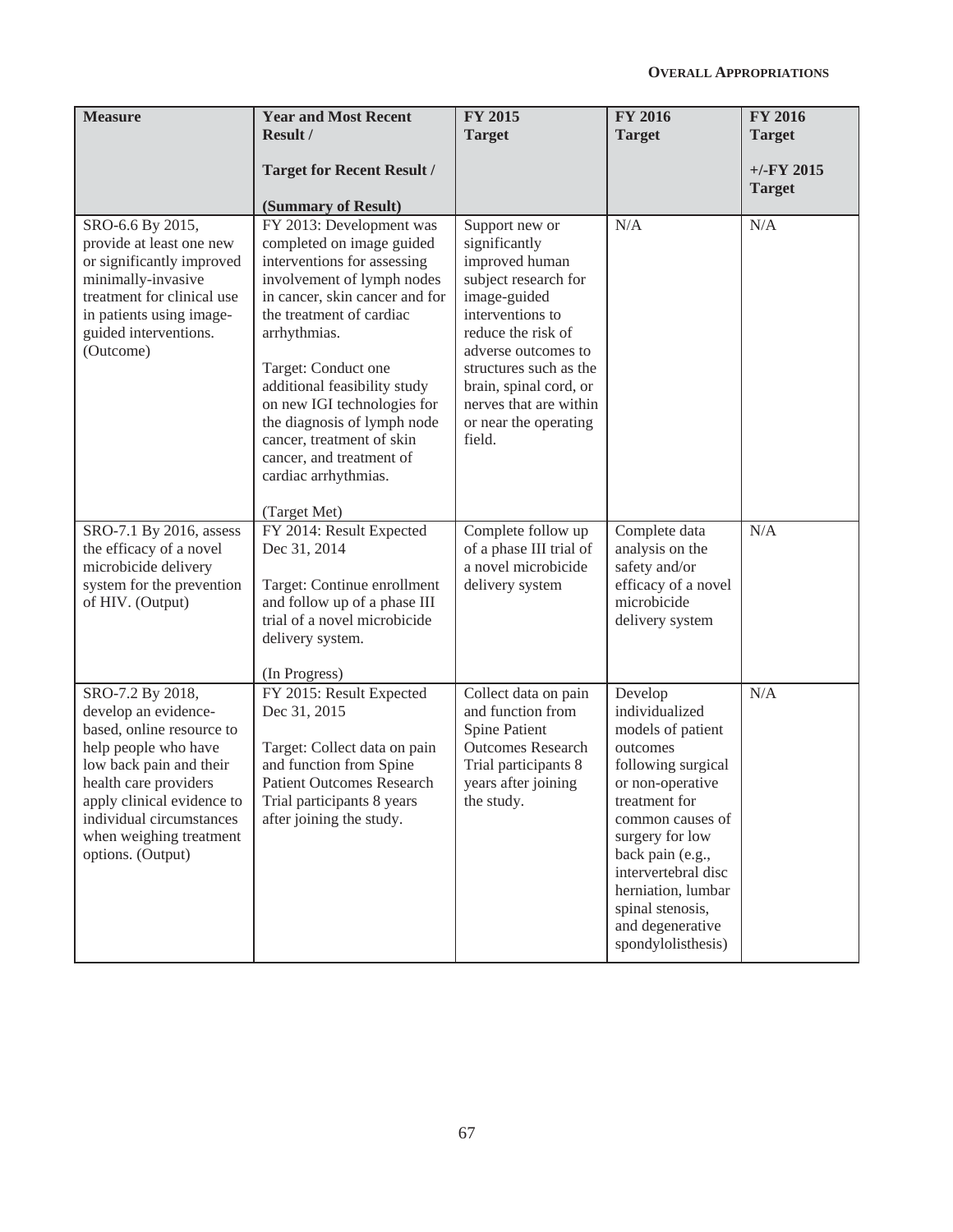| <b>Measure</b>                                                                                                                                                                                                                                                                | <b>Year and Most Recent</b><br><b>Result /</b>                                                                                                                                                                               | <b>FY 2015</b><br><b>Target</b>                                                                                                                                | <b>FY 2016</b><br><b>Target</b>                                                                                                                                                             | <b>FY 2016</b><br><b>Target</b> |
|-------------------------------------------------------------------------------------------------------------------------------------------------------------------------------------------------------------------------------------------------------------------------------|------------------------------------------------------------------------------------------------------------------------------------------------------------------------------------------------------------------------------|----------------------------------------------------------------------------------------------------------------------------------------------------------------|---------------------------------------------------------------------------------------------------------------------------------------------------------------------------------------------|---------------------------------|
|                                                                                                                                                                                                                                                                               | <b>Target for Recent Result /</b><br>(Summary of Result)                                                                                                                                                                     |                                                                                                                                                                |                                                                                                                                                                                             | $+/-$ FY 2015<br><b>Target</b>  |
| SRO-7.3 By 2016,<br>develop and/or evaluate<br>one to four interventions<br>using mobile technology<br>to improve treatment<br>delivery and adherence<br>for addiction and related<br>health consequences.<br>(Output)<br>SRO-8.2 By 2017,                                    | FY 2014: Result Expected<br>Dec 31, 2014<br>Target: Develop and/or test<br>2-4 substance abuse<br>treatment or medication<br>adherence interventions<br>using mobile technology<br>(In Progress)<br>FY 2014: Result Expected | Continue to develop<br>and/or test substance<br>abuse treatment or<br>medication<br>adherence<br>interventions using<br>mobile technology<br>Identify non-drug | Identify next steps<br>for testing or<br>deployment of 2-4<br>substance abuse<br>treatment or<br>medication<br>adherence<br>interventions<br>using mobile<br>technology<br>Support research | N/A<br>N/A                      |
| identify circuits within<br>the brain that mediate<br>reward for $(1)$ drugs, $(2)$<br>non-drug rewards such as<br>food or palatable<br>substances, and (3)<br>aversion to drug effects,<br>and (4) determine the<br>degree of overlap<br>between these circuits.<br>(Output) | Dec 31, 2014<br>Target: Identify drug-<br>activated reward circuits<br>(In Progress)                                                                                                                                         | activated reward<br>circuits and compare<br>with drug-activated<br>reward circuits                                                                             | to compare and<br>contrast rewarding<br>versus aversive<br>pathways in<br>response to<br>substances of<br>abuse                                                                             |                                 |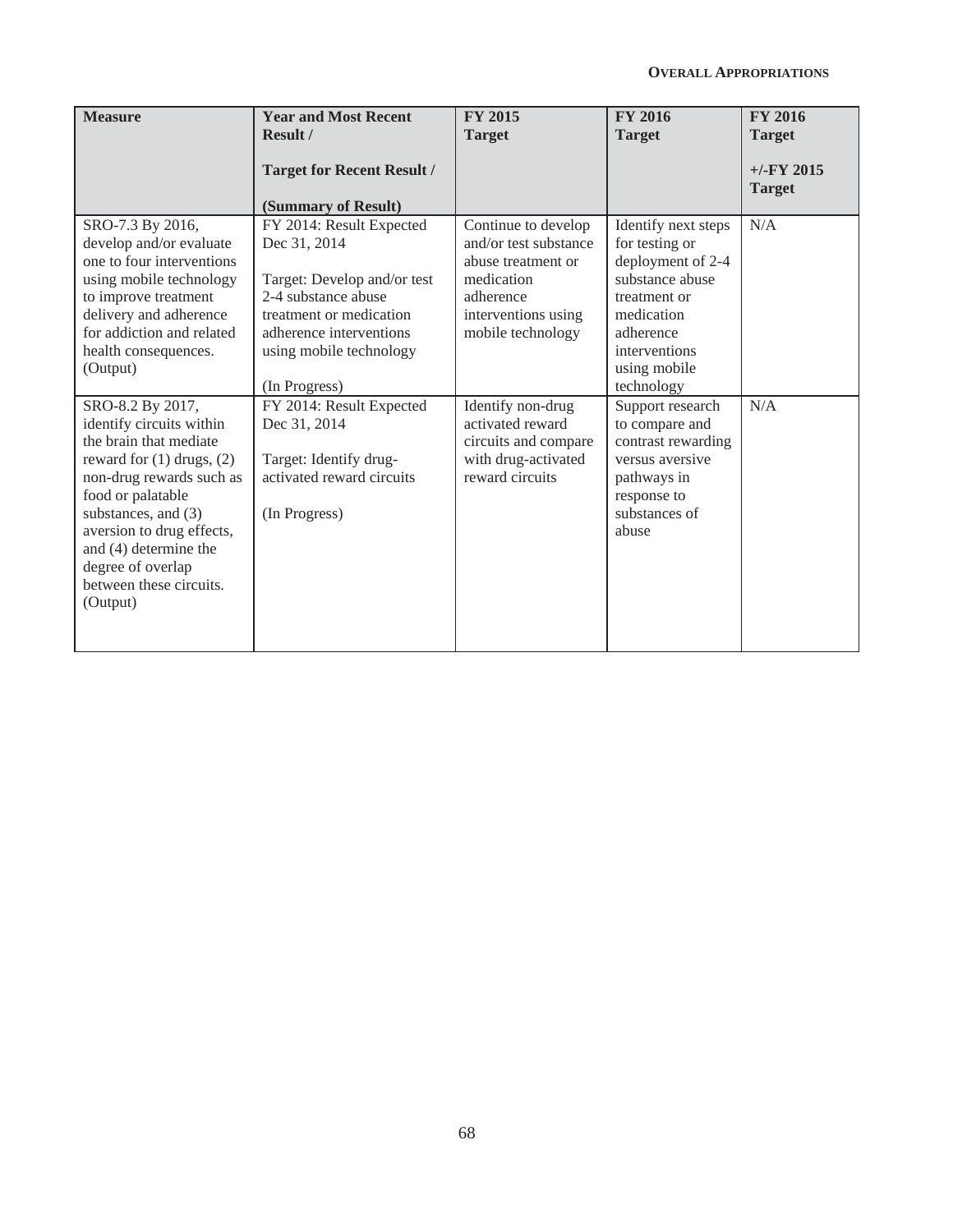| <b>Measure</b>                                                                                                                                                                                                                                                            | <b>Year and Most Recent</b><br>Result /                                                                                                                                                                                                                                                                                                                                                                                                                                                                                                                                                                                                                                                                                                                         | <b>FY 2015</b><br><b>Target</b>                                                                                                                                                                                                           | <b>FY 2016</b><br><b>Target</b>                                                                                                                                                                             | <b>FY 2016</b><br><b>Target</b> |
|---------------------------------------------------------------------------------------------------------------------------------------------------------------------------------------------------------------------------------------------------------------------------|-----------------------------------------------------------------------------------------------------------------------------------------------------------------------------------------------------------------------------------------------------------------------------------------------------------------------------------------------------------------------------------------------------------------------------------------------------------------------------------------------------------------------------------------------------------------------------------------------------------------------------------------------------------------------------------------------------------------------------------------------------------------|-------------------------------------------------------------------------------------------------------------------------------------------------------------------------------------------------------------------------------------------|-------------------------------------------------------------------------------------------------------------------------------------------------------------------------------------------------------------|---------------------------------|
|                                                                                                                                                                                                                                                                           | <b>Target for Recent Result /</b><br>(Summary of Result)                                                                                                                                                                                                                                                                                                                                                                                                                                                                                                                                                                                                                                                                                                        |                                                                                                                                                                                                                                           |                                                                                                                                                                                                             | $+/-FY$ 2015<br><b>Target</b>   |
| SRO-8.7 By 2018,<br>identify three effective<br>system interventions<br>generating the<br>implementation,<br>sustainability and<br>ongoing improvement of<br>research-tested<br>interventions across<br>health care systems.<br>(Outcome)                                 | FY 2013: NIH researchers<br>identified three influences on<br>sustainability of research-<br>tested interventions in<br>service systems such as<br>primary care, specialty care,<br>and community practice:<br><b>Community Development</b><br>Teams in child mental health<br>service systems; barriers and<br>facilitators to evidence-based<br>interventions to control blood<br>pressure in community<br>practice; and a set of factors<br>to enhance sustainability of<br>health care interventions<br>across multiple settings.<br>Target: Identify three key<br>factors influencing the<br>sustainability of research-<br>tested interventions in<br>service systems such as<br>primary care, specialty care,<br>and community practice.<br>(Target Met) | Identify three (3) key<br>factors influencing<br>the scaling up of<br>research-tested<br>interventions across<br>large networks of<br>services systems<br>such as primary care,<br>specialty care and<br>community practice.<br>(Outcome) | Initiate testing of<br>hypothesized<br>mechanism of<br>treatment effect of<br>one novel<br>intervention, and<br>determine whether<br>the intervention<br>should progress<br>further to clinical<br>testing. | N/A                             |
| SRO-8.9 By 2014,<br>identify 12 pathogen<br>and/or host factors<br>critical for understanding<br>the molecular and cellular<br>basis of pathogenesis of<br>Category A-C biodefense<br>pathogens and/or<br>pathogens causing<br>emerging infectious<br>diseases. (Outcome) | FY 2013: Twenty pathogens<br>and/or host factors, including<br>those that cause: dengue,<br>hepatitis, TB, SARS,<br>influenza, Marburg, E. coli,<br>tularemia, Burkholderia<br>infection, Rift Valley Fever,<br>plague, arenavirus infection,<br>Q fever, rabies, smallpox,<br>botulism, were identified that<br>are critical for understanding<br>pathogenesis and show<br>promise for the development<br>of new therapeutics.<br>Target: Identify three<br>pathogens and/or host<br>factors.<br>(Target Exceeded)                                                                                                                                                                                                                                             | N/A                                                                                                                                                                                                                                       | N/A                                                                                                                                                                                                         | N/A                             |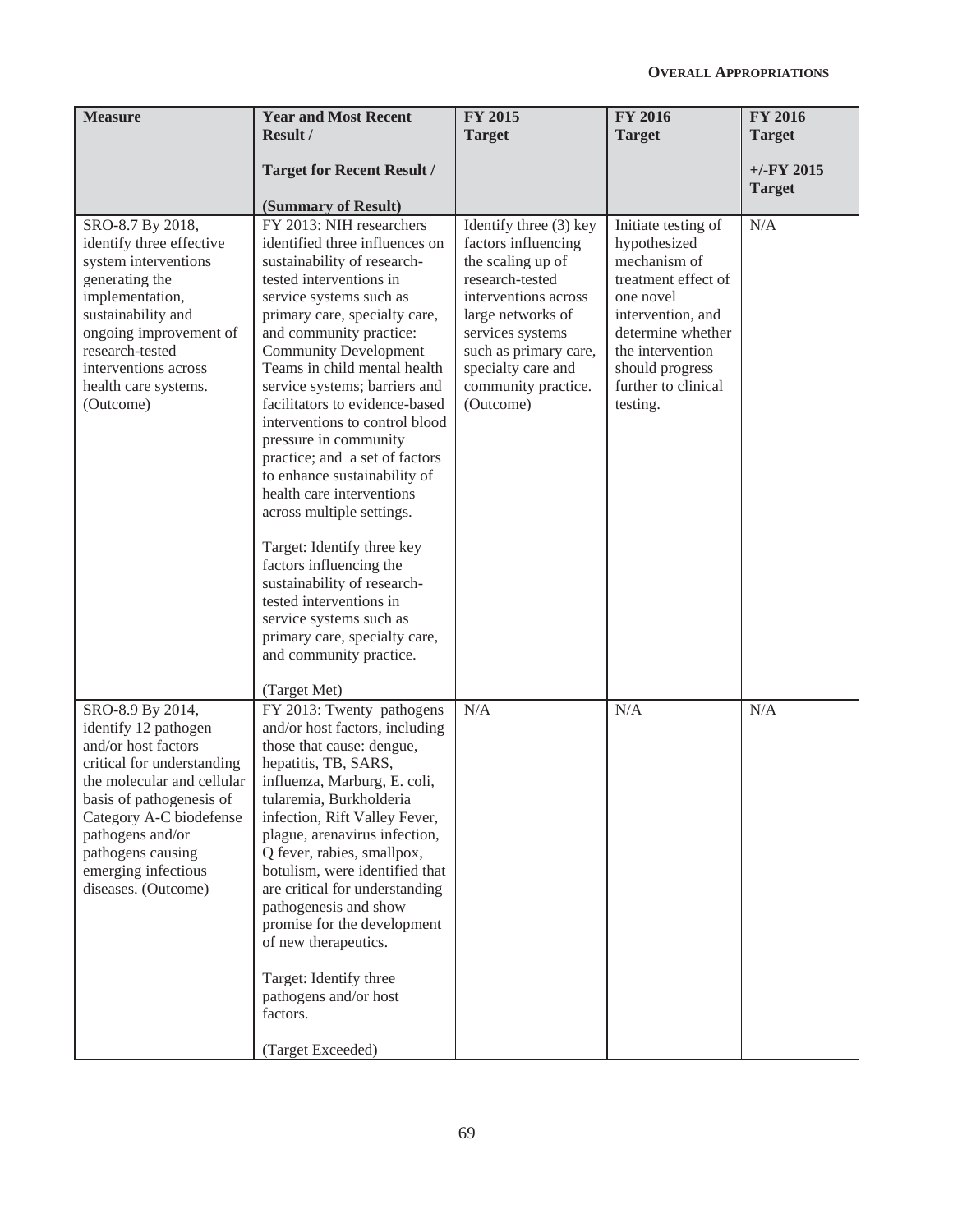| <b>Measure</b>                                                                                                                                                                                                                                                             | <b>Year and Most Recent</b><br>Result /                                                                                                                                                                                                                                                                                                                                                                                                                                                                                                                         | <b>FY 2015</b><br><b>Target</b>                                                                                                                                                | <b>FY 2016</b><br><b>Target</b>                                                                                                                                        | <b>FY 2016</b><br><b>Target</b> |
|----------------------------------------------------------------------------------------------------------------------------------------------------------------------------------------------------------------------------------------------------------------------------|-----------------------------------------------------------------------------------------------------------------------------------------------------------------------------------------------------------------------------------------------------------------------------------------------------------------------------------------------------------------------------------------------------------------------------------------------------------------------------------------------------------------------------------------------------------------|--------------------------------------------------------------------------------------------------------------------------------------------------------------------------------|------------------------------------------------------------------------------------------------------------------------------------------------------------------------|---------------------------------|
|                                                                                                                                                                                                                                                                            | <b>Target for Recent Result /</b><br>(Summary of Result)                                                                                                                                                                                                                                                                                                                                                                                                                                                                                                        |                                                                                                                                                                                |                                                                                                                                                                        | $+/-$ FY 2015<br><b>Target</b>  |
| SRO-9.2 By 2018,<br>identify culturally<br>appropriate, effective<br>stroke<br>prevention/intervention<br>programs in minority<br>communities. (Outcome<br>and Efficiency)                                                                                                 | FY 2013: Completed testing<br>of a culturally tailored<br>intervention in an<br>underserved minority<br>community and<br>demonstrated an increased<br>proportion of patients with<br>acute stroke who arrived at<br>the hospital rapidly and were<br>treated with tissue<br>plasminogen activator.<br>Target: Complete testing of a<br>culturally tailored<br>intervention to improve<br>stroke awareness and time to<br>hospital arrival in order to<br>increase utilization of tissue<br>plasminogen activator (tPA)<br>treatment in minority<br>populations. | Initiate enrollment in<br>two studies testing<br>culturally tailored<br>interventions to<br>reduce health<br>disparities in stroke.                                            | Complete patient<br>follow-up in a<br>study testing a<br>clinical program<br>for improved<br>blood pressure<br>control in<br>racial/ethnic<br>minority<br>populations. | N/A                             |
| SRO-9.4 By 2014,<br>develop and evaluate the<br>efficacy of neonatal<br>screening for congenital<br>cytomegalovirus (CMV)<br>infection to permit<br>identification of infants<br>who will develop CMV-<br>induced hearing loss in<br>the first years of life.<br>(Outcome) | (Target Met)<br>FY 2013: An interim report<br>on the longitudinal study of<br>infants infected with CMV<br>determined that 6.3% of<br>infants born infected with<br>CMV yet with no clinical<br>symptoms will develop<br>hearing loss in the first years<br>of life.<br>Target: Provide an interim<br>report on how many children<br>identified with neonatal<br>asymptomatic CMV-<br>infection have developed<br>hearing loss.<br>(Target Met)                                                                                                                 | N/A                                                                                                                                                                            | N/A                                                                                                                                                                    | N/A                             |
| SRO-9.5 By 2015, assess<br>the efficacy of long-term<br>oxygen treatment in<br>patients with COPD and<br>moderate hypoxemia.<br>(Outcome)                                                                                                                                  | FY 2013: LOTT recruited<br>643 participants.<br>Target: Continue recruitment<br>to 626 subjects. Previous<br>target: Continue recruitment<br>to 1134 subjects.<br>(Target Met)                                                                                                                                                                                                                                                                                                                                                                                  | Complete data<br>analysis and publish<br>results of study<br>assessing the<br>efficacy of long-term<br>oxygen treatment in<br>patients with COPD<br>and moderate<br>hypoxemia. | N/A                                                                                                                                                                    | N/A                             |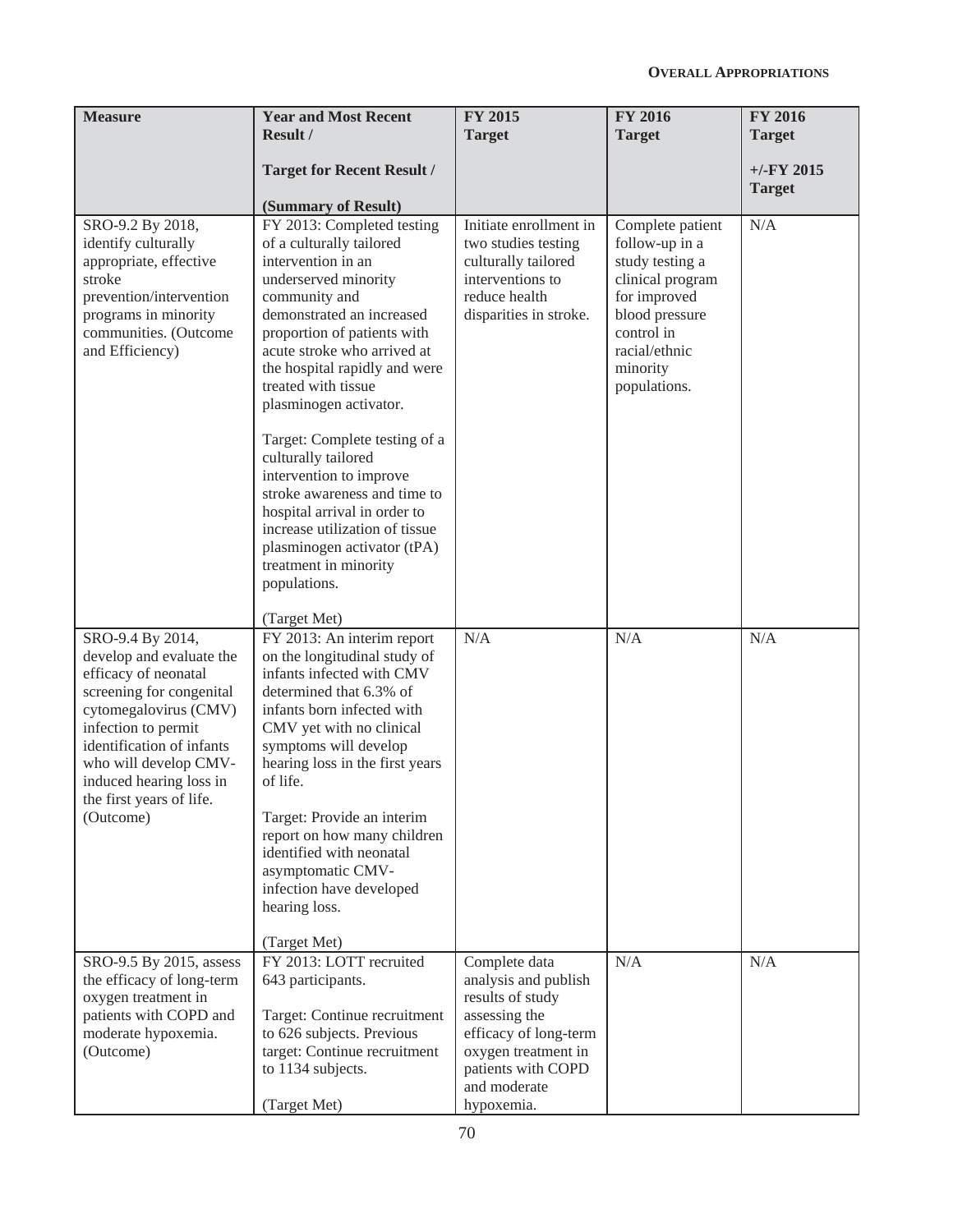| <b>Measure</b>                                                                                                                                                                | <b>Year and Most Recent</b><br>Result /<br><b>Target for Recent Result /</b><br>(Summary of Result)                                     | <b>FY 2015</b><br><b>Target</b> | <b>FY 2016</b><br><b>Target</b> | <b>FY 2016</b><br><b>Target</b><br>$+/-$ FY 2015<br><b>Target</b> |
|-------------------------------------------------------------------------------------------------------------------------------------------------------------------------------|-----------------------------------------------------------------------------------------------------------------------------------------|---------------------------------|---------------------------------|-------------------------------------------------------------------|
| CBRR-1.1 Provide<br>research training for<br>predoctoral trainees and<br>fellows that promotes<br>greater retention and<br>long-term success in<br>research careers. (Output) | FY 2013: Award rate to<br>comparison group reached<br>$11\%$ .<br>Target: $N \ge 10\%$<br>(Target Met)                                  | $N \geq 10\%$                   | $N \ge 10\%$                    | N/A                                                               |
| CBRR-1.2 Provide<br>research training for<br>postdoctoral fellows that<br>promotes greater<br>retention and long-term<br>success in research<br>careers. (Output)             | FY 2013: Award rate to<br>comparison group reached<br>13% and exceeded the target<br>by $3\%$ .<br>Target: $N \ge 10\%$<br>(Target Met) | $N \ge 10\%$                    | $N \ge 10\%$                    | N/A                                                               |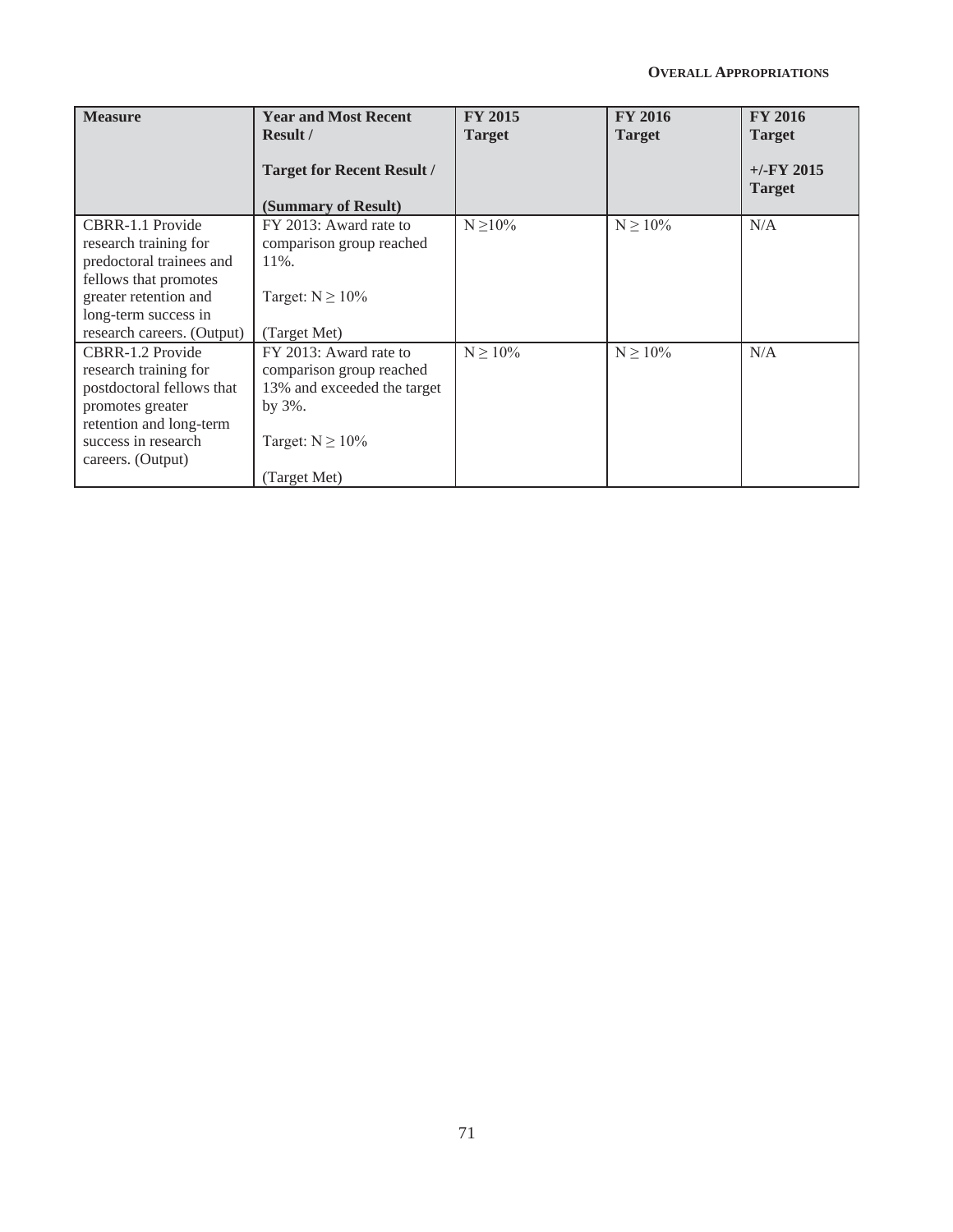| <b>Measure</b>                                                                                                                                                                                                                                                        | <b>Year and Most Recent</b><br><b>Result</b> /                                                                                                                                                                                                                                                                                                                                                                                                                                                                                                                                                                                                                                                                                                                                                                                                                                                                                                                                                                                                                                                                                                                                                                                   | <b>FY 2015</b><br><b>Target</b>                                                                                                                                                                                                                                                                                                                                                                                                                                                                                   | <b>FY 2016</b><br><b>Target</b>                                                                                                                                                                                                                                                                                                                                                                                                                                      | <b>FY 2016</b><br><b>Target</b> |
|-----------------------------------------------------------------------------------------------------------------------------------------------------------------------------------------------------------------------------------------------------------------------|----------------------------------------------------------------------------------------------------------------------------------------------------------------------------------------------------------------------------------------------------------------------------------------------------------------------------------------------------------------------------------------------------------------------------------------------------------------------------------------------------------------------------------------------------------------------------------------------------------------------------------------------------------------------------------------------------------------------------------------------------------------------------------------------------------------------------------------------------------------------------------------------------------------------------------------------------------------------------------------------------------------------------------------------------------------------------------------------------------------------------------------------------------------------------------------------------------------------------------|-------------------------------------------------------------------------------------------------------------------------------------------------------------------------------------------------------------------------------------------------------------------------------------------------------------------------------------------------------------------------------------------------------------------------------------------------------------------------------------------------------------------|----------------------------------------------------------------------------------------------------------------------------------------------------------------------------------------------------------------------------------------------------------------------------------------------------------------------------------------------------------------------------------------------------------------------------------------------------------------------|---------------------------------|
|                                                                                                                                                                                                                                                                       | <b>Target for Recent Result /</b><br>(Summary of Result)                                                                                                                                                                                                                                                                                                                                                                                                                                                                                                                                                                                                                                                                                                                                                                                                                                                                                                                                                                                                                                                                                                                                                                         |                                                                                                                                                                                                                                                                                                                                                                                                                                                                                                                   |                                                                                                                                                                                                                                                                                                                                                                                                                                                                      | $+/-FY$ 2015<br><b>Target</b>   |
| CBRR-2 Promote data<br>sharing and provide<br>information in real time<br>through the NIH Business<br>System (NBS) by<br>developing, integrating,<br>deploying and maintaining<br>business modules. (By FY<br>2014, the NBS will be in an<br>ongoing status) (Output) | FY 2013: Maintained post<br>deployment support for Animal<br>Procurement.<br>Target: (Maintenance [Mat])<br>Maintain deployed business<br>modules. * Planned - Service<br>and Supply Activities Fund<br>Module [Dep.2012] *Planned -<br>Animal Procurement [Dep.<br>2013]<br>(Target Met)<br>FY 2013: Deployed Animal<br>Procurement.<br>Target: (Deployment [Dep])<br>Conduct priority deployment<br>activities to enable user<br>accessibility and skill<br>development within 2 years<br>from the onset of integration. *<br>Planned - Animal Procurement<br>(Target Met)<br>FY 2013: Completed integration<br>for Animal Procurement.<br>Target: (Integration [Int])<br>Complete integration activities<br>for full functionality and<br>usability of priority modules for<br>successful development efforts<br>within 3 years of initiated<br>development. * Planned -<br>Animal Procurement<br>[Dev.2013/Dep.2014]<br>(Target Met)<br>FY 2013: Initiated development<br>of Animal Procurement.<br>Target: (Development [Devl])<br>Initiate development of planned<br>business modules to build<br>capacity and functionality of the<br>NIH Business System.* Planned<br>- Animal Procurement<br>[Int.2013]<br>(Target Met) | Development [Dev])<br>Initiate development of<br>planned business<br>modules to build<br>capacity and<br>functionality of the<br>NIH Business System.<br>* Planned - Oracle 12i<br>Upgrade [continuation<br>from 2014/Int.2015-16]<br>(Integration [Int])<br>Complete integration<br>activities for full<br>functionality and<br>usability of priority<br>modules for successful<br>development efforts<br>within 3 years of<br>development. *<br>Planned - Oracle 12i<br>Upgrade [Dev.2012,<br>2014-15/Dep.2016] | (Integration [Int])<br>Complete<br>integration activities<br>for full functionality<br>and usability of<br>priority modules for<br>successful<br>development efforts<br>within 3 years of<br>development. *<br>Planned - Oracle 12i<br>Upgrade [Dev.2012,<br>2014-15/Dep.2016]<br>(Deployment [Dep])<br>Conduct priority<br>deployment<br>activities to enable<br>user accessibility<br>and skill<br>development within<br>2 years from the<br>onset of integration. | N/A                             |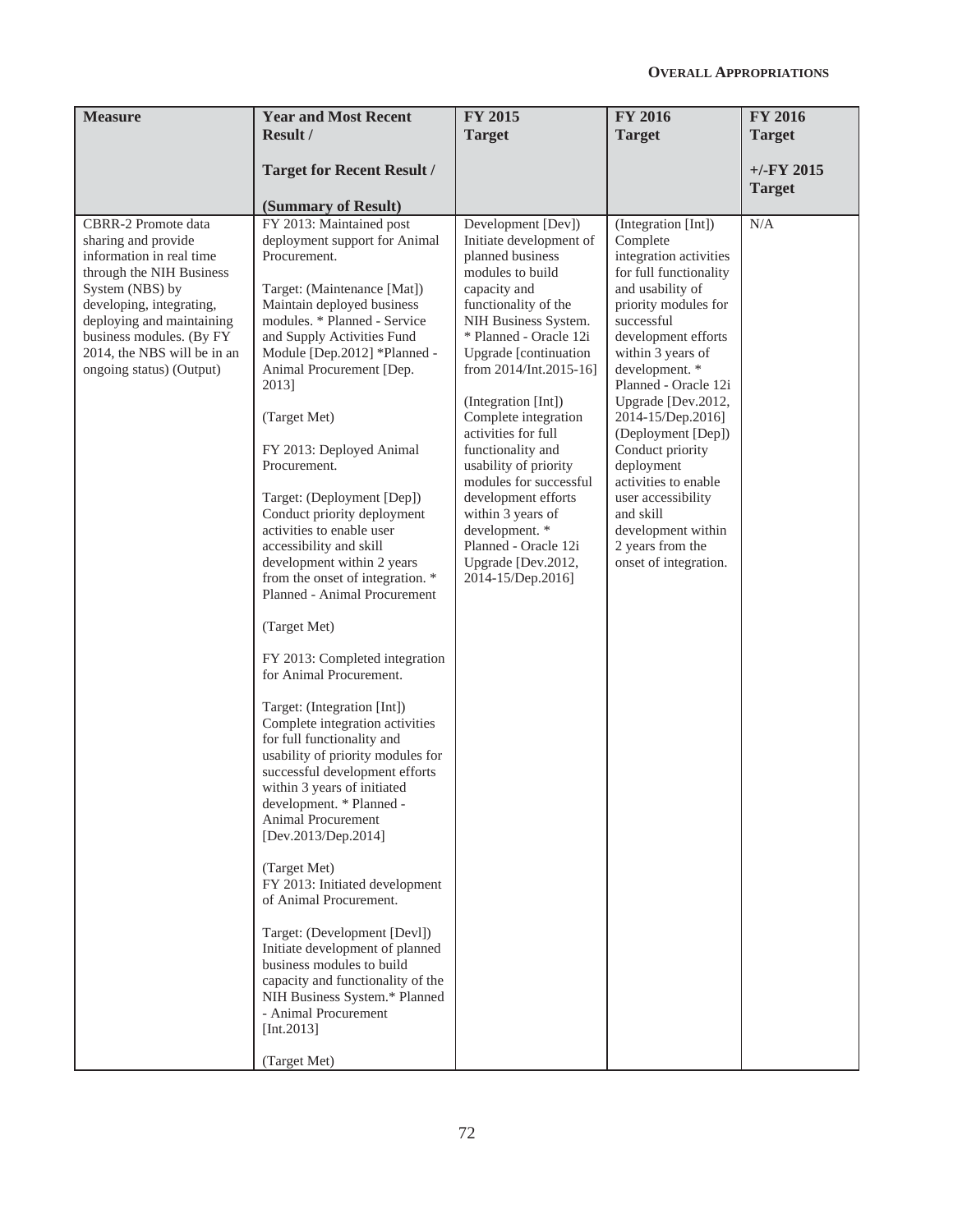| <b>Measure</b>                                                                                                                                                                                                                                                                                                                                                                                                                       | <b>Year and Most Recent</b><br>Result /                                                                                                                                                                                  | <b>FY 2015</b><br><b>Target</b>                                                                                                                                                                                                         | <b>FY 2016</b><br><b>Target</b>                                                                     | <b>FY 2016</b><br><b>Target</b> |
|--------------------------------------------------------------------------------------------------------------------------------------------------------------------------------------------------------------------------------------------------------------------------------------------------------------------------------------------------------------------------------------------------------------------------------------|--------------------------------------------------------------------------------------------------------------------------------------------------------------------------------------------------------------------------|-----------------------------------------------------------------------------------------------------------------------------------------------------------------------------------------------------------------------------------------|-----------------------------------------------------------------------------------------------------|---------------------------------|
|                                                                                                                                                                                                                                                                                                                                                                                                                                      | <b>Target for Recent Result /</b><br>(Summary of Result)                                                                                                                                                                 |                                                                                                                                                                                                                                         |                                                                                                     | $+/-$ FY 2015<br><b>Target</b>  |
| CBRR-3 By 2016,<br>develop diagnostic<br>definitions and outcome<br>measures for use in<br>clinical research studies<br>on chronic lower back<br>pain (cLBP). (Output)                                                                                                                                                                                                                                                               | FY 2014: Result Expected<br>Dec 31, 2014<br>Target: Develop framework<br>for standardized diagnostic<br>definitions for use in clinical<br>research studies on cLBP.<br>(In Progress)                                    | Disseminate<br>information about<br>development and<br>validation of<br>standardized research<br>diagnostic measures<br>for cLBP. (For<br>example, report to<br>NIH Pain<br>Consortium and<br>publication in peer<br>reviewed journal.) | Test standardized<br>research<br>diagnostic<br>measures for<br>cLBP.                                | N/A                             |
| CBRR-5 By 2015,<br>implement and evaluate<br>leadership forums in<br>cancer control planning<br>in select low and middle<br>income countries.<br>(Outcome)                                                                                                                                                                                                                                                                           | FY 2014: Result Expected<br>Dec 31, 2014<br>Target: Develop the content<br>of 2 leadership forums that<br>will serve as a basis for<br>developing and<br>implementing national<br>cancer control plans.<br>(In Progress) | Organize,<br>implement, and<br>evaluate leadership<br>forums in two<br>regions of the world.                                                                                                                                            | N/A                                                                                                 | N/A                             |
| CBRR-7 By 2017 expand<br>the scope and reach of the<br>National Ophthalmic<br>Diseases Genotyping and<br>Phenotyping Network<br>(eyeGENE®), a<br>national genetics research<br>resource for rare inherited<br>ocular diseases, by<br>adding new patient<br>records to the database,<br>augmenting and refining<br>the phenotypic data<br>collected, and by<br>increasing the number of<br>registered researchers to<br>900. (Output) | FY 2014: Result Expected<br>Dec 31, 2014<br>Target: Increase database and<br>diagnostic genotyping to a<br>total of 5,000 patient records.<br>(In Progress)                                                              | Collect<br>comprehensive<br>phenotyping data<br>from 500 patients, by<br>using precision<br>diagnostic, imaging<br>tools and<br>electrophysiological<br>methods.                                                                        | Create<br>international<br>collaborations for<br>Network,<br>extending into 3<br>foreign countries. | N/A                             |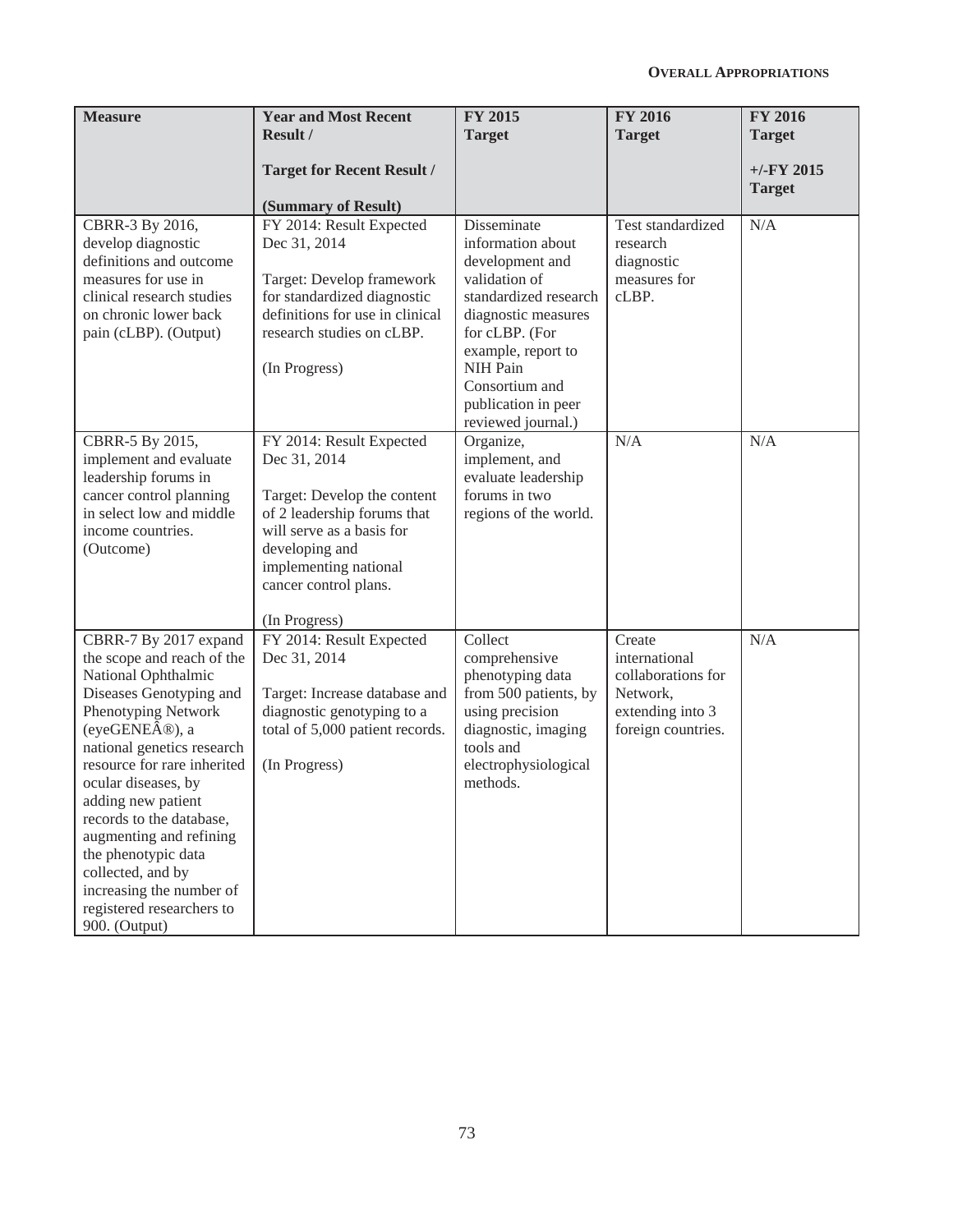| <b>Measure</b>                                                                                                                                                                                                                                                                                                           | <b>Year and Most Recent</b><br>Result /<br><b>Target for Recent Result /</b><br>(Summary of Result)                                                                                                                                                                                                                                                                                                                                                                                                      | <b>FY 2015</b><br><b>Target</b>                                                                                                                                                                                                                                                                      | <b>FY 2016</b><br><b>Target</b>                                                                                                                                                                                        | <b>FY 2016</b><br><b>Target</b><br>$+/-$ FY 2015<br><b>Target</b> |
|--------------------------------------------------------------------------------------------------------------------------------------------------------------------------------------------------------------------------------------------------------------------------------------------------------------------------|----------------------------------------------------------------------------------------------------------------------------------------------------------------------------------------------------------------------------------------------------------------------------------------------------------------------------------------------------------------------------------------------------------------------------------------------------------------------------------------------------------|------------------------------------------------------------------------------------------------------------------------------------------------------------------------------------------------------------------------------------------------------------------------------------------------------|------------------------------------------------------------------------------------------------------------------------------------------------------------------------------------------------------------------------|-------------------------------------------------------------------|
| CBRR-8 By 2017,<br>characterize the three-<br>dimensional atomic<br>structure of 400 proteins<br>of biomedical interest<br>related to infectious<br>agents. (Output)                                                                                                                                                     | FY 2014: Result Expected<br>Dec 31, 2014<br>Target: Characterize the<br>three-dimensional structure<br>of 100 protein targets or<br>other molecules of<br>biomedical interest with<br>regard to bacterial, viral, and<br>eukaryotic pathogens<br>(In Progress)                                                                                                                                                                                                                                           | Characterize the<br>three-dimensional<br>structure of an<br>additional 100<br>protein targets or<br>other molecules of<br>biomedical interest<br>with regard to<br>bacterial, viral, and<br>eukaryotic pathogens                                                                                     | Characterize the<br>three-dimensional<br>structure of an<br>additional 100<br>protein targets or<br>other molecules of<br>biomedical<br>interest with<br>regard to bacterial,<br>viral, and<br>eukaryotic<br>pathogens | N/A                                                               |
| CBRR-10 By 2015, make<br>freely available to<br>researchers the results of<br>400 high-throughput<br>biological assays<br>screened against a library<br>of 300,000 unique<br>compounds, and the<br>detailed information on<br>the molecular probes that<br>are developed through<br>that screening process.<br>(Outcome) | FY 2013: Established 570<br>primary biochemical, cell-<br>based or protein-protein<br>interaction assays that were<br>miniaturized and automated<br>as high throughput screens in<br>the Molecular Libraries<br>Program (MLP) Portfolio.<br>Target: Establish 400<br>primary biochemical, cell-<br>based or protein-protein<br>interaction assays that can be<br>miniaturized and automated<br>as high throughput screens in<br>the Molecular Libraries<br>Program (MLP) Portfolio.<br>(Target Exceeded) | Make freely<br>available to<br>researchers the<br>results of 400 high-<br>throughput biological<br>assays screened<br>against a library of<br>300,000 unique<br>compounds, and the<br>detailed information<br>on the molecular<br>probes that are<br>developed through<br>that screening<br>process. | N/A                                                                                                                                                                                                                    | N/A                                                               |
| CBRR-11 By 2016,<br>collect and make<br>available for distribution<br>1200 well-characterized,<br>high-quality human cell<br>lines for use in genetic<br>and genomic research.<br>(Output)                                                                                                                               | FY 2014: Result Expected<br>Dec 31, 2014<br>Target: Accept and make<br>available to scientific<br>researchers 400 new human<br>cell lines.<br>(In Progress)                                                                                                                                                                                                                                                                                                                                              | Accept and make<br>available to scientific<br>researchers an<br>additional 400 new<br>human cell lines.                                                                                                                                                                                              | Accept and make<br>available to<br>scientific<br>researchers an<br>additional 400<br>new human cell<br>lines.                                                                                                          | N/A                                                               |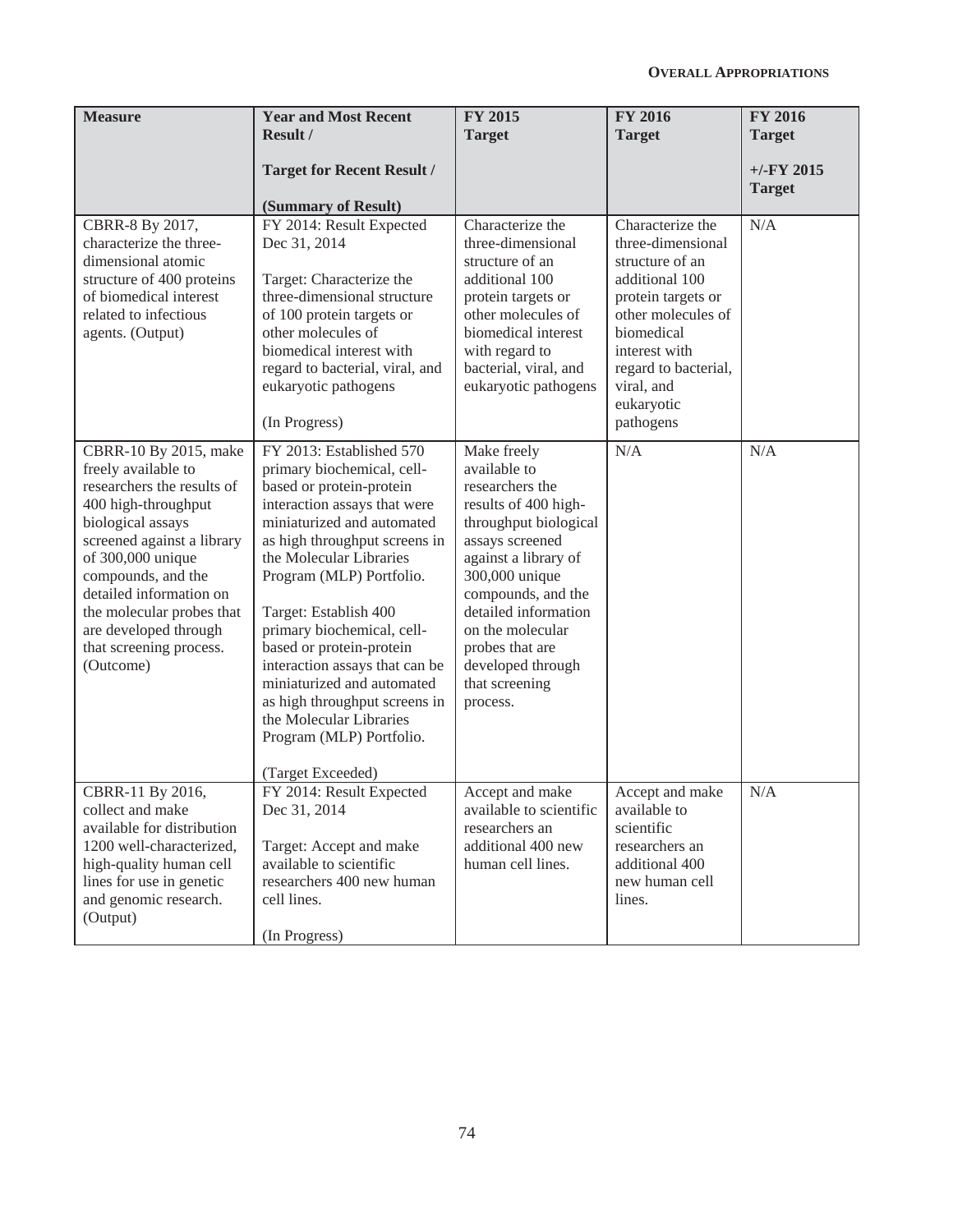| <b>Measure</b>                                                                                                                                                                                                                                                                                                | <b>Year and Most Recent</b><br><b>Result /</b>                                                                                                                                                                        | <b>FY 2015</b><br><b>Target</b>                                                                                                                      | <b>FY 2016</b><br><b>Target</b>                                                                                                                       | <b>FY 2016</b><br><b>Target</b> |
|---------------------------------------------------------------------------------------------------------------------------------------------------------------------------------------------------------------------------------------------------------------------------------------------------------------|-----------------------------------------------------------------------------------------------------------------------------------------------------------------------------------------------------------------------|------------------------------------------------------------------------------------------------------------------------------------------------------|-------------------------------------------------------------------------------------------------------------------------------------------------------|---------------------------------|
|                                                                                                                                                                                                                                                                                                               | <b>Target for Recent Result /</b><br>(Summary of Result)                                                                                                                                                              |                                                                                                                                                      |                                                                                                                                                       | $+/-$ FY 2015<br><b>Target</b>  |
| CBRR-12 Produce x-ray<br>diffraction data for new<br>protein structures that<br>will enhance an existing<br>x-ray resource for<br>understanding basic<br>biological processes.<br>(Output)                                                                                                                    | FY 2014: Result Expected<br>Dec 31, 2014<br>Target: Provide x-ray<br>crystallographic data for 150<br>new structures of<br>macromolecules of<br>biomedical relevance to<br>researchers worldwide<br>(In Progress)     | Provide x-ray<br>crystallographic data<br>for $160$ new<br>structures of<br>macromolecules of<br>biomedical relevance<br>to researchers<br>worldwide | Provide x-ray<br>crystallographic<br>data for 180 new<br>structures of<br>macromolecules<br>of biomedical<br>relevance to<br>researchers<br>worldwide | N/A                             |
| CBRR-13 By 2017,<br>archive and annotate new<br>protein structures to<br>support research in<br>human health and disease<br>and drug development.<br>(Output)                                                                                                                                                 | FY 2014: Result Expected<br>Dec 31, 2014<br>Target: Annotate and archive<br>8,500 new protein structures<br>(In Progress)                                                                                             | Annotate and archive<br>9,000 new protein<br>structures                                                                                              | Annotate and<br>archive 9,500 new<br>protein structures                                                                                               | N/A                             |
| CBRR-14 By 2018,<br>establish and utilize a<br>national clinical network<br>to conduct five stroke<br>clinical trials using<br>shared infrastructure and<br>efficient processes.<br>(Output)                                                                                                                  | FY 2014: Result Expected<br>Dec 31, 2014<br>Target: Finalize master trial<br>agreement with 100% of the<br><b>Regional Coordinating</b><br>Centers and the National<br>Clinical Coordinating Center.<br>(In Progress) | Use the network's<br>Regional<br><b>Coordinating Centers</b><br>for patient<br>recruitment in a<br>stroke trial.                                     | Initiate the first<br>new trial to be<br>conducted in the<br>Stroke Network.                                                                          | N/A                             |
| CBRR-15 By 2016,<br>establish a resource<br>database and tissue bank<br>of 30 reference tissues<br>(e.g., liver, skin, heart,<br>bone) in which the<br>relationship between<br>genetic variation and<br>gene expression is<br>quantified and 3<br>additional molecular<br>analyses are performed.<br>(Output) | FY 2015: Result Expected<br>Dec 31, 2015<br>Target: Demonstrate that at<br>least 75% of a consensus list<br>of replicated eQTLs are<br>significant in at least 1 GTEx<br>tissue.                                      | Demonstrate that at<br>least 75% of a<br>consensus list of<br>replicated eQTLs are<br>significant in at least<br>1 GTEx tissue.                      | Enroll 300 donors<br>annually.                                                                                                                        | N/A                             |
| CBRR-16 By 2016,<br>demonstrate the use of an<br>efficient, cost-effective<br>pipeline characterizing<br>(phenotype) 2500<br>genetically modified<br>mice. (Outcome)                                                                                                                                          | FY 2014: Result Expected<br>Dec 31, 2014<br>Target: By the end of FY14,<br>produce 1500 knockout lines<br>and phenotype 500 lines.<br>(In Progress)                                                                   | By the end of FY15,<br>produce 2500<br>knockout lines and<br>phenotype 1500<br>lines.                                                                | Complete<br>phenotyping the<br>2500 knockout<br>lines.                                                                                                | N/A                             |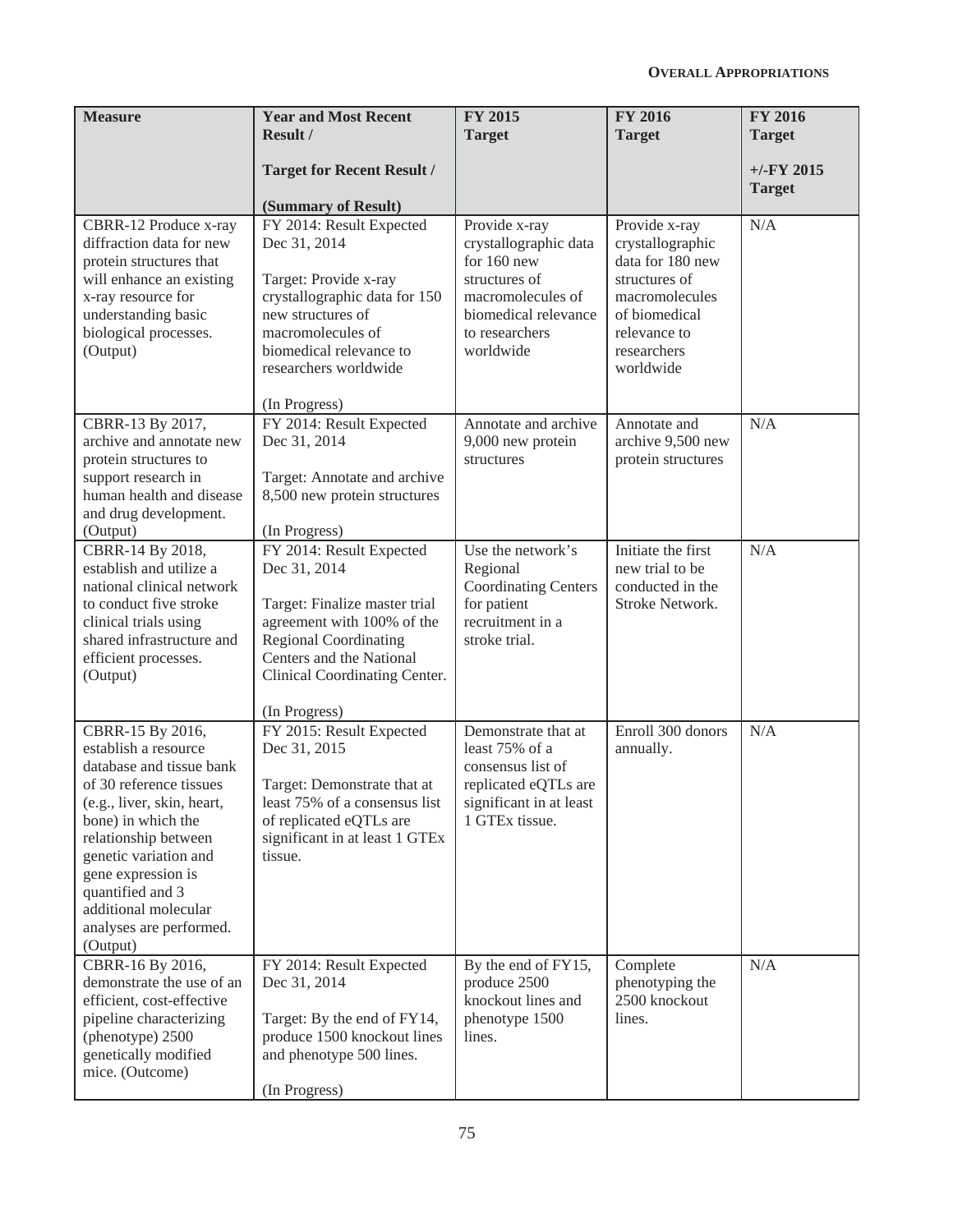| <b>Measure</b>                                                                                                                                                                                                                                                                                               | <b>Year and Most Recent</b><br><b>Result /</b><br><b>Target for Recent Result /</b>                                                                                                                                             | <b>FY 2015</b><br><b>Target</b>                                                                                                                                                                                                                                                                                  | <b>FY 2016</b><br><b>Target</b>                                                                                                                                 | <b>FY 2016</b><br><b>Target</b><br>$+/-FY$ 2015 |
|--------------------------------------------------------------------------------------------------------------------------------------------------------------------------------------------------------------------------------------------------------------------------------------------------------------|---------------------------------------------------------------------------------------------------------------------------------------------------------------------------------------------------------------------------------|------------------------------------------------------------------------------------------------------------------------------------------------------------------------------------------------------------------------------------------------------------------------------------------------------------------|-----------------------------------------------------------------------------------------------------------------------------------------------------------------|-------------------------------------------------|
|                                                                                                                                                                                                                                                                                                              | (Summary of Result)                                                                                                                                                                                                             |                                                                                                                                                                                                                                                                                                                  |                                                                                                                                                                 | <b>Target</b>                                   |
| CBRR-17 By FY 2017,<br>take steps to improve the<br>quality and availability of<br>information to inform<br>decisions about the size<br>of the NIH training<br>programs and the number<br>of people in training to<br>address future needs for<br>the nation's biomedical<br>research workforce.<br>(Output) | FY 2014: Result Expected<br>Dec 31, 2014<br>Target: Implement a process<br>to collect information on all<br>graduate students and<br>postdoctorates supported by<br>NIH-funded research<br>projects.<br>(In Progress)           | Communicate widely<br>the expectation for<br>grantees to develop<br>an institutional<br>policy requiring<br>Individual<br>Development Plans<br>(IDP) be<br>implemented for<br>every graduate<br>student and post-<br>doctorate supported<br>by any NIH grant,<br>and reportable on the<br>grant progress report. | Implement the<br>collection of<br>information from<br>grantees on career<br>outcomes for<br>graduate students<br>closely associated<br>with training<br>grants. | N/A                                             |
| CTR-1 By 2014, reduce<br>the disparity between<br>African American and<br>white infants in back<br>sleeping by 50% to<br>further reduce the risk of<br>sudden infant death<br>syndrome (SIDS).<br>(Outcome and Efficiency)                                                                                   | FY 2013: The NIH<br>successfully conducted three<br>meetings with up to nine<br>federal agencies in<br>attendance to determine<br>outreach strategies to reduce<br>the number African<br>American infants who die<br>from SIDS. | N/A                                                                                                                                                                                                                                                                                                              | N/A                                                                                                                                                             | N/A                                             |
|                                                                                                                                                                                                                                                                                                              | Target: Convene two<br>meetings with two or more<br>federal agencies on how to<br>coordinate efforts to reduce<br>SIDS in African American<br>communities across the<br>nation.<br>(Target Exceeded)                            |                                                                                                                                                                                                                                                                                                                  |                                                                                                                                                                 |                                                 |
| CTR-2 By 2017, reach<br>500,000 visits to the<br>website Genome:<br>Unlocking Life's Code.<br>(Outcome)                                                                                                                                                                                                      | FY 2015: Result Expected<br>Dec 31, 2015<br>Target: By 2015, reach<br>150,000 visits                                                                                                                                            | By 2015, reach<br>150,000 visits                                                                                                                                                                                                                                                                                 | By 2016, reach an<br>additional 300,000<br>visits                                                                                                               | N/A                                             |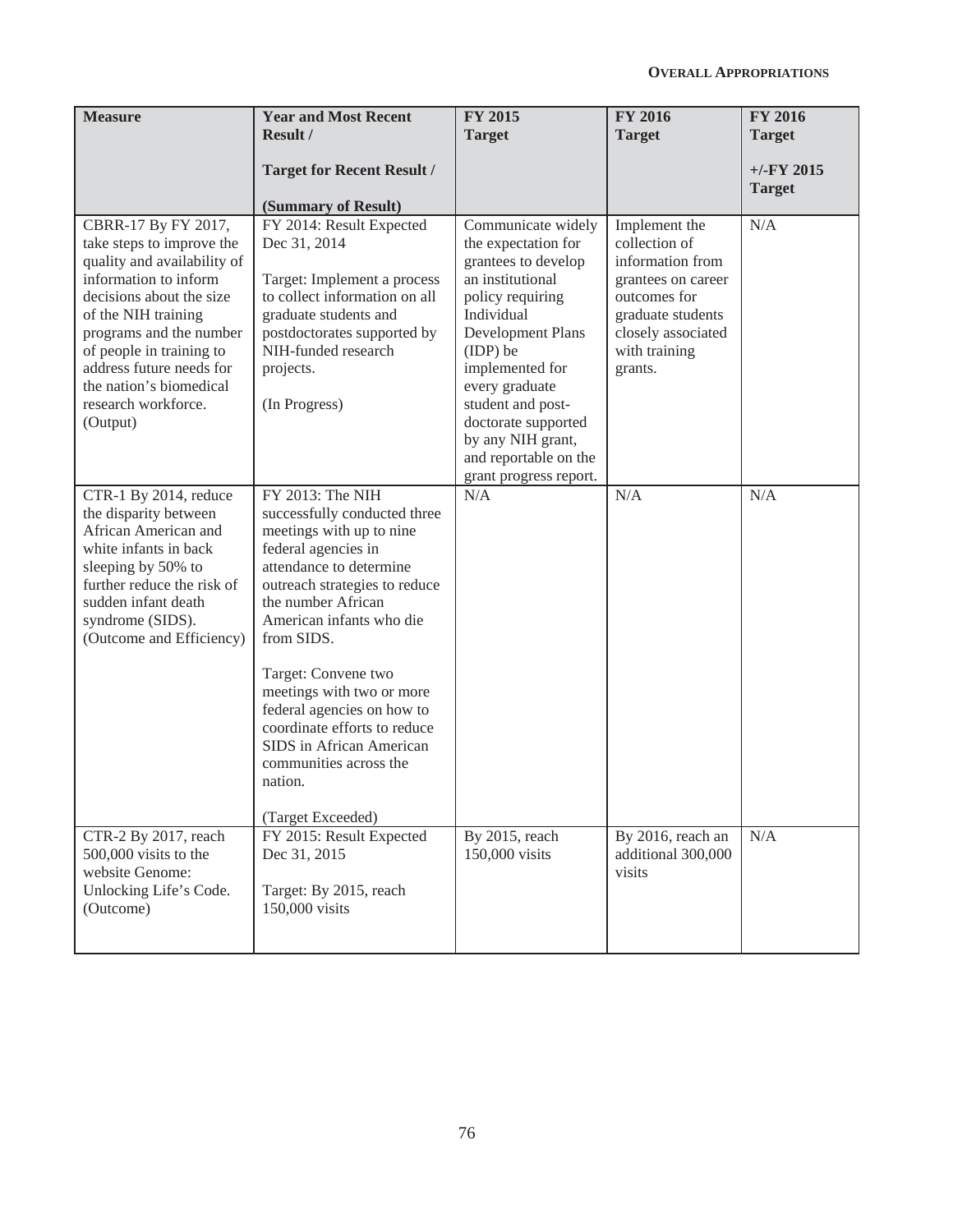| <b>Measure</b>                                                                                                                                                                                                                                                                                    | <b>Year and Most Recent</b><br>Result /<br><b>Target for Recent Result /</b>                                                                                                                                                                                                                       | <b>FY 2015</b><br><b>Target</b>                                                                                                                                                                                                                                                                                                                                                                                    | <b>FY 2016</b><br><b>Target</b>                                                                                                                                                                                                                                                | <b>FY 2016</b><br><b>Target</b><br>$+/-$ FY 2015 |
|---------------------------------------------------------------------------------------------------------------------------------------------------------------------------------------------------------------------------------------------------------------------------------------------------|----------------------------------------------------------------------------------------------------------------------------------------------------------------------------------------------------------------------------------------------------------------------------------------------------|--------------------------------------------------------------------------------------------------------------------------------------------------------------------------------------------------------------------------------------------------------------------------------------------------------------------------------------------------------------------------------------------------------------------|--------------------------------------------------------------------------------------------------------------------------------------------------------------------------------------------------------------------------------------------------------------------------------|--------------------------------------------------|
|                                                                                                                                                                                                                                                                                                   | (Summary of Result)                                                                                                                                                                                                                                                                                |                                                                                                                                                                                                                                                                                                                                                                                                                    |                                                                                                                                                                                                                                                                                | <b>Target</b>                                    |
| CTR-3 By 2016, partner<br>with 20 state and local<br>mental health nonprofit<br>organizations to facilitate<br>awareness among the<br>general public about the<br>brain, mental health<br>disorders, research-tested<br>interventions and<br>findings, and clinical<br>trials research. (Outcome) | FY 2014: Result Expected<br>Dec 31, 2014<br>Target: Partner with 20-25<br>state and local mental health<br>nonprofit organizations to<br>disseminate science-based<br>information about mental<br>health disorders and<br>research-tested interventions<br>to the general public.<br>(In Progress) | Support 20-25 state<br>and local mental<br>health nonprofit<br>organizations in<br>conducting science-<br>based education and<br>outreach projects<br>addressing the needs<br>of populations that<br>experience mental<br>health disparities as<br>defined by race or<br>ethnicity, age,<br>education or income,<br>disability status,<br>geographic location,<br>and risk status<br>related to sex and<br>gender. | Partner with 20-25<br>state and local<br>mental health<br>nonprofit<br>organizations to<br>facilitate<br>awareness among<br>the public about<br>the role of basic,<br>translational, and<br>clinical research,<br>and opportunities<br>to participate in<br>clinical research. | N/A                                              |
| CTR-4 By 2017, expand<br>and implement the broad<br>use of Common Data<br>Elements for 17<br>neurological disorders<br>among investigators<br>conducting clinical<br>research. (Output)                                                                                                           | FY 2014: Result Expected<br>Dec 31, 2014<br>Target: Initiate development<br>of one new set of disease-<br>specific common data<br>elements.<br>(In Progress)                                                                                                                                       | Utilize common data<br>elements in two new<br>clinical trials.                                                                                                                                                                                                                                                                                                                                                     | Develop a clinical<br>research training<br>module on<br>utilization of<br>Common Data<br>Elements tools.                                                                                                                                                                       | N/A                                              |
| CTR-5 By 2016, increase<br>the number of computer-<br>indexed MEDLINE<br>journals by 288 titles,<br>thereby increasing<br>indexing efficiency for<br>MEDLINE. (Output)                                                                                                                            | FY 2014: Result Expected<br>Dec 31, 2014<br>Target: Increase the number<br>of journals indexed<br>automatically by the Medical<br><b>Text Indexer First Line</b><br>(MTIFL) process by 96 titles<br>over the previous year.                                                                        | Increase the number<br>of journals indexed<br>automatically by the<br><b>Medical Text</b><br><b>Indexer First Line</b><br>(MTIFL) process by<br>96 titles over the<br>previous year.                                                                                                                                                                                                                               | Increase the<br>number of<br>journals indexed<br>automatically by<br>the Medical Text<br><b>Indexer First Line</b><br>(MTIFL) process<br>by 96 titles over<br>the previous year.                                                                                               | N/A                                              |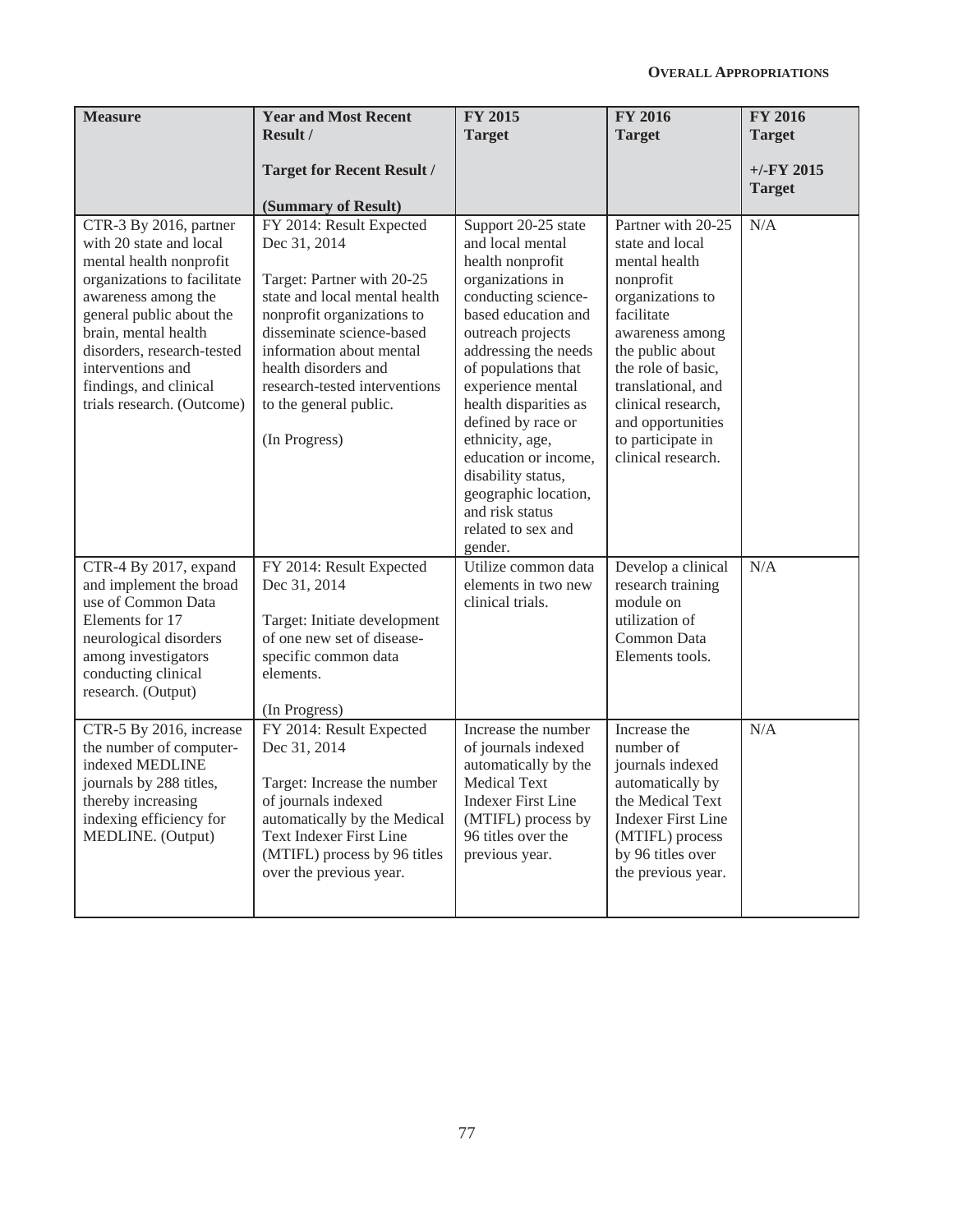| <b>Measure</b>                                                                                                                                                                           | <b>Year and Most Recent</b><br>Result /                                                                                                                                                                                                                                                                         | <b>FY 2015</b><br><b>Target</b>                                                                                                                                                                                                                                                                                                                   | <b>FY 2016</b><br><b>Target</b>                                                                                                                                                                                                                                                                                                                                                                                                         | <b>FY 2016</b><br><b>Target</b> |
|------------------------------------------------------------------------------------------------------------------------------------------------------------------------------------------|-----------------------------------------------------------------------------------------------------------------------------------------------------------------------------------------------------------------------------------------------------------------------------------------------------------------|---------------------------------------------------------------------------------------------------------------------------------------------------------------------------------------------------------------------------------------------------------------------------------------------------------------------------------------------------|-----------------------------------------------------------------------------------------------------------------------------------------------------------------------------------------------------------------------------------------------------------------------------------------------------------------------------------------------------------------------------------------------------------------------------------------|---------------------------------|
|                                                                                                                                                                                          | <b>Target for Recent Result /</b><br>(Summary of Result)                                                                                                                                                                                                                                                        |                                                                                                                                                                                                                                                                                                                                                   |                                                                                                                                                                                                                                                                                                                                                                                                                                         | $+/-$ FY 2015<br><b>Target</b>  |
| CTR-6 By FY 2017,<br>improve NIH's ability to<br>identify outcomes that<br>result from NIH funded<br>research projects and<br>report to the public on<br>research outcomes.<br>(Outcome) | FY 2014: Result Expected<br>Dec 31, 2014<br>Target: By 2014, establish<br>proof-of-concept for a<br>process to link the references<br>cited in published reports<br>about clinical guidelines and<br>practice recommendations to<br>NIH funded research<br>projects.<br>(In Progress)                           | By 2015, introduce<br>ScienCV, an<br>electronic repository<br>where NIH grant<br>applicants and<br>grantees can gather<br>and store<br>personalized<br>information about<br>their professional<br>accomplishments,<br>and select<br>information from<br>their repository to<br>generate biographical<br>sketches that will be<br>accepted by NIH. | By 2016, establish<br>an electronic<br>closeout process<br>for NIH research<br>grants which<br>includes a Project<br><b>Outcomes Report</b><br>for the general<br>public<br>summarizing the<br>project outcomes<br>or findings that<br>expand<br>fundamental<br>knowledge,<br>enhance health,<br>lengthen life,<br>reduce illness and<br>disability, and<br>otherwise fulfill<br>the programmatic<br>goals of the<br>research activity. | N/A                             |
| MPO-1 By 2016,<br>decrease by 10% the<br>costs associated with<br>trans-NIH recruitment<br>strategies for intramural<br>research group leaders.<br>(Efficiency)                          | FY 2014: Result Expected<br>Dec 31, 2014<br>Target: A 7% decrease in the<br>budget and a minimum of<br>400 applicants in the<br>combined programs of the<br>Earl Stadtman Investigator<br>search, the Lasker Clinical<br>Research Scholars, and the<br>Early Independent Scientist<br>program.<br>(In Progress) | A 2% decrease in the<br>budget and a<br>minimum of 400<br>applicants in the<br>combined programs<br>of the Earl Stadtman<br>Investigator search,<br>the Lasker Clinical<br>Research Scholars,<br>and the Early<br><b>Independent Scientist</b><br>program.                                                                                        | $\overline{A}$ 2% decrease in<br>the budget and a<br>minimum of 400<br>applicants in the<br>combined<br>programs of the<br>Earl Stadtman<br>Investigator<br>search, the Lasker<br><b>Clinical Research</b><br>Scholars, and the<br>Early Independent<br>Scientist program.                                                                                                                                                              | N/A                             |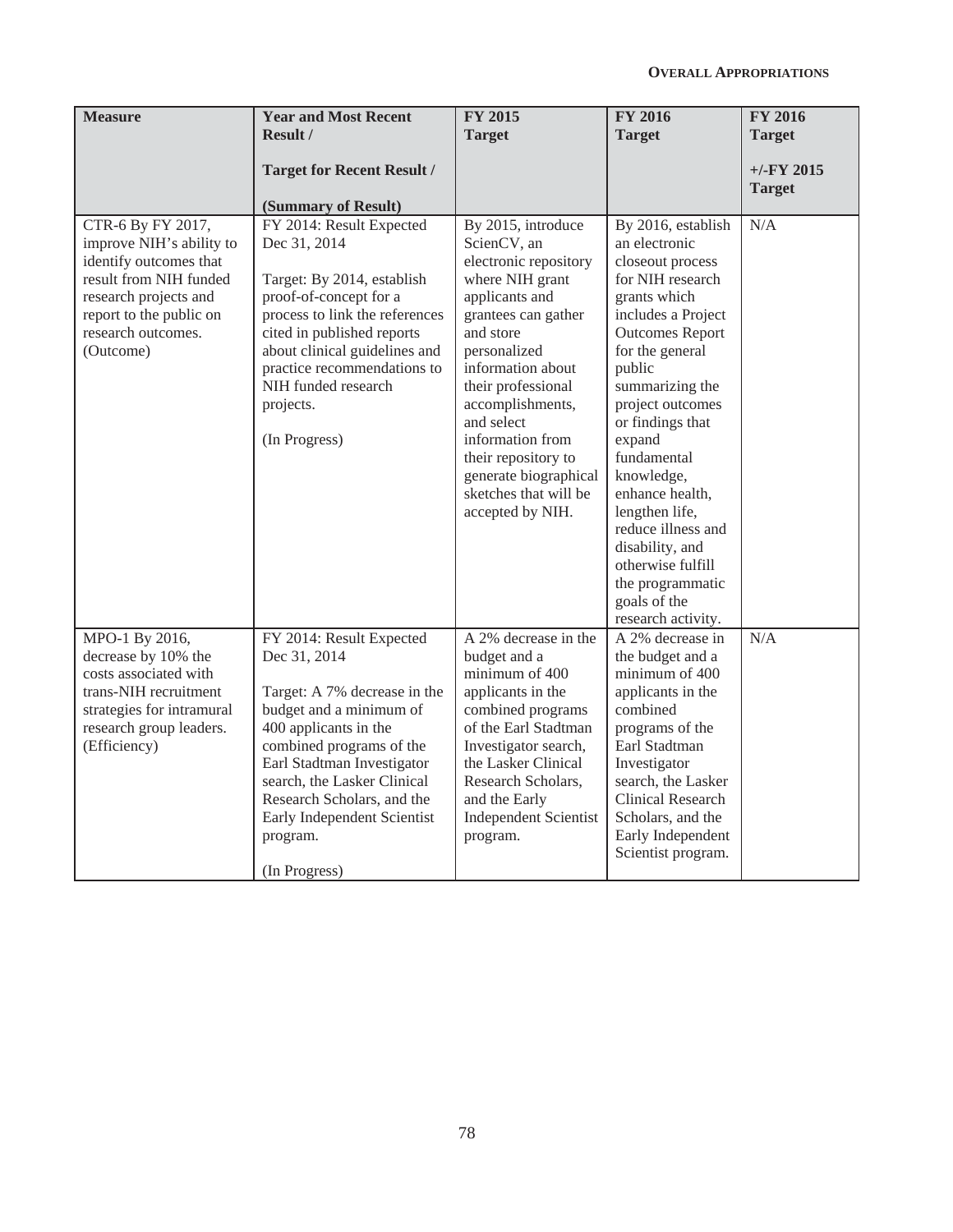| <b>Measure</b>                                                                                                                                                                 | <b>Year and Most Recent</b><br><b>Result /</b>                                                                                                                                                                                                                                                                                                                                                                                                                                                                                                                                                                                                                                                                                                                                                                                                                                                                                                                                                                                                                                                                                                                                                                                                                                                                                                     | <b>FY 2015</b><br><b>Target</b>                                                                                                                                                                                                                                                                                                                                                                                                                                                                                                                                                                                                                                                                                                                                                        | <b>FY 2016</b><br><b>Target</b>                                                                                                                                                                                                                                                                                                                                                                                                                                                                                                                                                                                                                                                                                                                                                                                                                                                                      | <b>FY 2016</b><br><b>Target</b> |
|--------------------------------------------------------------------------------------------------------------------------------------------------------------------------------|----------------------------------------------------------------------------------------------------------------------------------------------------------------------------------------------------------------------------------------------------------------------------------------------------------------------------------------------------------------------------------------------------------------------------------------------------------------------------------------------------------------------------------------------------------------------------------------------------------------------------------------------------------------------------------------------------------------------------------------------------------------------------------------------------------------------------------------------------------------------------------------------------------------------------------------------------------------------------------------------------------------------------------------------------------------------------------------------------------------------------------------------------------------------------------------------------------------------------------------------------------------------------------------------------------------------------------------------------|----------------------------------------------------------------------------------------------------------------------------------------------------------------------------------------------------------------------------------------------------------------------------------------------------------------------------------------------------------------------------------------------------------------------------------------------------------------------------------------------------------------------------------------------------------------------------------------------------------------------------------------------------------------------------------------------------------------------------------------------------------------------------------------|------------------------------------------------------------------------------------------------------------------------------------------------------------------------------------------------------------------------------------------------------------------------------------------------------------------------------------------------------------------------------------------------------------------------------------------------------------------------------------------------------------------------------------------------------------------------------------------------------------------------------------------------------------------------------------------------------------------------------------------------------------------------------------------------------------------------------------------------------------------------------------------------------|---------------------------------|
|                                                                                                                                                                                |                                                                                                                                                                                                                                                                                                                                                                                                                                                                                                                                                                                                                                                                                                                                                                                                                                                                                                                                                                                                                                                                                                                                                                                                                                                                                                                                                    |                                                                                                                                                                                                                                                                                                                                                                                                                                                                                                                                                                                                                                                                                                                                                                                        |                                                                                                                                                                                                                                                                                                                                                                                                                                                                                                                                                                                                                                                                                                                                                                                                                                                                                                      |                                 |
|                                                                                                                                                                                | <b>Target for Recent Result /</b>                                                                                                                                                                                                                                                                                                                                                                                                                                                                                                                                                                                                                                                                                                                                                                                                                                                                                                                                                                                                                                                                                                                                                                                                                                                                                                                  |                                                                                                                                                                                                                                                                                                                                                                                                                                                                                                                                                                                                                                                                                                                                                                                        |                                                                                                                                                                                                                                                                                                                                                                                                                                                                                                                                                                                                                                                                                                                                                                                                                                                                                                      | $+/-FY$ 2015<br><b>Target</b>   |
|                                                                                                                                                                                | (Summary of Result)                                                                                                                                                                                                                                                                                                                                                                                                                                                                                                                                                                                                                                                                                                                                                                                                                                                                                                                                                                                                                                                                                                                                                                                                                                                                                                                                |                                                                                                                                                                                                                                                                                                                                                                                                                                                                                                                                                                                                                                                                                                                                                                                        |                                                                                                                                                                                                                                                                                                                                                                                                                                                                                                                                                                                                                                                                                                                                                                                                                                                                                                      |                                 |
| MPO-2 Provide<br>opportunities for enhanced<br>leadership skills to meet the<br>challenges of workforce<br>management and/or<br>individual advancements.<br>(Ongoing) (Output) | FY 2013: NIH reviewed<br>literature and benchmarked<br>other organizations to determine<br>best practices in delivering<br>executive coaching programs in<br>the public sector and determine<br>principles around which to<br>operate the internal program.<br>Target: Examine [EX] key area<br>to enhance leadership skills. *<br>Study best practices in<br>implementing and evaluating<br>executive coaching programs in<br>the federal sector. [IM 2014]<br>(Target Exceeded)<br>FY 2013: NIH implemented<br>recommendations from the<br>previous year to offer a<br>multifaceted program of<br>supervisory training geared<br>towards meeting both the basic<br>requirements of all new<br>supervisors and the more varied<br>needs of all existing supervisors.<br>Target: Implement [IM]<br>recommendation from prior year<br>assessments. * Create and<br>implement revised supervisory<br>training. [EX.2012/AS.2014]<br>(Target Exceeded)<br>FY 2013: The Executive<br>Onboarding Program analyzed<br>the effectiveness of retaining<br>employees. All new hires who<br>participated remain at NIH, and<br>every new executive continues<br>to receive onboarding through<br>the program.<br>Target: Assess [AS] results of<br>implementation. * Assess results<br>from executive on-boarding<br>program. [IM 2012]<br>(Target Exceeded) | Assess [AS] results of<br>implementation *<br>Assess results from<br>implementing best<br>practices in<br>implementing and<br>evaluating executive<br>coaching programs in<br>the federal sector. [IM<br>2014/EX2013]<br>Implement [IM]<br>recommendation from<br>prior year assessments<br>* Implement<br>recommendations from<br>study of NIH's<br>administrative intern<br>and fellows program<br>[EX 2014/ AS 2016]<br>Examine [EX] key area<br>to enhance leadership<br>skills * Assess best<br>practices and review<br>the literature regarding<br>incorporating the latest<br>technologies into<br>leadership development<br>programs to determine<br>which are most<br>effective and<br>practicable to create<br>efficiencies and/or<br>enhance learning [IM<br>2016/ AS 2017] | Examine [EX] key<br>area to enhance<br>leadership skills<br>NIH will examine<br>the outcomes of the<br>Executive<br>Leadership Program<br>(ExLP) to determine<br>whether it is<br>effective in meeting<br>its long-term goals,<br>and validate whether<br>the program should<br>continue with its<br>current content [IM<br>2017/ AS 2018]<br>Implement [IM]<br>recommendation<br>from prior year<br>assessments *<br>Assess best practices<br>and review the<br>literature regarding<br>incorporating the<br>latest technologies<br>into leadership<br>development<br>programs to<br>determine which are<br>most effective and<br>practicable to create<br>efficiencies and/or<br>enhance learning<br>[EX 2015 /AS 2017]<br>Assess [AS] results<br>of implementation *<br>Implement<br>recommendations<br>from study of NIH's<br>administrative intern<br>and fellows program<br>[EX 2014/ IM 2015] | N/A                             |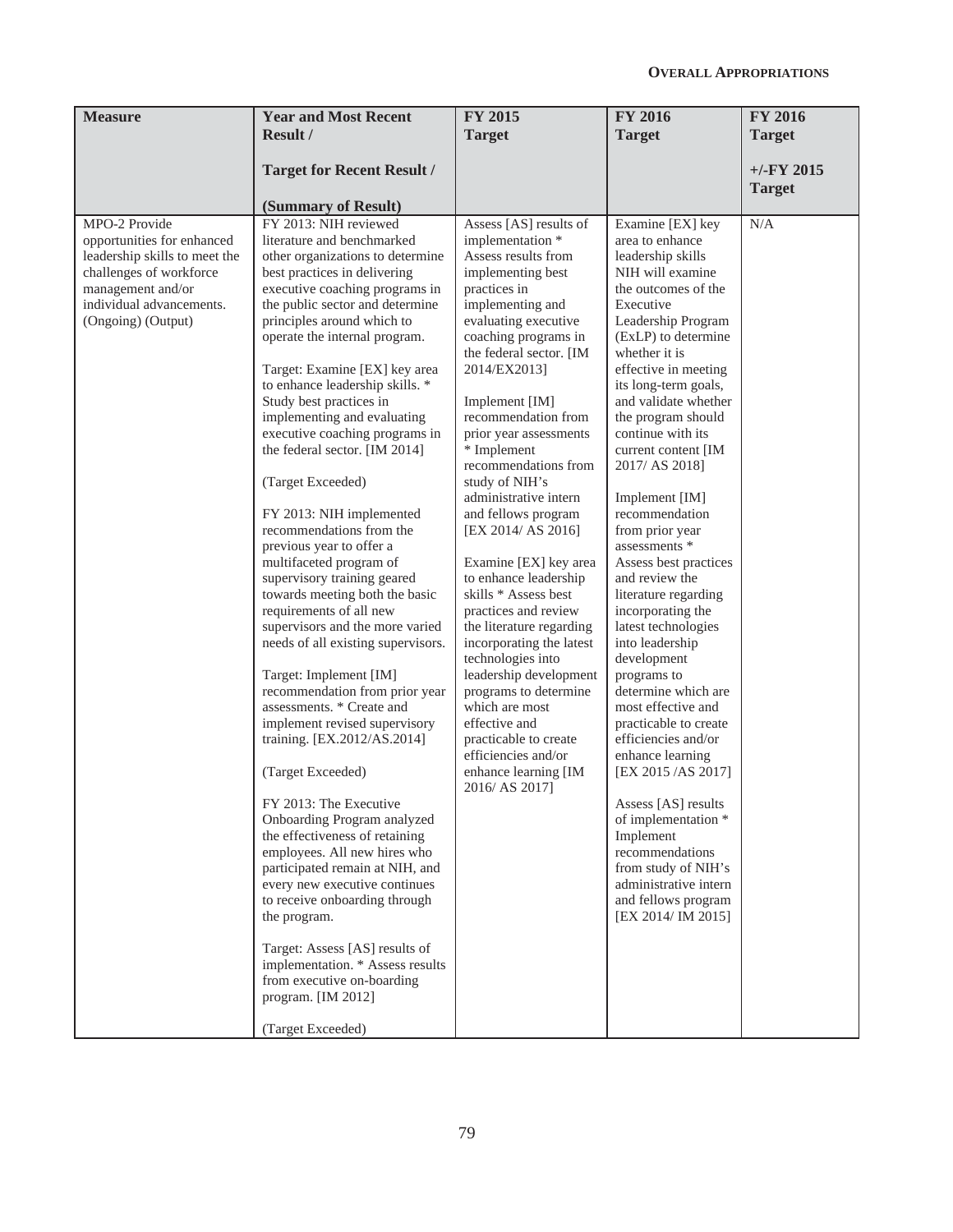| <b>Year and Most Recent</b>                                                                                                                                                                                                                                                                                                                                                                                                                                                                                                                                                                                                                                                                                                                                                                                                                                                                                                                                                                                                                                                                                                                                                                                                                                                                                                                                                                                                                                                                                   | FY 2015                                                                                                                                                                                                                                                                                                                                                                                                                                                                                                                                                                                                                                                                                                                                                                                                                                                                                                                                                       | <b>FY 2016</b>                                                                                                                                                                                                                                                                                                                                                                                                                                                                                                                                               | <b>FY 2016</b><br><b>Target</b> |
|---------------------------------------------------------------------------------------------------------------------------------------------------------------------------------------------------------------------------------------------------------------------------------------------------------------------------------------------------------------------------------------------------------------------------------------------------------------------------------------------------------------------------------------------------------------------------------------------------------------------------------------------------------------------------------------------------------------------------------------------------------------------------------------------------------------------------------------------------------------------------------------------------------------------------------------------------------------------------------------------------------------------------------------------------------------------------------------------------------------------------------------------------------------------------------------------------------------------------------------------------------------------------------------------------------------------------------------------------------------------------------------------------------------------------------------------------------------------------------------------------------------|---------------------------------------------------------------------------------------------------------------------------------------------------------------------------------------------------------------------------------------------------------------------------------------------------------------------------------------------------------------------------------------------------------------------------------------------------------------------------------------------------------------------------------------------------------------------------------------------------------------------------------------------------------------------------------------------------------------------------------------------------------------------------------------------------------------------------------------------------------------------------------------------------------------------------------------------------------------|--------------------------------------------------------------------------------------------------------------------------------------------------------------------------------------------------------------------------------------------------------------------------------------------------------------------------------------------------------------------------------------------------------------------------------------------------------------------------------------------------------------------------------------------------------------|---------------------------------|
|                                                                                                                                                                                                                                                                                                                                                                                                                                                                                                                                                                                                                                                                                                                                                                                                                                                                                                                                                                                                                                                                                                                                                                                                                                                                                                                                                                                                                                                                                                               |                                                                                                                                                                                                                                                                                                                                                                                                                                                                                                                                                                                                                                                                                                                                                                                                                                                                                                                                                               |                                                                                                                                                                                                                                                                                                                                                                                                                                                                                                                                                              |                                 |
| <b>Target for Recent Result /</b>                                                                                                                                                                                                                                                                                                                                                                                                                                                                                                                                                                                                                                                                                                                                                                                                                                                                                                                                                                                                                                                                                                                                                                                                                                                                                                                                                                                                                                                                             |                                                                                                                                                                                                                                                                                                                                                                                                                                                                                                                                                                                                                                                                                                                                                                                                                                                                                                                                                               |                                                                                                                                                                                                                                                                                                                                                                                                                                                                                                                                                              | $+/-$ FY 2015<br><b>Target</b>  |
| (Summary of Result)                                                                                                                                                                                                                                                                                                                                                                                                                                                                                                                                                                                                                                                                                                                                                                                                                                                                                                                                                                                                                                                                                                                                                                                                                                                                                                                                                                                                                                                                                           |                                                                                                                                                                                                                                                                                                                                                                                                                                                                                                                                                                                                                                                                                                                                                                                                                                                                                                                                                               |                                                                                                                                                                                                                                                                                                                                                                                                                                                                                                                                                              |                                 |
| FY 2013: NIH developed a<br>corporate recruitment strategy<br>for FY13 enhancing<br>partnerships, connecting talent,<br>and streamlined pathways<br>program recruitment. SMRF<br>FY13 executed pilot "Career<br>Experience Program" and<br>Discover a Career initiative.<br>Target: Implement [IM] key<br>area to enhance recruitment<br>*Develop corporate recruitment<br>strategy to focus on diversity<br>recruiting, student recruiting,<br>and trans-NIH hiring. [EX 2012]<br>[AS 2014] *Create the Scientific<br>and Medical Recruitment Forum<br>(SMRF) to attract world-class<br>scientists and medical<br>professionals to drive discovery<br>and innovation at NIH. [IM<br>2014] [AS 2015]<br>(Target Met)<br>FY 2013: Expanded the use of<br>Pathways recruitments for the<br>scientific community.<br>Implemented and managed<br>automated register and applicant<br>referral process for management<br>selection of candidates.<br>Target: Examine [EX] key area<br>to enhance recruitment<br>*Implement Pathways Program<br>to establish a focused student<br>and entry level recruitment plan<br>that supports succession<br>planning efforts at NIH. [IM<br>2014] [AS 2015]<br>(Target Met)<br>FY 2013: NIH has developed an<br>action plan to identify ways to<br>enhance oversight and<br>management of Title 42 cases<br>and new procedures for<br>exhaustion. In addition NIH is<br>developing training on preparing<br>cases.<br>Target: Examine [EX] key area<br>to enhance recruitment | Assess [AS] results of<br>implementation<br>*Create Scientific and<br><b>Medical Recruitment</b><br>Forum (SMRF) to<br>attract world-class<br>scientists and medical<br>professionals to drive<br>discovery and<br>innovation at NIH. [IM<br>2014]<br>Assess [AS] results of<br>implementation<br>*Implement Pathways<br>Program to establish a<br>focused student and<br>entry level recruitment<br>plan that supports<br>succession planning<br>efforts at NIH. [IM<br>2014]<br>Assess [AS] results of<br>implementation<br>*Establish increased<br>oversight and review of<br>Title 42 recruitment.<br>[IM 2014]<br>Examine [EX] key area<br>to enhance recruitment<br>*Increase the use of<br>Global Recruitments.<br>[IM 2016] [AS 2017]<br>Examine [EX] key area<br>to enhance recruit<br>*Launch a robust OHR<br>succession planning<br>effort to ensure OHR<br>staff are available to<br>meet the recruitment<br>needs of NIH. [IM<br>2016] [AS 2017] | Examine [EX] key<br>area to enhance<br>recruitment<br>*Expansion of the<br>Pathways Program<br>to STEM career path<br>for focused students<br>and supporting of<br>succession planning<br>efforts. [IM 2017]<br>[AS 2018]<br>Implement [IM] key<br>area to enhance<br>recruit *Launch a<br>robust OHR<br>succession planning<br>effort to ensure<br>OHR staff are<br>available to meet the<br>recruitment needs of<br>NIH. [AS 2017]<br>Implement [IM] key<br>area to enhance<br>recruitment<br>*Increase the use of<br>Global<br>Recruitments. [AS<br>2017] | N/A                             |
|                                                                                                                                                                                                                                                                                                                                                                                                                                                                                                                                                                                                                                                                                                                                                                                                                                                                                                                                                                                                                                                                                                                                                                                                                                                                                                                                                                                                                                                                                                               | Result /                                                                                                                                                                                                                                                                                                                                                                                                                                                                                                                                                                                                                                                                                                                                                                                                                                                                                                                                                      | <b>Target</b><br>*Establish increased oversight                                                                                                                                                                                                                                                                                                                                                                                                                                                                                                              | <b>Target</b>                   |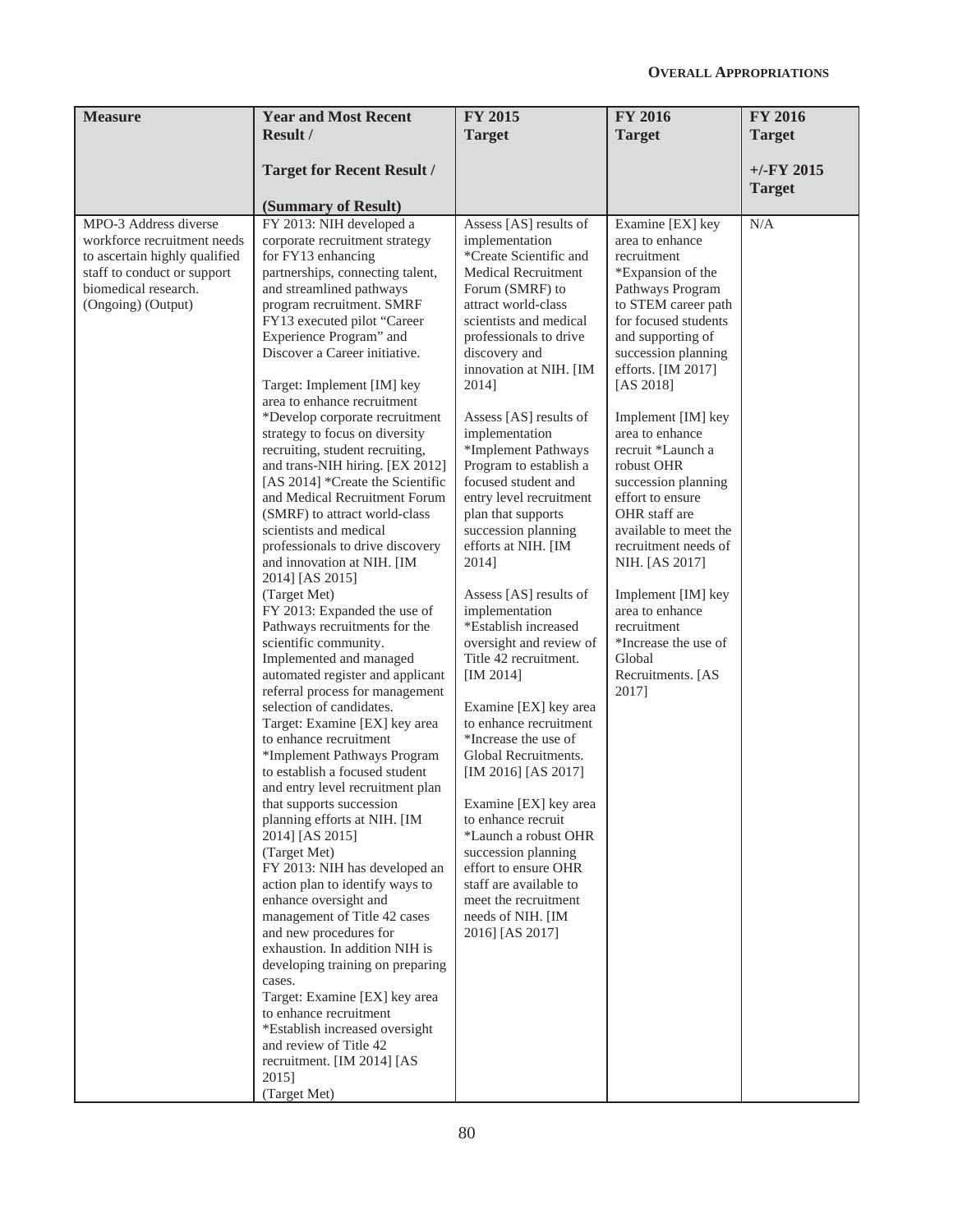| <b>Measure</b>                                                                                                                                                                                                                               | <b>Year and Most Recent</b><br>Result /<br><b>Target for Recent Result /</b><br>(Summary of Result)                                                                                                                                                                                                                                                                                                                           | <b>FY 2015</b><br><b>Target</b>                                                                                                               | <b>FY 2016</b><br><b>Target</b>                                                                                                                  | <b>FY 2016</b><br><b>Target</b><br>$+/-$ FY 2015<br><b>Target</b> |
|----------------------------------------------------------------------------------------------------------------------------------------------------------------------------------------------------------------------------------------------|-------------------------------------------------------------------------------------------------------------------------------------------------------------------------------------------------------------------------------------------------------------------------------------------------------------------------------------------------------------------------------------------------------------------------------|-----------------------------------------------------------------------------------------------------------------------------------------------|--------------------------------------------------------------------------------------------------------------------------------------------------|-------------------------------------------------------------------|
| MPO-4 Reallocate<br>laboratory resources<br>based on external reviews<br>by Boards of Scientific<br>Counselors. (Output)                                                                                                                     | FY 2013: 25% of Principal<br>Investigators were reviewed<br>resulting in 25% of resources<br>recommended to be<br>reallocated<br>Target: Conduct BSC<br>reviews of 25% of Principal<br>Investigators to assess<br>quality of science in order to<br>prioritize of resources.<br>(Target Met)                                                                                                                                  | <b>Conduct BSC</b><br>reviews of 25% of<br>principal<br>Investigators to<br>assess quality of<br>science in order to<br>prioritize resources. | <b>Conduct BSC</b><br>reviews of 25% of<br>Principal<br>Investigators to<br>access quality of<br>science in order to<br>prioritize<br>resources. | N/A                                                               |
| MPO-5 Improve facility<br>conditions in order to<br>reach and maintain a<br>Condition Index (CI)<br>weighted average of 85 or<br>above (CIwa=85).<br>(Ongoing) (Output and<br>Efficiency)                                                    | FY 2013: The condition of<br>the facilities portfolio<br>reached a CIwa of 80.96.<br>Target: $Clwa = 75.4$ NIH has<br>revised the FY2012 and FY<br>2013 targets to reflect a<br>change in the way the CI<br>figure is calculated. The new<br>calculation methodology<br>enables NIH to provide<br>consistent results across<br>multiple facility condition<br>reports. Previous target:<br>$Clwa = 78.9$<br>(Target Exceeded) | $Clwa = 79.9$                                                                                                                                 | $Clwa = 80.0$                                                                                                                                    | N/A                                                               |
| MPO-6 By 2017,<br>maintain the annual<br>condition of buildings<br>and facilities portfolio so<br>that no less than 95% of<br>occupied gross square<br>feet (GSF) will have a CI<br>greater than 65.<br>(Ongoing) (Output and<br>Efficiency) | FY 2013: 73% of occupied<br>gross square feet (GSF)<br>reached a CI greater than 65.<br>Target: Target = $69.6\%$<br>(Target Exceeded)                                                                                                                                                                                                                                                                                        | 73.5%                                                                                                                                         | Target = $74.0\%$                                                                                                                                | N/A                                                               |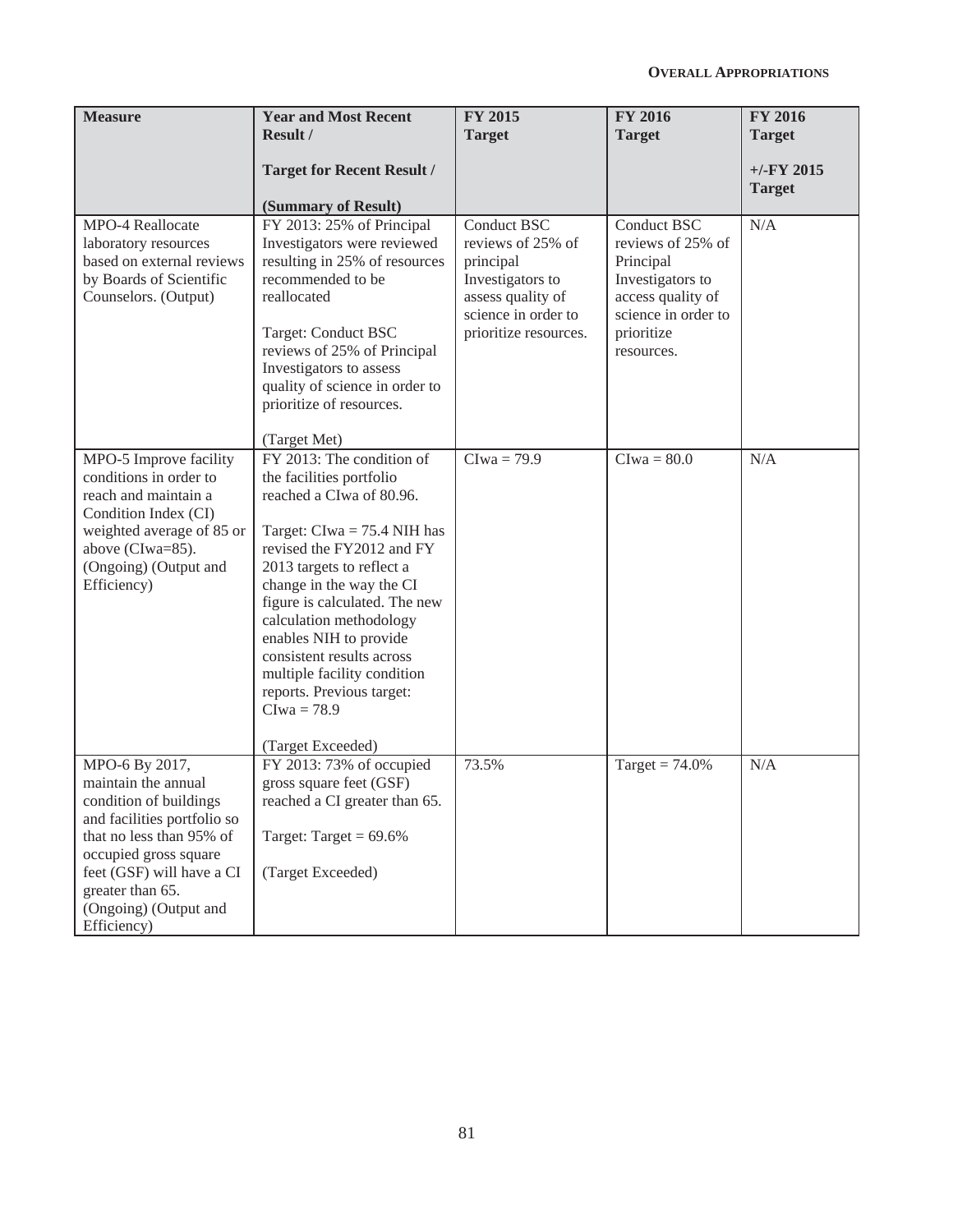| <b>Measure</b>                                                                                                                                                                    | <b>Year and Most Recent</b><br>Result /                                                                                                                                                                                                                                                                                                                                                                                                                                                                                                                                                                                                                                                                                                                    | FY 2015<br><b>Target</b>                    | <b>FY 2016</b><br><b>Target</b> | <b>FY 2016</b><br><b>Target</b> |
|-----------------------------------------------------------------------------------------------------------------------------------------------------------------------------------|------------------------------------------------------------------------------------------------------------------------------------------------------------------------------------------------------------------------------------------------------------------------------------------------------------------------------------------------------------------------------------------------------------------------------------------------------------------------------------------------------------------------------------------------------------------------------------------------------------------------------------------------------------------------------------------------------------------------------------------------------------|---------------------------------------------|---------------------------------|---------------------------------|
|                                                                                                                                                                                   | <b>Target for Recent Result /</b><br>(Summary of Result)                                                                                                                                                                                                                                                                                                                                                                                                                                                                                                                                                                                                                                                                                                   |                                             |                                 | $+/-FY$ 2015<br><b>Target</b>   |
| MPO-7 Manage all<br><b>Buildings and Facilities</b><br>(B&F) line item projects<br>so it is completed within<br>100% of the final<br>approved project cost.<br>(Ongoing) (Output) | FY 2013: Nine (9) of the<br>twelve $(12)$ active non-<br>Recovery Act funded<br>projects at the HHS Facility<br>Project Approval Agreement<br>(FPAA) level threshold were<br>effectively managed to<br>ensure completion within<br>100% of the final approved<br>project cost.<br>Target: 12 Active Projects<br>Previous target: 6 Active<br>Projects<br>(Target Not Met)<br>FY 2013: The eight (8)<br>active Recovery Act funded<br>projects at the HHS Facility<br>Project Approval Agreement<br>(FPAA) threshold were<br>managed effectively to<br>ensure completion within<br>100% of the final approved<br>project cost.<br>Target: (2013 RA) 8 Active<br>Recovery Act projects<br>Previous target: 4 Active<br>Recovery Act projects<br>(Target Met) | 11 - Active Projects<br>1 Active RA Project | 5 Active Projects               | N/A                             |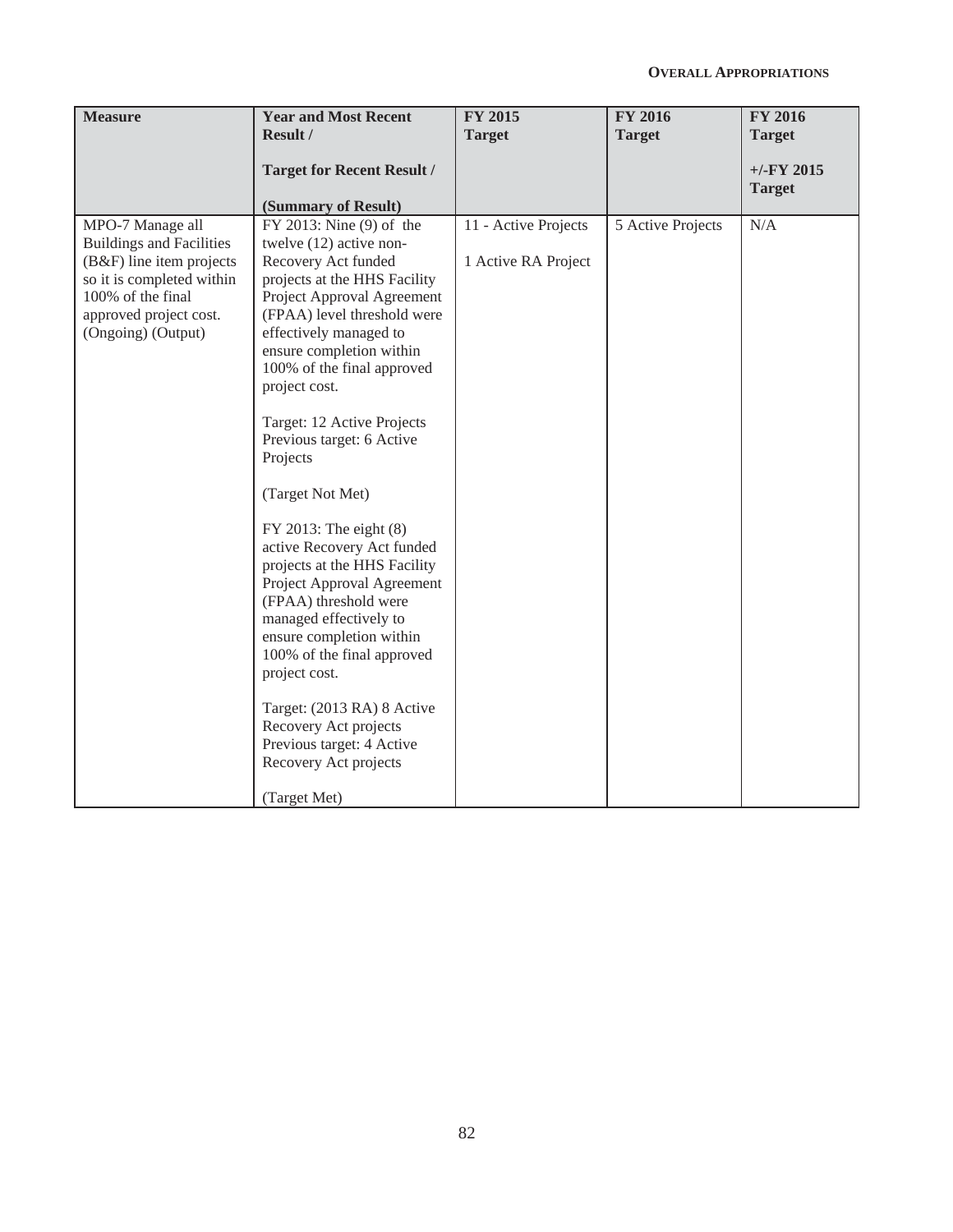| <b>Measure</b>                                                                                                                                                                                                                              | <b>Year and Most Recent</b><br><b>Result /</b>                                                                                                                                                                                                                                                                                                                                                                                                                                                                                                                                                                                                                                                                                                                                                                                                                                                                                                                                                                                     | FY 2015<br><b>Target</b>                    | <b>FY 2016</b><br><b>Target</b> | <b>FY 2016</b><br><b>Target</b> |
|---------------------------------------------------------------------------------------------------------------------------------------------------------------------------------------------------------------------------------------------|------------------------------------------------------------------------------------------------------------------------------------------------------------------------------------------------------------------------------------------------------------------------------------------------------------------------------------------------------------------------------------------------------------------------------------------------------------------------------------------------------------------------------------------------------------------------------------------------------------------------------------------------------------------------------------------------------------------------------------------------------------------------------------------------------------------------------------------------------------------------------------------------------------------------------------------------------------------------------------------------------------------------------------|---------------------------------------------|---------------------------------|---------------------------------|
|                                                                                                                                                                                                                                             | <b>Target for Recent Result /</b><br>(Summary of Result)                                                                                                                                                                                                                                                                                                                                                                                                                                                                                                                                                                                                                                                                                                                                                                                                                                                                                                                                                                           |                                             |                                 | $+/-FY$ 2015<br><b>Target</b>   |
| MPO-8 Manage design<br>and construction of<br>capital facility projects<br>funded by B&F so that no<br>more than 10% of the<br>projects may incorporate<br>plus or minus 10%<br>adjustments of the<br>approved scope.<br>(Ongoing) (Output) | FY 2013: The design and<br>construction of ten (10)<br>of the twelve (12) active non-<br>Recovery Act<br>funded projects was managed<br>effectively so that no more<br>than 10% of the projects<br>incorporated a plus or minus<br>10% adjustments of the<br>approved scope. One (1)<br>project was canceled and the<br>work incorporated under<br>another project for costs<br>savings. Another project was<br>delayed to support further<br>analysis of the most viable<br>programmatic and facilities<br>solution.<br>Target: 12 Active Projects<br>Previous target: 6 Active<br>Projects<br>(Target Not Met)<br>FY 2013: The design and<br>construction of the eight (8)<br>active reportable Recovery<br>Act funded projects was<br>managed effectively so that<br>no more than 10% of the<br>projects incorporated a plus<br>or minus 10% adjustment of<br>the approved scope.<br>Target: (2013 RA) 8 Active<br>Recovery Act funded<br>Projects Previous target: 4<br>Active Recovery Act funded<br>Projects<br>(Target Met) | 11 - Active Projects<br>1 Active RA Project | 5 Active Projects               | N/A                             |